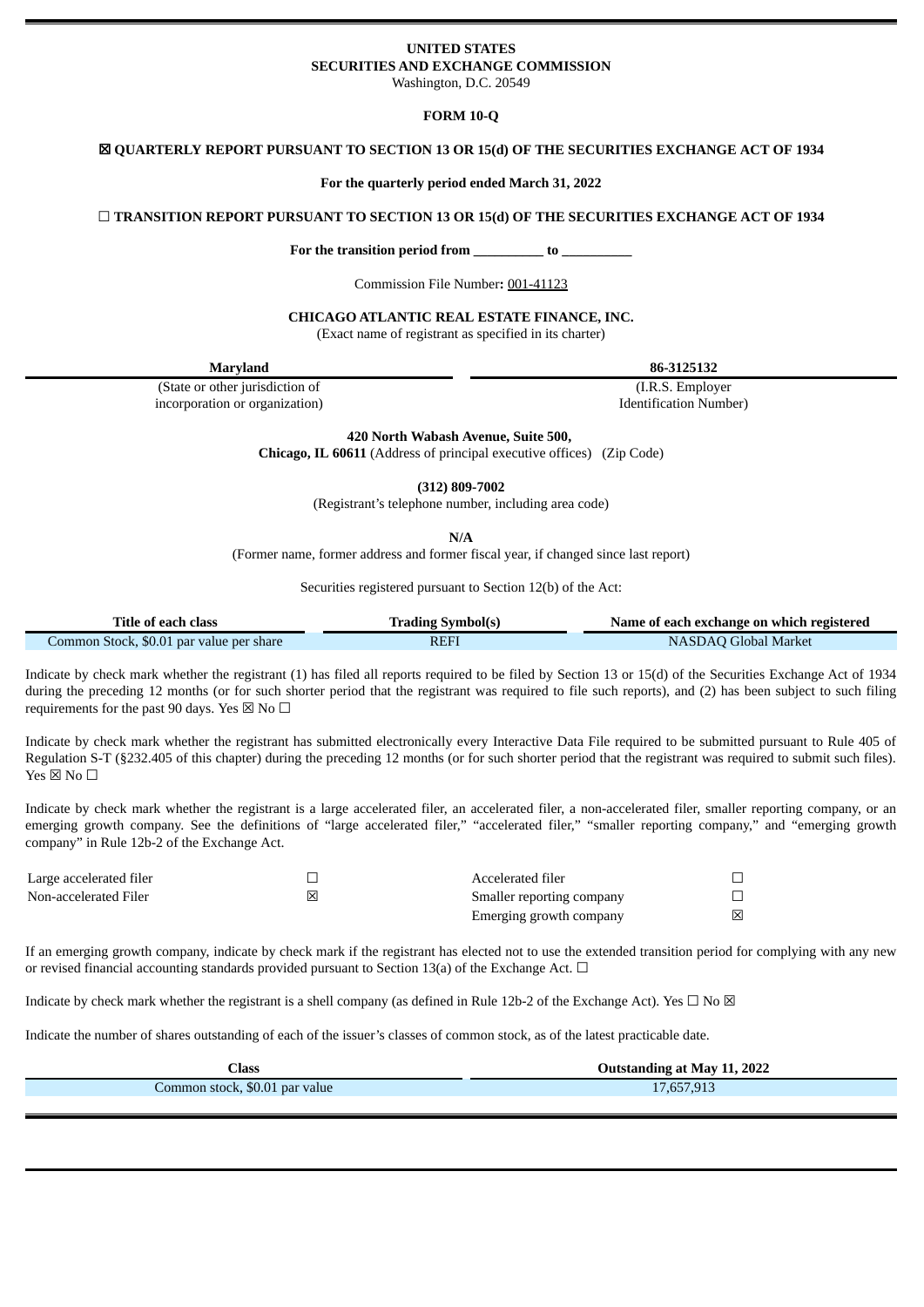# **CHICAGO ATLANTIC REAL ESTATE FINANCE, INC.**

# **TABLE OF CONTENTS**

# **INDEX**

| Part I.  | <b>Financial Information</b>                                                                                          |    |
|----------|-----------------------------------------------------------------------------------------------------------------------|----|
| Item 1.  | <b>Financial Statements</b>                                                                                           |    |
|          | Consolidated Balance Sheets as of March 31, 2022 (unaudited) and December 31, 2021                                    |    |
|          | Consolidated Statements of Income for the three months ended March 31, 2022 (unaudited) and for the period from March |    |
|          | 30, 2021 (inception) to March 31, 2021 (unaudited)                                                                    | 2  |
|          | Consolidated Statements of Equity for the three months ended March 31, 2022 (unaudited) and for the period from March |    |
|          | 30, 2021 (inception) to March 31, 2021 (unaudited)                                                                    | 3  |
|          | Consolidated Statements of Cash Flows for the three months ended March 31, 2022 (unaudited) and for the period from   |    |
|          | March 30, 2021 (inception) to March 31, 2021 (unaudited)                                                              | 4  |
|          | <b>Notes to Consolidated Financial Statements (unaudited)</b>                                                         | 5  |
| Item 2.  | <b>Management's Discussion and Analysis of Financial Condition and Results of Operations</b>                          | 23 |
| Item 3.  | Quantitative and Qualitative Disclosures About Market Risk                                                            | 37 |
| Item 4.  | <b>Controls and Procedures</b>                                                                                        | 41 |
| Part II. | <b>Other Information</b>                                                                                              | 43 |
| Item 1.  | <b>Legal Proceedings</b>                                                                                              | 43 |
| Item 1A. | <b>Risk Factors</b>                                                                                                   | 43 |
| Item 2.  | <b>Unregistered Sales of Equity Securities and Use of Proceeds</b>                                                    | 43 |
| Item 3.  | <b>Defaults Upon Senior Securities</b>                                                                                | 43 |
| Item 4.  | <b>Mine Safety Disclosures</b>                                                                                        | 43 |
| Item 5.  | <b>Other Information</b>                                                                                              | 43 |
| Item 6.  | <b>Exhibits</b>                                                                                                       | 43 |
|          |                                                                                                                       |    |

## i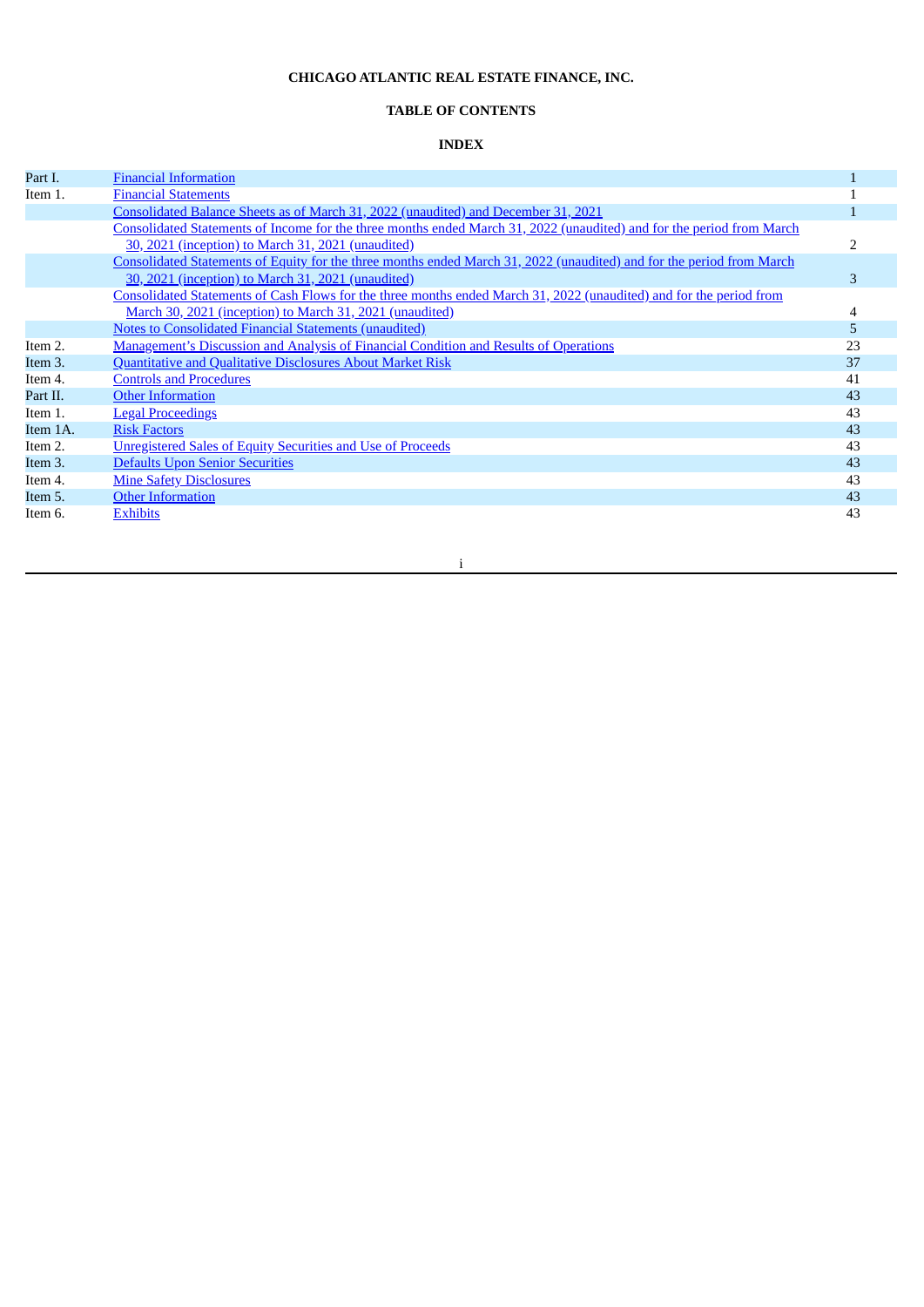# **PART I - FINANCIAL INFORMATION**

# <span id="page-2-2"></span><span id="page-2-1"></span><span id="page-2-0"></span>**Item 1. Financial Statements**

# **CHICAGO ATLANTIC REAL ESTATE FINANCE, INC. CONSOLIDATED BALANCE SHEETS**

|                                                                                                                                                                                                                     | March 31,<br>2022 | December 31,<br>2021 |
|---------------------------------------------------------------------------------------------------------------------------------------------------------------------------------------------------------------------|-------------------|----------------------|
|                                                                                                                                                                                                                     | (unaudited)       |                      |
| <b>Assets</b>                                                                                                                                                                                                       |                   |                      |
| Loans held for investment                                                                                                                                                                                           | \$278,826,914     | \$196,984,566        |
| Current expected credit loss reserve                                                                                                                                                                                | (182, 838)        | (134, 542)           |
| Loans held for investment, net                                                                                                                                                                                      | 278,644,076       | 196,850,024          |
| Cash                                                                                                                                                                                                                | 6,078,178         | 80,248,526           |
| Interest receivable                                                                                                                                                                                                 | 373,695           | 197,735              |
| Other assets, net                                                                                                                                                                                                   | 795,754           | 868,022              |
| Other receivables                                                                                                                                                                                                   | 16,201            | 6,148                |
| <b>Total Assets</b>                                                                                                                                                                                                 | 285,907,904       | \$278,170,455        |
|                                                                                                                                                                                                                     |                   |                      |
| <b>Liabilities</b>                                                                                                                                                                                                  |                   |                      |
| Interest reserve                                                                                                                                                                                                    | \$<br>7,472,057   | \$<br>6,636,553      |
| Dividend payable                                                                                                                                                                                                    | 7,125,661         | 4,537,924            |
| Related party payable<br>Management and incentive fees payable                                                                                                                                                      | 682,344           | 1,902,829            |
| Accounts payable and accrued expenses                                                                                                                                                                               | 671,505           | 802,294              |
|                                                                                                                                                                                                                     | 571,821           | 212,887              |
| <b>Total Liabilities</b>                                                                                                                                                                                            | 16,523,388        | 14,092,487           |
| <b>Commitments and contingencies (Note 8)</b>                                                                                                                                                                       |                   |                      |
| <b>Stockholders' equity</b>                                                                                                                                                                                         |                   |                      |
| Common stock, par value \$0.01 per share, 100,000,000 shares authorized at March 31, 2022 and December 31,<br>2021, respectively, and 17,752,603 and 17,453,553 shares issued and outstanding at March 31, 2022 and |                   |                      |
| December 31, 2021, respectively                                                                                                                                                                                     | 176,579           | 173,551              |
| Additional paid-in-capital                                                                                                                                                                                          | 268,681,445       | 264,081,977          |
| Accumulated earnings (deficit)                                                                                                                                                                                      | 526,492           | (177, 560)           |
| <b>Total stockholders' equity</b>                                                                                                                                                                                   | 269,384,516       | 264,077,968          |
| Total liabilities and stockholders' equity                                                                                                                                                                          | 285,907,904       | \$278,170,455        |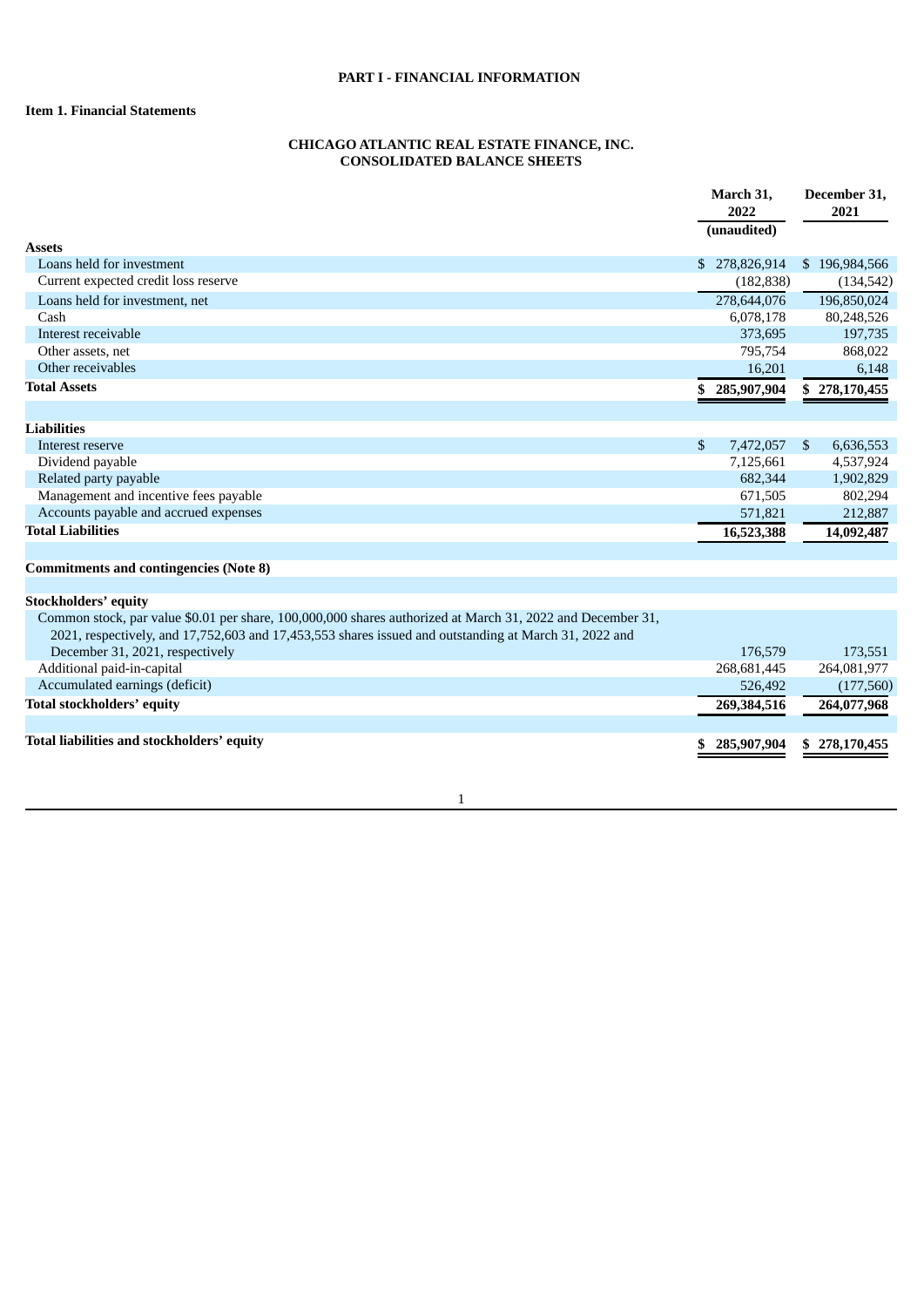## **CHICAGO ATLANTIC REAL ESTATE FINANCE, INC. CONSOLIDATED STATEMENTS OF INCOME (UNAUDITED)**

<span id="page-3-0"></span>

|                                                                         | For the<br>three months<br>ended<br>March 31,<br>2022 | <b>Period from</b><br>March 30.<br>2021<br>(inception) to<br>March 31,<br>2021 |  |
|-------------------------------------------------------------------------|-------------------------------------------------------|--------------------------------------------------------------------------------|--|
| <b>Revenues</b>                                                         |                                                       |                                                                                |  |
| Interest income                                                         | 9,833,053<br>\$                                       | \$                                                                             |  |
| <b>Total revenues</b>                                                   | 9,833,053                                             |                                                                                |  |
|                                                                         |                                                       |                                                                                |  |
| <b>Expenses</b>                                                         |                                                       |                                                                                |  |
| Management and incentive fees, net                                      | 671,505                                               |                                                                                |  |
| General and administrative expense                                      | 556,141                                               |                                                                                |  |
| Provision for current expected credit losses                            | 51,343                                                |                                                                                |  |
| Amortization of deferred debt issuance costs                            | 72,268                                                |                                                                                |  |
| Professional fees                                                       | 556,904                                               |                                                                                |  |
| Stock based compensation                                                | 120,940                                               |                                                                                |  |
| <b>Total expenses</b>                                                   | 2,029,101                                             |                                                                                |  |
| <b>Net Income before income taxes</b>                                   | 7,803,952                                             |                                                                                |  |
| Income tax expense                                                      |                                                       |                                                                                |  |
| <b>Net Income</b>                                                       | 7,803,952<br>\$                                       | \$                                                                             |  |
| <b>Earnings per common share:</b>                                       |                                                       |                                                                                |  |
| Basic earnings per common share (in dollars per share)                  | \$<br>0.44                                            | \$                                                                             |  |
| Diluted earnings per common share (in dollars per share)                | \$<br>0.44                                            | $\mathfrak{L}$                                                                 |  |
| Weighted average number of common shares outstanding:                   |                                                       |                                                                                |  |
| Basic weighted average shares of common stock outstanding (in shares)   | 17,641,090                                            | 6,427                                                                          |  |
| Diluted weighted average shares of common stock outstanding (in shares) | 17,737,975                                            | 6,427                                                                          |  |
|                                                                         |                                                       |                                                                                |  |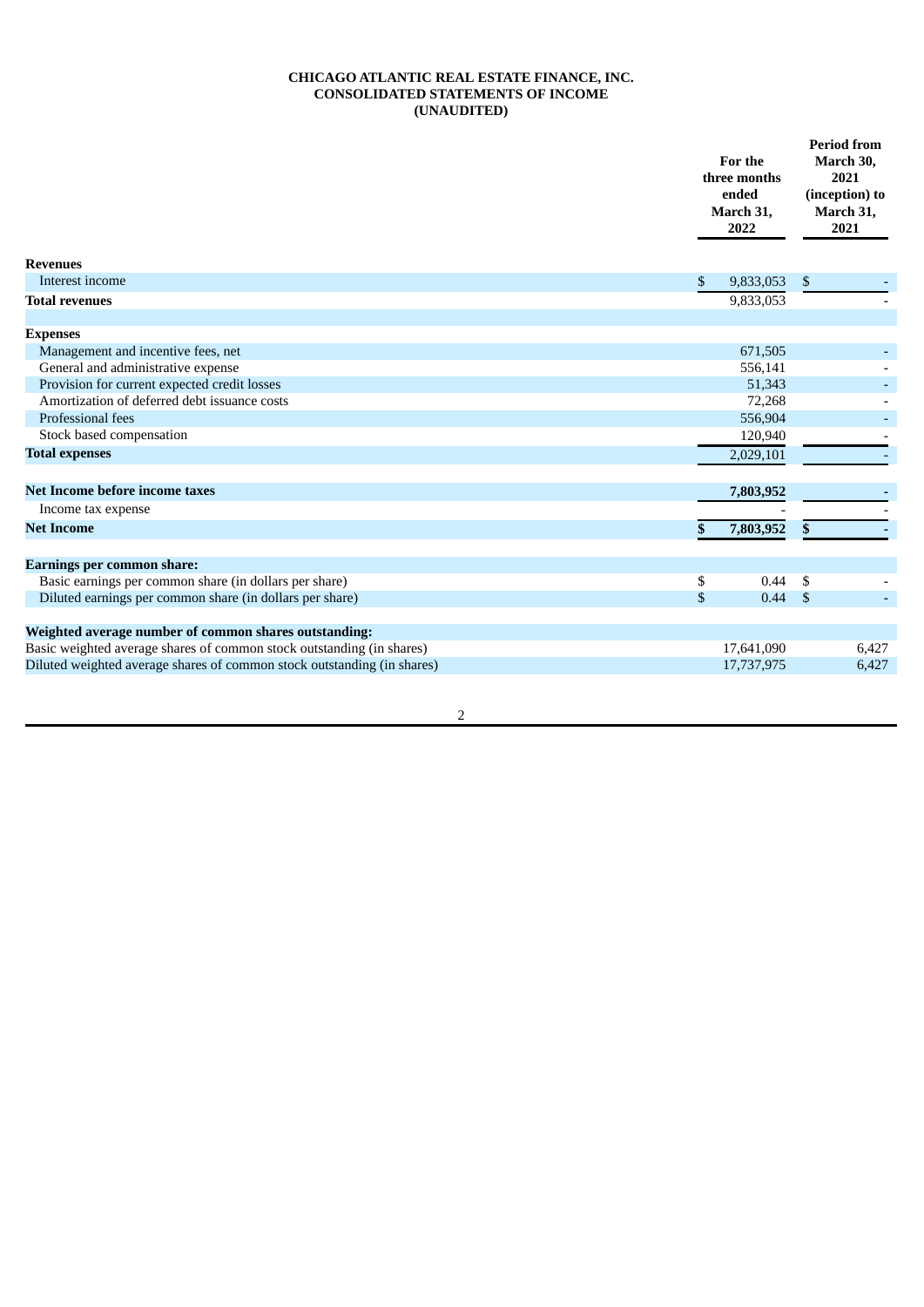## **CHICAGO ATLANTIC REAL ESTATE FINANCE, INC. CONSOLIDATED STATEMENTS OF EQUITY (UNAUDITED)**

<span id="page-4-0"></span>

|                                                                                       | <b>Common Stock</b> |      |                          | <b>Additional</b><br>Paid-In- |               | <b>Accumulated</b><br><b>Earnings</b> |     | Total<br>Stockholders' |
|---------------------------------------------------------------------------------------|---------------------|------|--------------------------|-------------------------------|---------------|---------------------------------------|-----|------------------------|
|                                                                                       | <b>Shares</b>       |      | Amount                   | <b>Capital</b>                |               | (Deficit)                             |     | <b>Equity</b>          |
| <b>Balance at March 30, 2021 (inception)</b>                                          | $\sim$              | - \$ | $\blacksquare$           | - \$                          | $-5$          | $-5$                                  |     |                        |
| Issuance of common stock in connection with sale of<br>unregistered equity securities | 6,427               | \$   | 100,000                  |                               |               |                                       |     | 100,000                |
| <b>Balance at March 31, 2021</b>                                                      | 6,427               |      | 100,000                  |                               |               |                                       |     | 100,000                |
| <b>Balance at January 1, 2022</b>                                                     | 17,453,553          | \$   | 173,551                  | \$.<br>264,081,977            | <sup>\$</sup> | (177,560)                             | \$. | 264,077,968            |
| Issuance of common stock, net of offering costs                                       | 302,800             | \$   | 3,028                    | 4,478,528                     |               |                                       |     | 4,481,556              |
| Stock based compensation                                                              | (3,750)             |      |                          | 120,940                       |               | 975                                   |     | 121,915                |
| Dividends declared on common shares                                                   |                     |      | $\overline{\phantom{0}}$ | ٠                             |               | (7,100,875)                           |     | (7,100,875)            |
| Net income                                                                            |                     |      |                          | ۰                             |               | 7,803,952                             |     | 7,803,952              |
| <b>Balance at March 31, 2022</b>                                                      | 17.752.603          |      | 176.579                  | 268,681,445<br>\$             |               | 526,492                               |     | 269,384,516            |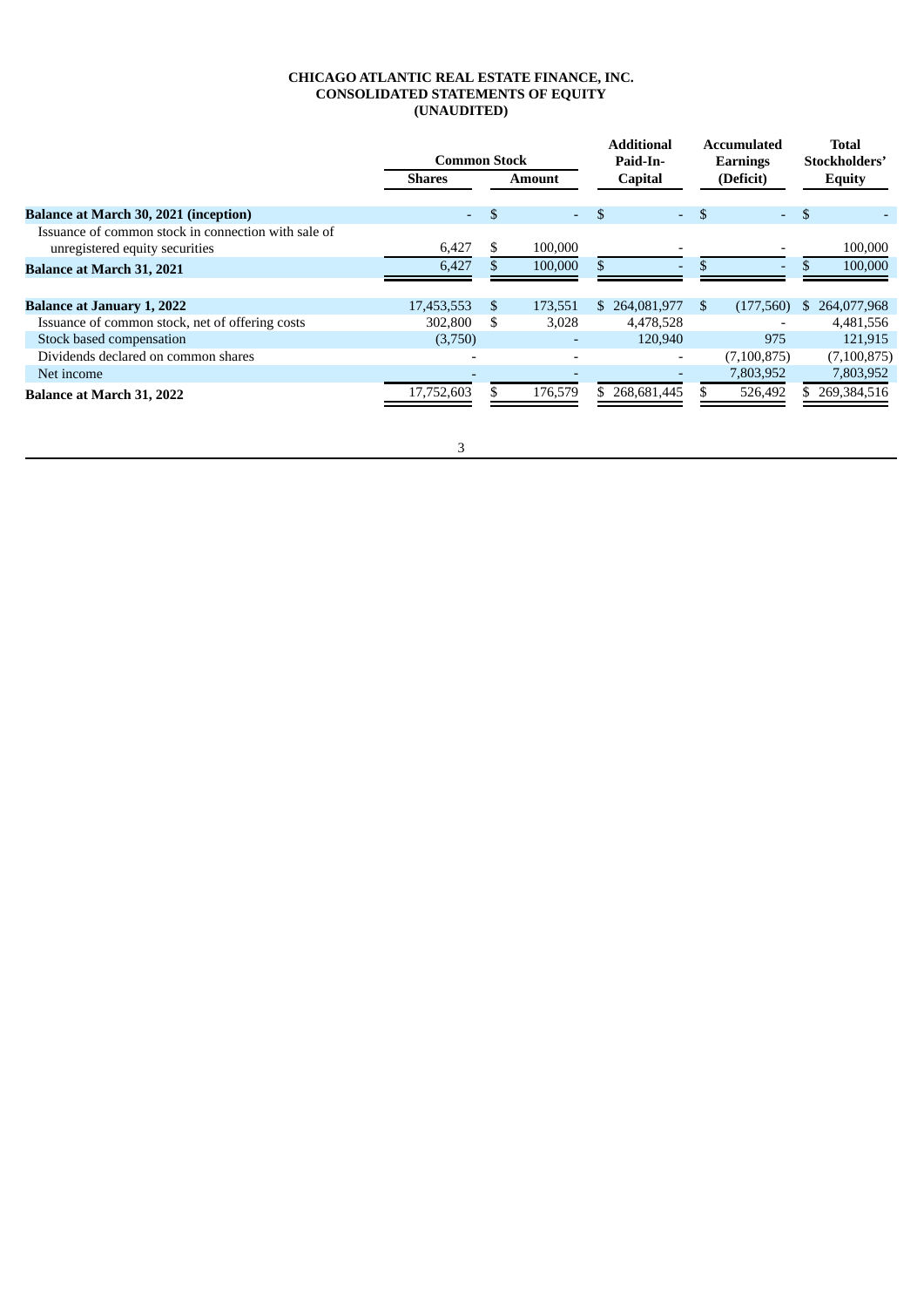## **CHICAGO ATLANTIC REAL ESTATE FINANCE, INC. CONSOLIDATED STATEMENTS OF CASH FLOWS (UNAUDITED)**

|                                                                                   | For the<br>three months<br>ended<br>March 31,<br>2022 | <b>Period from</b><br>March 30,<br>2021<br>(inception) to<br>March 31,<br>2021 |
|-----------------------------------------------------------------------------------|-------------------------------------------------------|--------------------------------------------------------------------------------|
| <b>Operating activities</b><br>Net income                                         | \$<br>7,803,952                                       | $\mathfrak{s}$                                                                 |
|                                                                                   |                                                       |                                                                                |
| Adjustments to reconcile net income to net cash provided by operating activities: |                                                       |                                                                                |
| Accretion of deferred loan origination fees and other discounts                   | (894,087)                                             |                                                                                |
| Payment-in-kind interest                                                          | (970, 569)                                            |                                                                                |
| Provision for current expected credit losses                                      | 48,296                                                |                                                                                |
| Amortization of deferred debt issuance costs                                      | 72,268                                                |                                                                                |
| Stock-based compensation                                                          | 120,940                                               |                                                                                |
| <b>Changes in operating assets and liabilities:</b>                               |                                                       |                                                                                |
| Interest receivable                                                               | (175,960)                                             |                                                                                |
| Other receivables                                                                 | (10,053)                                              |                                                                                |
| Interest reserve                                                                  | (3,084,470)                                           |                                                                                |
| Management and incentive fees payable                                             | (233, 618)                                            |                                                                                |
| Accounts payable and accrued expenses                                             | 358,933                                               |                                                                                |
| Net cash provided by operating activities                                         | 3,035,632                                             |                                                                                |
| <b>Cash flows from investing activities</b>                                       |                                                       |                                                                                |
| Issuance of and fundings of loans                                                 |                                                       |                                                                                |
| Principal repayment of loans                                                      | (82,794,575)<br>5,619,201                             |                                                                                |
| Net cash used in investing activities                                             |                                                       |                                                                                |
|                                                                                   | (77, 175, 374)                                        |                                                                                |
| <b>Cash flows from financing activities</b>                                       |                                                       |                                                                                |
| Proceeds from sale of common stock                                                | 4,505,664                                             | 100,000                                                                        |
| Dividends paid                                                                    | (4,512,329)                                           |                                                                                |
| Payment of deferred offering costs                                                | (23, 941)                                             |                                                                                |
| Net cash (used in) provided by financing activities                               | (30,606)                                              | 100,000                                                                        |
| Change in cash                                                                    | (74, 170, 348)                                        | 100,000                                                                        |
| Cash, beginning of period                                                         | 80,248,526                                            |                                                                                |
| Cash, end of period                                                               | \$<br>6,078,178                                       | 100,000<br>\$                                                                  |
|                                                                                   |                                                       |                                                                                |
| Supplemental disclosure of non-cash financing and investing activity              |                                                       |                                                                                |
| Interest reserve withheld from funding of loan                                    | 3,919,974                                             |                                                                                |
| OID withheld from funding of loans                                                | 1,128,415                                             |                                                                                |
| Dividends declared and not yet paid                                               | 7,100,066                                             | ٠                                                                              |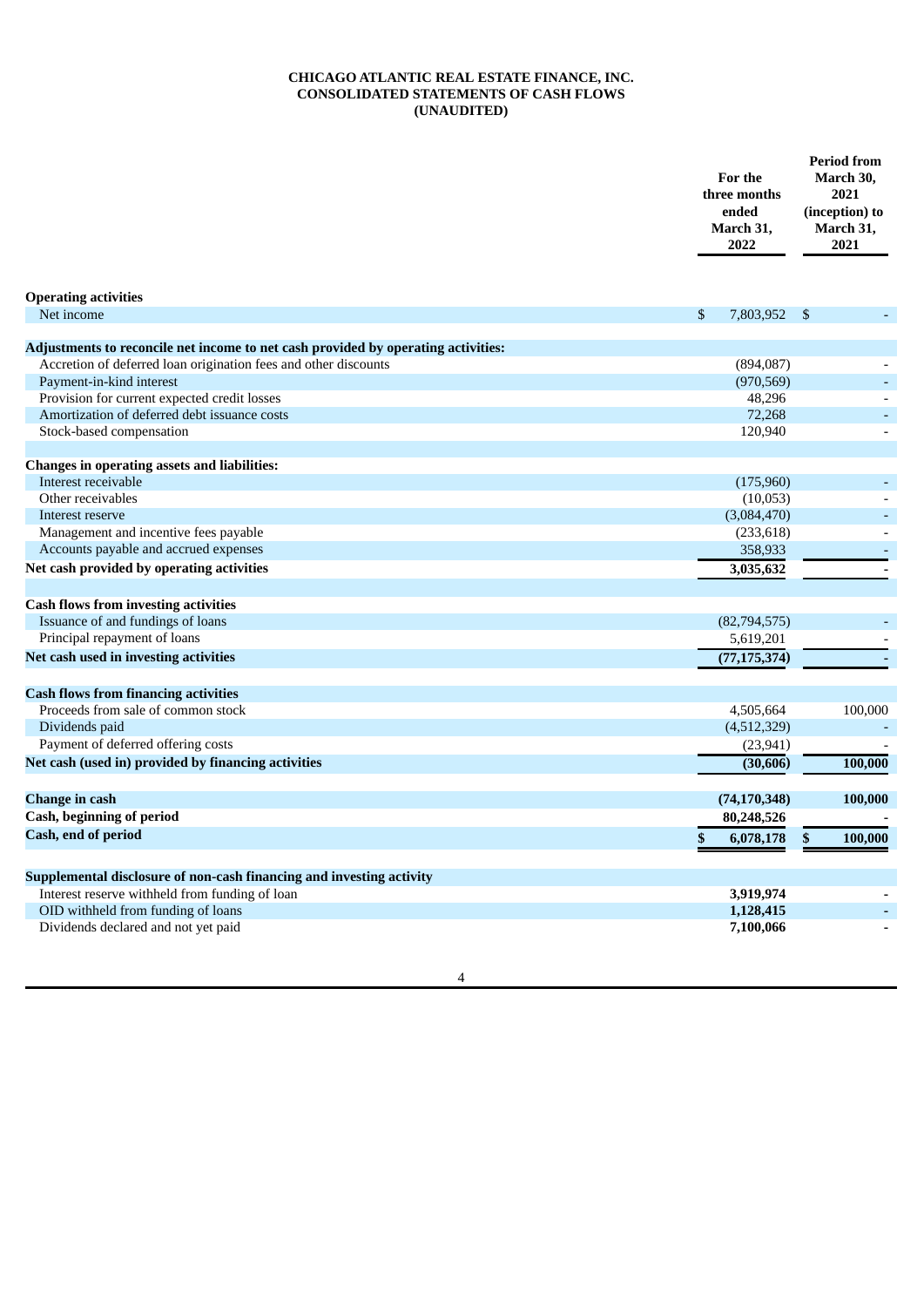## **CHICAGO ATLANTIC REAL ESTATE FINANCE, INC. NOTES TO CONSOLIDATED FINANCIAL STATEMENTS (UNAUDITED)**

## <span id="page-6-0"></span>**1. ORGANIZATION AND DESCRIPTION OF BUSINESS**

Chicago Atlantic Real Estate Finance, Inc., and its wholly owned subsidiary, Chicago Atlantic Lincoln, LLC ("CAL") (collectively the "Company", "we", or "our"), is a commercial mortgage real estate investment trust ("REIT") incorporated in the state of Maryland on March 30, 2021. The Company has elected to be taxed as a REIT for United States federal income tax purposes under the Internal Revenue Code of 1986, as amended (the "Code"), commencing with its taxable year ended December 31, 2021. The Company generally will not be subject to United States federal income taxes on its REIT taxable income as long as it annually distributes to stockholders all of its REIT taxable income prior to the deduction for dividends paid and complies with various other requirements as a REIT.

The Company operates as one operating segment and its primary investment objective is to provide attractive, risk-adjusted returns for stockholders over time, primarily through consistent current income (dividends and distributions) and secondarily, through capital appreciation. The Company intends to achieve this objective by originating, structuring and investing in first mortgage loans and alternative structured financings secured by commercial real estate properties. The Company's loan portfolio is primarily comprised of senior loans to state-licensed operators in the cannabis industry, secured by real estate, equipment, receivables, licenses and/or other assets of the borrowers to the extent permitted by applicable laws and regulations governing such borrowers.

The Company is externally managed by Chicago Atlantic REIT Manager, LLC (the "Manager"), a Delaware limited liability company, pursuant to the terms of the management agreement dated May 1, 2021, as amended, which extends for a three-year initial term set to expire on April 30, 2024 (the "Management Agreement"), by and among the Company and the Manager. After the initial term, the management agreement is automatically renewed for one-year periods unless the Company or the Manager elects not to renew in accordance with the terms of the Management Agreement. The Manager conducts substantially all of the Company's operations and provides asset management services for its real estate investments. For its services, the Manager is entitled to management fees and incentive compensation, both defined in, and in accordance with the terms of, the Management Agreement (Note 7). All of the Company's investment decisions are made by the investment committee of the Manager, subject to oversight by the Company's board of directors (the "Board"). The Manager is wholly-owned by Chicago Atlantic Group, LLC (the "Sponsor").

## **2. SUMMARY OF SIGNIFICANT ACCOUNTING POLICIES**

#### *Basis of Presentation*

The accompanying unaudited condensed consolidated financial statements of the Company have been prepared in accordance with generally accepted accounting principles in the United States of America ("GAAP") for interim financial information, the instructions to Form 10-Q and Article 10 of Regulation S-X. Accordingly, they may not contain all disclosures required by generally accepted accounting principles. Reference should be made to Note 2 of the Company's Consolidated Financial Statements included in the Company's Annual Report on Form 10-K for the period ended December 31, 2021. In the opinion of the Company, all normal recurring adjustments have been made that are necessary to present fairly the results of operations for the interim periods. Operating results for the three-month period ended March 31, 2022 is not necessarily indicative of the results that may be expected for the year ending December 31, 2022.

## *Use of Estimates in the Preparation of Consolidated Financial Statements*

The preparation of the consolidated financial statements in conformity with GAAP requires management to make estimates and assumptions that affect certain reported amounts and disclosures. Actual results could differ from those estimates. Significant estimates include the provision for current expected credit losses.

#### *Reclassifications*

Certain prior period amounts have been reclassified to conform to the current period presentation. General and administrative expenses reimbursements due to the Manager which were previously included in the line item, management fee payable, have been reclassified into related party payable in the consolidated balance sheet.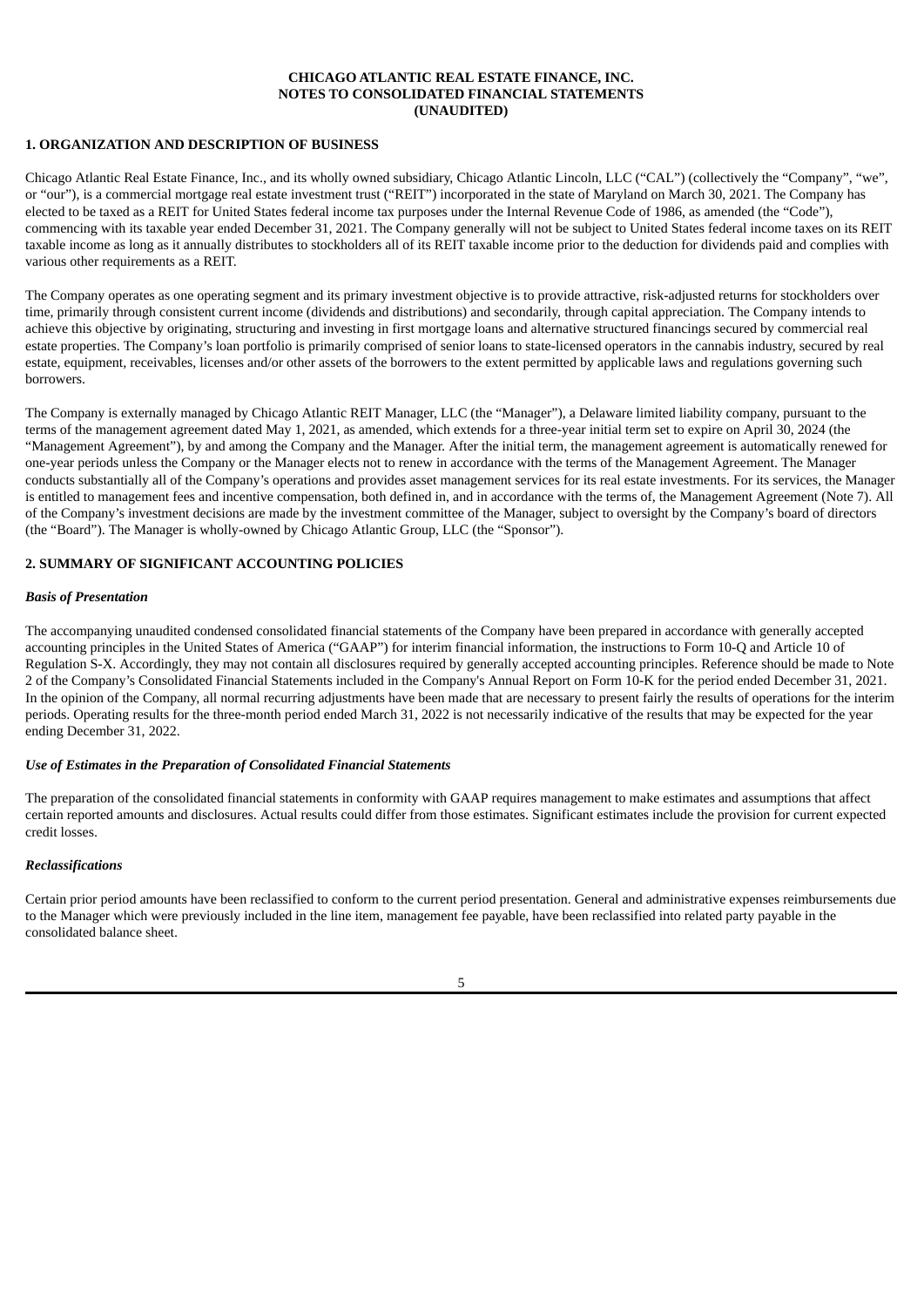## *Cash*

Cash includes deposits with financial institutions. The Company's cash held with financial institutions may at times exceed the Federal Deposit Insurance Corporation ("FDIC") insured limits. Cash and short-term investments with an original maturity of three months or less when acquired are considered cash for the purpose of the consolidated balance sheet and consolidated statements of cash flows.

### *Concentration of Credit Risks*

Financial instruments that may subject the Company to concentrations of credit risk consist primarily of cash, loans and interest receivable. The Company and the Manager seek to manage this credit risk relating to cash by monitoring the financial institutions and their ability to continue in business for the foreseeable future. Concentration of credit risk relating to loans and interest receivable are managed by the Company and the Manager through robust portfolio monitoring and performing due diligence prior to origination or acquisition and through the use of non-recourse financing, when and where available and appropriate.

#### *Organizational expenses*

Costs associated with the organization of the Company are expensed as incurred. These expenses consist primarily of legal fees and other formation costs associated with the organization of the Company.

#### *Loans Held for Investment*

The Company originates commercial real estate ("CRE") loans and related debt instruments that it has both the intent and ability to hold for the foreseeable future, so they are classified as held for investment.

Loans that are held-for-investment are carried at their aggregate outstanding face amount, net of applicable (i) unamortized origination or acquisition premium and discounts, (ii) unamortized deferred fees and other direct loan origination costs, (iii) valuation allowance for credit losses and (iv) writedowns of uncollectible loans. The Company uses a method which approximates the effective interest method to amortize origination or acquisition premiums and discounts and deferred fees or other direct loan origination costs.

The Company's loans are primarily collateralized by real estate, equipment, licenses and/or other collateral assets of borrowers. The extent of any credit deterioration associated with the performance and/or value of the underlying collateral property and the financial and operating capability of the borrower could impact the expected amounts received. The Company monitors performance of its portfolio of loans held for investment under the following methodology: (1) borrower review, which evaluates each borrower's financial condition including consideration of interest and principal payment history, ability to execute its business plan, and assessment of any alleged actual, threatened, or pending litigation; (2) economic review, which contemplates the value of underlying collateral (i.e. leasing performance, unit sales and cash flow of the collateral and its ability to cover debt service, as well as the residual loan balance at maturity); (3) property review, which considers current environmental risks, changes in insurance costs or coverage, current site visibility, capital expenditures and market perception; and (4) market review, which analyzes the collateral from a supply and demand perspective of similar property types, as well as from a capital markets perspective. Changes in other observable market data may be utilized in determining the immediate recognition of expected credit losses over the life of financial instruments.

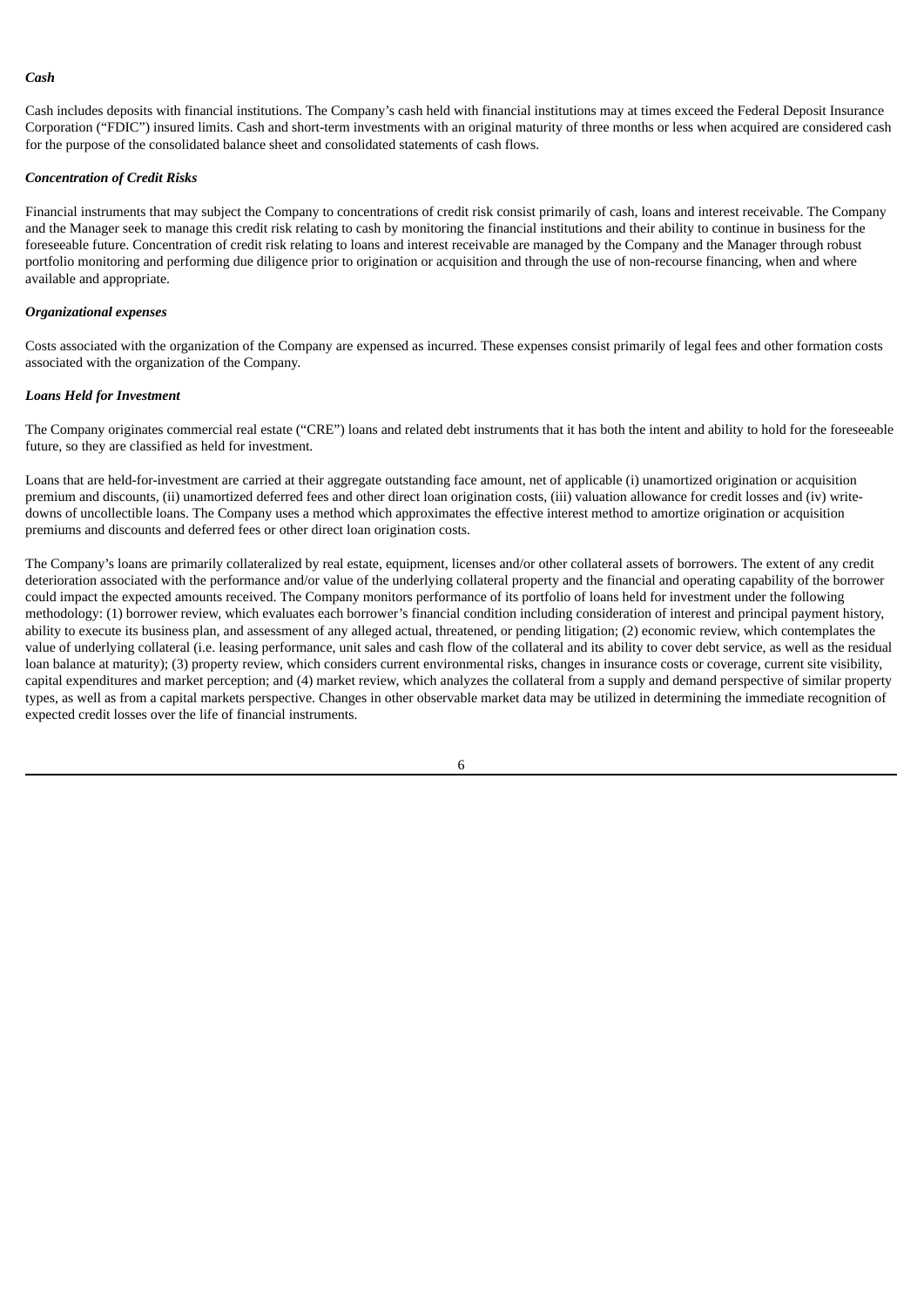## *CECL Reserve*

The Company measures current expected credit losses ("CECL") for loans held for investment based on Accounting Standards Codification ("ASC") No. 326, *Financial Instruments – Credit Losses* ("ASC 326"). The Company early adopted ASC 326 at inception. ASC 326 introduces a new allowance for credit losses methodology and requires earlier recognition of credit losses, while also providing additional transparency about credit risk. The CECL methodology utilizes a lifetime "expected credit loss" methodology for the recognition of credit losses for loans and other receivables at the time the financial asset is originated or based on historical experience and current conditions, as well as reasonable and supportable forecasts incorporating forwardlooking information. The allowance for credit losses (the "CECL Reserve") required under ASC 326 is deducted from the respective loans' amortized cost basis on the Company's Consolidated Balance Sheets. The CECL Reserve attributed to unfunded loan commitments is included in "Accounts payable and accrued expenses" on the Consolidated Balance Sheets. The expected credit losses are adjusted each period for changes in expected lifetime credit losses through a provision for current expected credit losses recognized on the consolidated Statements of Operations. Refer to "Note 3 – Loans Held for Investment, Net" for further information regarding the CECL Reserve.

## *Fair Value Measurements*

Fair value represents the price that would be received to sell an asset or paid to transfer a liability in an orderly transaction between market participants at the measurement date. Fair value measurement assumes that the transaction to sell the asset or transfer the liability takes place either in the principal market for the asset or liability, or, in the absence of a principal market, in the most advantageous market for the asset or liability. The Company discloses the fair value of its financial assets and liabilities based on observable market information where available or on market participant assumptions. These assumptions are subjective in nature and involve matters of judgment and, therefore, fair values cannot always be determined with precision. When determining fair value, the Company maximizes the use of observable inputs and minimizes the use of unobservable inputs. The three levels of the fair value hierarchy as set forth in Financial Accounting Standards Board ("FASB") Accounting Standards Codification ("ASC") Topic 820 – *Fair Value Measurement and Disclosure* are as follows:

- Level 1—Valuations based on quoted prices in active markets for identical assets or liabilities that the Company has the ability to access.
- Level 2—Valuations based on quoted prices in markets that are not active or for which all significant inputs are observable, either directly or indirectly.
- Level 3—Valuations based on inputs that are unobservable and significant to the overall fair value measurement.

If inputs used to measure fair value fall into different levels of the fair value hierarchy, a loan's level is based on the lowest level of input that is significant to the fair value measurement. The Company's assessment of the significance of a particular input to the fair value measurement in its entirety requires judgment and considers factors specific to the instrument being measured. This includes instruments that are valued using "bid" and "ask" prices obtained from independent third-party pricing services or directly from brokers.

GAAP requires disclosure of fair value information about financial and nonfinancial assets and liabilities, whether or not recognized in the consolidated financial statements, for which it is practical to estimate the value. In cases where quoted market prices are not available, fair values are based upon the application of discount rates to estimated future cash flows using market yields, or other valuation methodologies. Any changes to the valuation methodology will be reviewed by the Company's management to ensure the changes are appropriate. The methods used may produce a fair value calculation that is not indicative of net realizable value or reflective of future fair values. Furthermore, while the Company anticipates that the valuation methods are appropriate and consistent with other market participants, the use of different methodologies, or assumptions, to determine the fair value of certain financial and nonfinancial assets and liabilities could result in a different estimate of fair value at the reporting date. The Company uses inputs that are current as of the measurement date, which may fall within periods of market dislocation, during which price transparency may be reduced.

The fair value of loans held for investment is discussed in Note 3. Excluding the aforementioned assets, the carrying values of our current financial assets and current financial liabilities approximate fair values.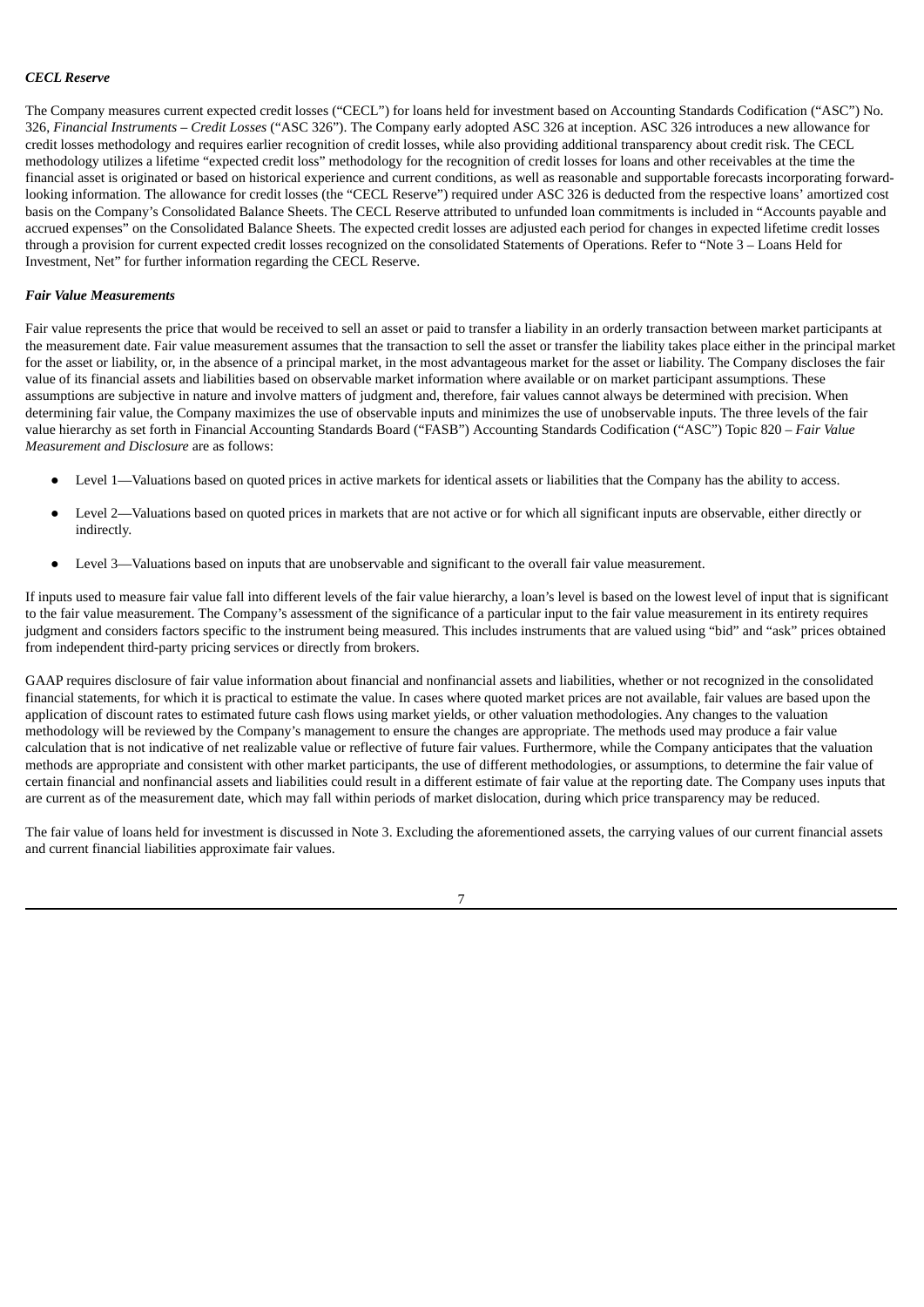## *Equity-Based Compensation*

The Company accounts for equity-based compensation issued to employees of the Manager and its affiliates and the members of its Board of Directors (the "Board") pursuant to the 2021 Omnibus Incentive Plan (the "2021 Plan") under the fair value method. This method measures compensation cost at the date of grant based on the value of the award and recognizes the cost over the service period, which is usually the vesting period. Forfeitures are recognized as they occur. The fair value of equity-based compensation awards is based on the estimated fair value of the Company's common stock, based on the Company's stock price on grant date, and approved by the Board. Fair values of award grants also recognize any ongoing restrictions on the sale of securities.

## *Debt Issuance Costs*

Debt issuance costs are presented as a direct deduction from the debt liability, consistent with debt discounts or premiums unless they relate to an undrawn line of credit, in which case they are amortized on a straight-line basis over the life of the line of credit. Unamortized debt issuance costs are subsequently expensed if the associated debt is repaid prior to maturity. As of March 31, 2022 and December 31, 2021, the Company incurred debt issuance costs of \$795,754 and \$868,022, respectively, which are capitalized within Other Assets on the Company's consolidated balance sheets. For the three months ended March 31, 2022, the Company recorded amortization expense of \$72,268.

#### *Formation Transaction*

The Company commenced operations on April 1, 2021. The assets and liabilities constituting its Initial Portfolio were contributed at amortized cost on April 1, 2021 (the "Formation Transaction"). The fair values of the contributed cash and accrued interest approximated their carrying values because of the short-term nature of these instruments in relation to their origination date. The amortized cost of the contributed assets described above were agreed upon by the parties that contributed assets to the Company in the Formation Transaction and used to determine the number of shares of common stock issued. Any purchase premiums or discounts are amortized over the expected life of the investment.

The following table shows the par values, amortized cost and purchase premiums (discounts) of the portfolio of assets contributed on April 1, 2021:

|                                 | Par value |  | Amortized<br>Cost |  | Premium<br>(Discount) |
|---------------------------------|-----------|--|-------------------|--|-----------------------|
| <b>Assets</b>                   |           |  |                   |  |                       |
| Cash                            | 97,976    |  | 97,976            |  |                       |
| Loans, held-for-investment, net | 9,883,211 |  | 9,802,024         |  | (81, 187)             |
| <b>Total contributions</b>      | 9,981,187 |  | 9,900,000         |  | (81, 187)             |

#### *Acquisition Accounting*

The Company accounts for the acquisitions of the Initial Portfolio and other loans acquired during the period from March 30, 2021 (Inception) to December 31, 2021 as asset acquisitions. Substantially all of the fair value of the assets acquired are concentrated in a group of similarly identifiable loan assets, and as such, lack physical facilities, employees, customer base, operating rights, and do not constitute businesses. The investments were contributed to the Company in non-cash transactions including the Formation Transaction described above and the cost was determined based on the amortized cost of the assets acquired. There were no such acquisitions during the three months ended March 31, 2022.

## *Revenue Recognition*

Interest income is recognized on an accrual basis and is reported as an interest receivable until collected. Interest income is accrued based on the outstanding principal amount and the contractual terms of the loan. Original issue discount ("OID"), market discounts or premiums, and loan amendment fees for minor modifications (collectively, "Net Loan Fees") are recorded as an adjustment to the amortized cost of the loan, and accreted or amortized as an adjustment to interest income over the initial term of the respective loan using a method that approximates the effective interest method. When the Company receives a loan principal payment, the unamortized Net Loan Fees related to the paid principal is accelerated and recognized in interest income.

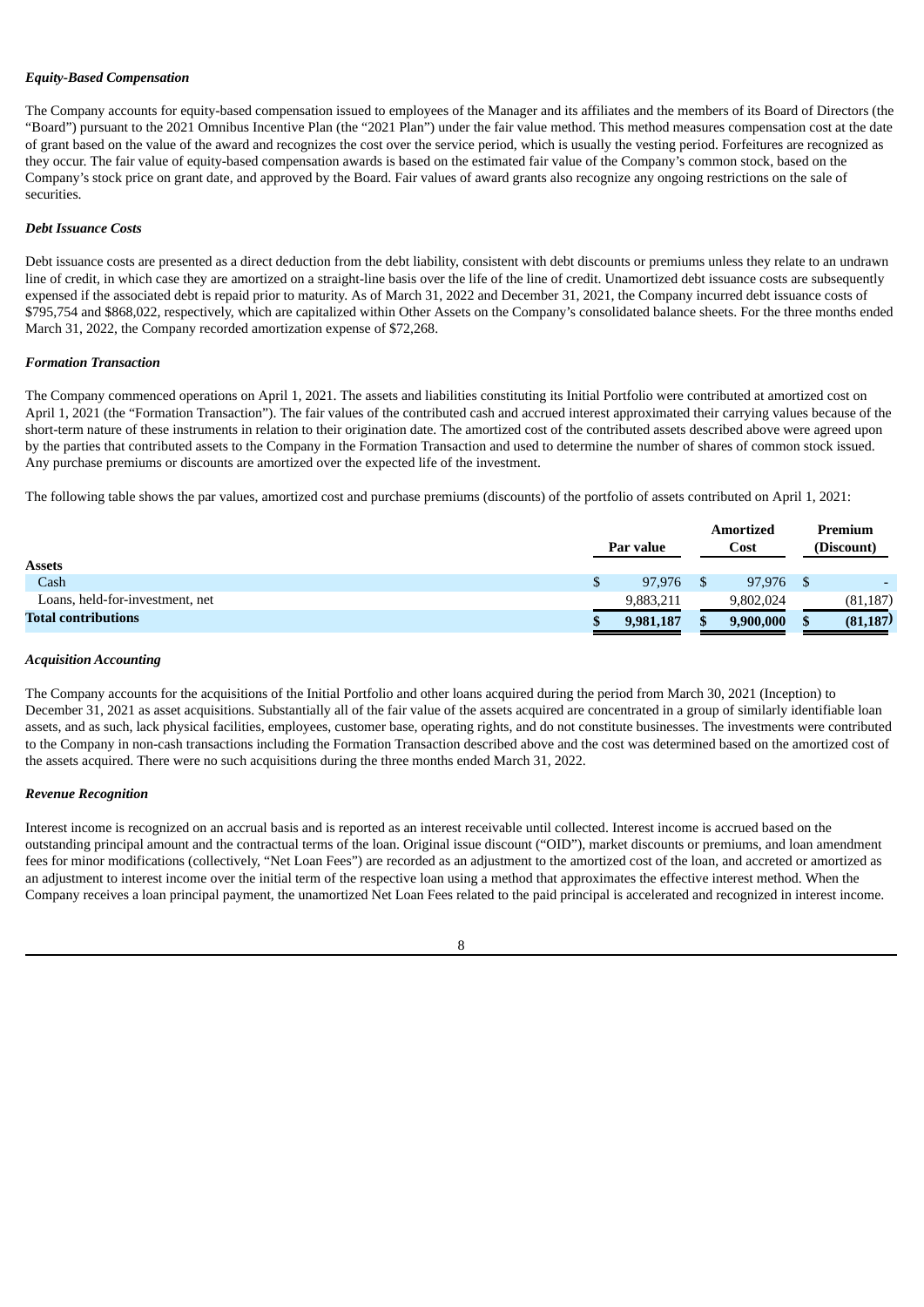Delayed draw loans may earn interest or unused fees on the undrawn portion of the loan, which is recognized as interest income in the period earned. Other fees, including prepayment fees and exit or success fees, are recognized as interest income when received.

Certain of the Company's loans contain a payment-in-kind interest income provision ("PIK interest"). The PIK interest, computed at the contractual rate specified in the applicable loan agreement, is added to the principal balance of the loan, rather than being paid in cash, and is generally collected upon repayment of the outstanding principal. Recognition of PIK interest includes assessments of collectability and may discontinue accrual of interest income, including PIK interest, when there is reasonable doubt that the interest income will be collected. To maintain the Company's status as a REIT, and/or to avoid incurring an excise tax, accrued income such as this may need to be distributed to stockholders in the form of dividends for the year earned, even though the Company has not yet collected the cash.

Loans are generally placed on non-accrual status when principal or interest payments are past due 90 days or more or when there is reasonable doubt that principal or interest will be collected in full. Accrued and unpaid interest is generally reversed against interest income in the period the loan is placed on non-accrual status. Interest payments received on non-accrual loans may be recognized as income or applied to principal depending upon management's judgment regarding the borrower's ability to make pending principal and interest payments. Non-accrual loans are restored to accrual status when principal and interest payments are brought current, the borrower demonstrates sustained repayment performance, or the loan becomes well secured and is in the process of collection. The Company may make exceptions to placing a loan on non-accrual status if the loan has sufficient collateral value and is in the process of collection.

## *Interest Reserves*

The Company utilizes interest reserves on certain loans which are applied to future interest payments. Such reserves are established at the time of loan origination. The interest reserve is recorded as a liability as it represents unearned interest revenue. The interest reserve is relieved when the interest on the loan is earned, and interest income is recorded in the period when the interest is earned in accordance with the credit agreement. The interest payment is deducted from the interest reserve deposit balance on the date when the interest payment is due.

The decision to establish an interest reserve is made during the underwriting process and considers the creditworthiness and expertise of the borrower, the feasibility of the project, and the debt coverage provided by the real estate and other pledged collateral.

It is the Company's policy to recognize income for this interest component as long as the borrower is progressing as originally projected and if there has been no deterioration in the financial condition of the borrower or the underlying project. The Company's standard accounting policies for interest income recognition are applied to all loans, including those with interest reserves.

#### *Expenses*

Interest expense, in accordance with the Company's financing agreements, is recorded on the accrual basis. Debt issuance costs are reported as interest expense. General and administrative expenses, including professional fees, are expensed as incurred.

### *Income Taxes*

The Company is a Maryland corporation and elected to be taxed as a REIT under the Code, commencing with its taxable year ended December 31, 2021. The Company believes that its method of operations will enable it to continue to qualify as a REIT. However, no assurances can be given that the Company's beliefs or expectations will be fulfilled, since qualification as a REIT depends on the Company satisfying numerous asset, income and distribution tests which depends, in part, on the Company's operating results.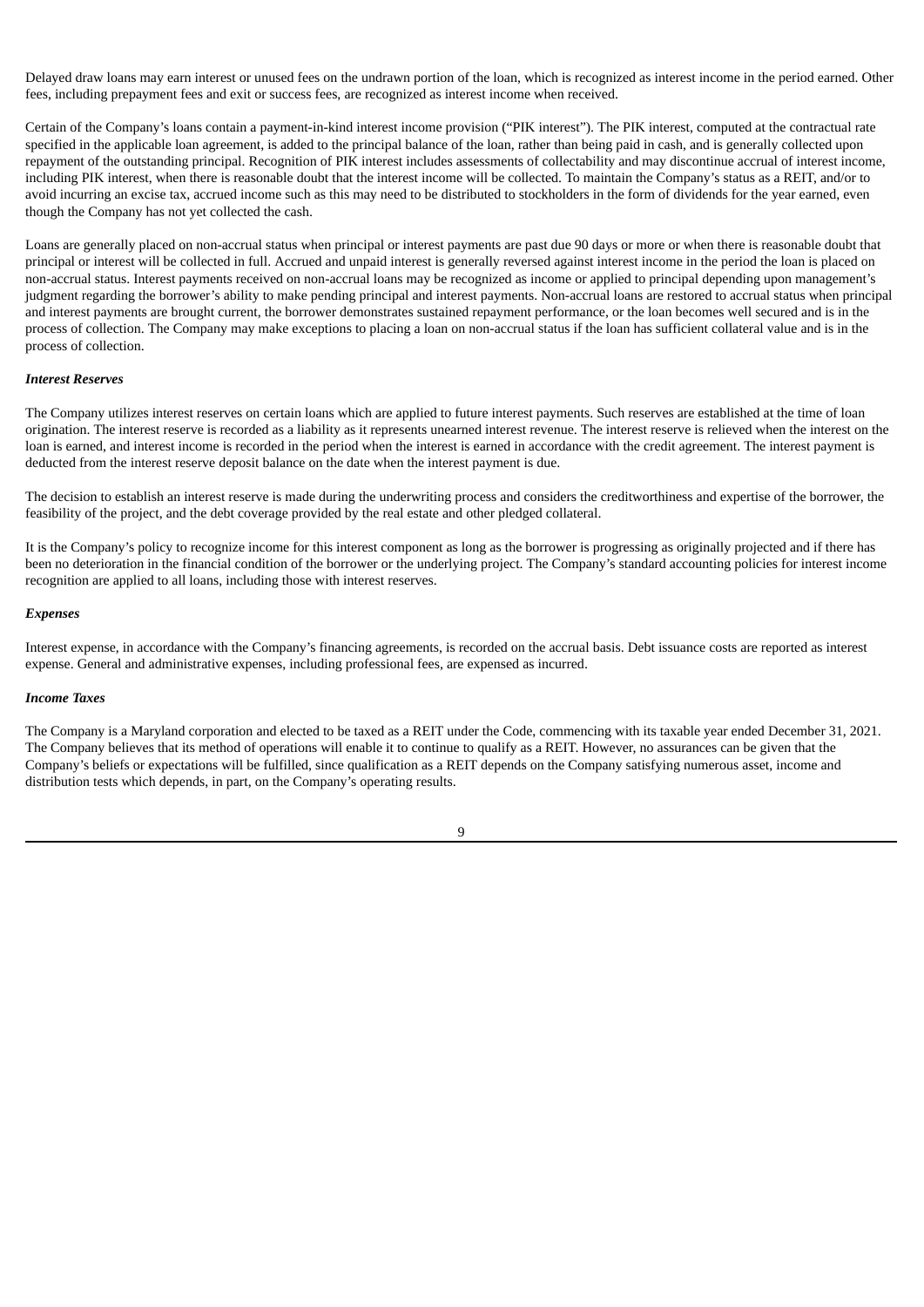To qualify as a REIT, the Company must meet a number of organizational and operational requirements, including a requirement that the Company distributes annually to its stockholders at least 90% of the Company's REIT taxable income prior to the deduction for dividends paid. To the extent that the Company distributes less than 100% of its REIT taxable income in any tax year (taking into account any distributions made in a subsequent tax year under Sections 857(b)(9) or 858 of the Code), the Company will pay tax at regular corporate rates on that undistributed portion. Furthermore, if the Company distributes less than the sum of 1) 85% of its ordinary income for the calendar year, 2) 95% of its capital gain net income for the calendar year, and 3) any undistributed shortfall from its prior calendar year (the "Required Distribution") to its stockholders during any calendar year (including any distributions declared by the last day of the calendar year but paid in the subsequent year), then it is required to pay a non-deductible excise tax equal to 4% of any shortfall between the Required Distribution and the amount that was actually distributed. The 90% distribution requirement does not require the distribution of net capital gains. However, if the Company elects to retain any of its net capital gain for any tax year, it must notify its stockholders and pay tax at regular corporate rates on the retained net capital gain. The stockholders must include their proportionate share of the retained net capital gain in their taxable income for the tax year, and they are deemed to have paid the REIT's tax on their proportionate share of the retained capital gain and receive an income tax credit for such amount. Furthermore, such retained capital gain may be subject to the nondeductible 4% excise tax. If it is determined that the Company's estimated current year taxable income will be in excess of estimated dividend distributions (including capital gain dividend) for the current year from such income, the Company accrues excise tax on estimated excess taxable income as such taxable income is earned. The annual expense is calculated in accordance with applicable tax regulations.

FASB ASC Topic 740, *Income Taxes* ("ASC 740"), prescribes a recognition threshold and measurement attribute for the consolidated financial statement recognition and measurement of a tax position taken or expected to be taken in a tax return. ASC 740 also provides guidance on derecognition, classification, interest and penalties, accounting in interim periods, disclosure and transition. The Company has analyzed its various federal and state filing positions and believes that its income tax filing positions and deductions are well documented and supported as of March 31, 2022. Based on the Company's evaluation, the Company does not have any unrecognized tax benefits and does not expect that to change in the next 12 months.

## *Earnings per Share*

The Company calculates basic earnings / (loss) per share by dividing net income / (loss) allocable to common stockholders for the period by the weighted average shares of common stock outstanding for that period. Diluted earnings / (loss) per share takes into effect any dilutive instruments, except when doing so would be anti-dilutive. As of March 31, 2022 and December 31, 2021, there were dilutive instruments relating to restricted share awards. See Note 10 included in these consolidated financial statements for the earnings per share calculations.

## *Recent Accounting Pronouncements*

As of March 31, 2022, there are no recent accounting pronouncements that have been issued that are expected to have a significant impact on the Company's consolidated financial statements.

## **3. LOANS HELD FOR INVESTMENT, NET**

As of March 31, 2022 and December 31, 2021, the Company's portfolio was comprised of 22 and 21 loans, respectively, held on the consolidated balance sheet at amortized cost. The Company's aggregate loan commitments and outstanding principal were approximately \$321.1 million and \$282.7 million as of March 31, 2022, and \$235.1 million and \$200.6 million as of December 31, 2021. For the three months ended March 31, 2022, the Company funded approximately \$86.7 million in new loan principal.

As of March 31, 2022 and December 31, 2021, the Company did not have any loans held for investment with floating interest rates tied to the London Inter-bank Offered Rate ("LIBOR"). As of March 31, 2022 and December 31, 2021, approximately 63.4% and 53.2%, respectively, of its portfolio was comprised of floating rate loans that pay interest at the prime rate plus an applicable margin, and were subject to prime rate floors. The outstanding principal of these loans was approximately \$179.2 million and \$106.7 million as of March 31, 2022 and December 31, 2021, respectively.

The remaining 36.6% and 46.8% of the portfolio as of March 31, 2022 and December 31, 2021, respectively, was comprised of fixed rate loans that had outstanding principal of approximately \$103.5 million and \$93.9 million.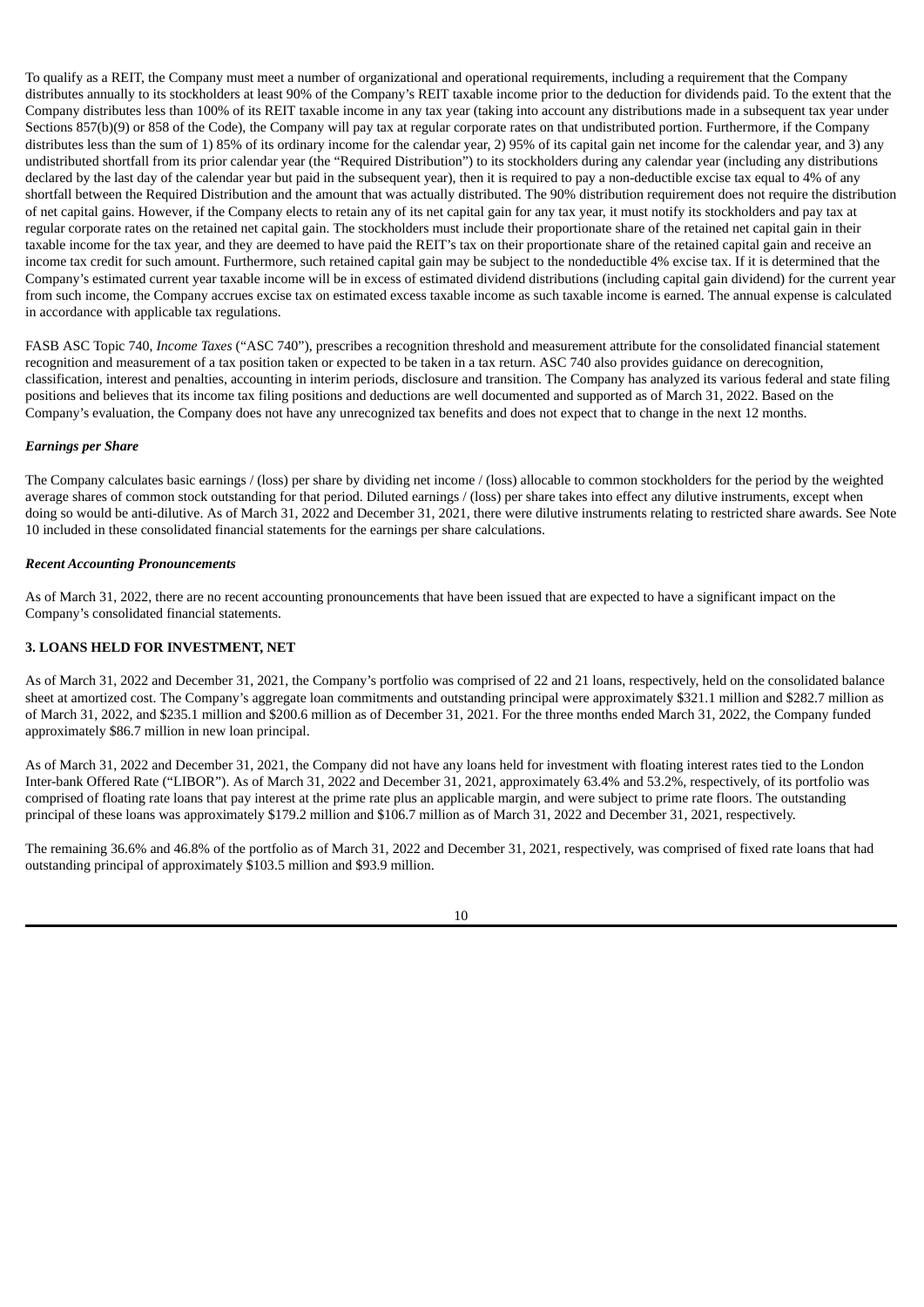The following tables summarize the Company's loans held for investment as of March 31, 2022 and December 31, 2021:

|                                         | As of March 31, 2022                |                                          |                       |                                                               |  |
|-----------------------------------------|-------------------------------------|------------------------------------------|-----------------------|---------------------------------------------------------------|--|
|                                         | <b>Outstanding</b><br>Principal (1) | <b>Original Issue</b><br><b>Discount</b> | Carrying<br>Value (1) | Weighted<br>Average<br><b>Remaining</b><br>Life<br>(Years)(2) |  |
| <b>Senior Term Loans</b>                | 282,708,732                         | (3,881,818)                              | 278,826,914<br>S.     | 2.4                                                           |  |
| Total loans held at carrying value      | 282,708,732                         | (3,881,818)                              | 278,826,914           | 2.4                                                           |  |
| Allowance for credit losses             | N/A                                 | N/A                                      | (182, 838)            |                                                               |  |
| Total loans held at carrying value, net | 282,708,732                         | (3,881,818)                              | 278,644,076           |                                                               |  |

(1) The difference between the Carrying Value and the Outstanding Principal amount of the loans consists of unaccreted original issue discount and loan origination costs

(2) Weighted average remaining life is calculated based on the carrying value of the loans as of March 31, 2022

|                                         | As of December 31, 2021             |                                          |                       |                                                               |  |
|-----------------------------------------|-------------------------------------|------------------------------------------|-----------------------|---------------------------------------------------------------|--|
|                                         | <b>Outstanding</b><br>Principal (1) | <b>Original Issue</b><br><b>Discount</b> | Carrying<br>Value (1) | Weighted<br>Average<br><b>Remaining</b><br>Life<br>(Years)(2) |  |
| Senior Term Loans                       | 200,632,056                         | (3,647,490)                              | 196,984,566           | 2.2                                                           |  |
| Total loans held at carrying value      | 200,632,056                         | (3,647,490)                              | 196,984,566           | 2.2                                                           |  |
| Allowance for credit losses             | N/A                                 | N/A                                      | (134, 542)            |                                                               |  |
| Total loans held at carrying value, net | 200,632,056                         | (3,647,490)                              | 196,850,024           |                                                               |  |

(1) The difference between the Carrying Value and the Outstanding Principal amount of the loans consists of unaccreted original issue discount and loan origination costs

(2) Weighted average remaining life is calculated based on the carrying value of the loans as of December 31, 2021

The following tables presents changes in loans held at carrying value as of and for the three months ended March 31, 2022. The Company had no loans held at carrying value as of March 31, 2021.

|                          | <b>Original Issue</b>    | <b>Allowance for</b>     | Carrying          |
|--------------------------|--------------------------|--------------------------|-------------------|
| <b>Principal</b>         | <b>Discount</b>          | <b>Credit Losses</b>     | Value             |
| 200,632,056              | (3,647,490)              | (134, 542)               | 196,850,024<br>S. |
| 86,725,308               | (1,128,415)              | -                        | 85,596,893        |
| (5,619,201)              | $\overline{\phantom{0}}$ | $\overline{\phantom{0}}$ | (5,619,201)       |
|                          | 894.087                  | $\overline{\phantom{0}}$ | 894,087           |
| 970.569                  | $\overline{\phantom{0}}$ | $\overline{\phantom{0}}$ | 970,569           |
| $\overline{\phantom{0}}$ | $\overline{\phantom{0}}$ | (48,296)                 | (48,296)          |
| 282,708,732              | (3,881,818)              | (182, 838)               | 278,644,076<br>S. |
|                          |                          |                          |                   |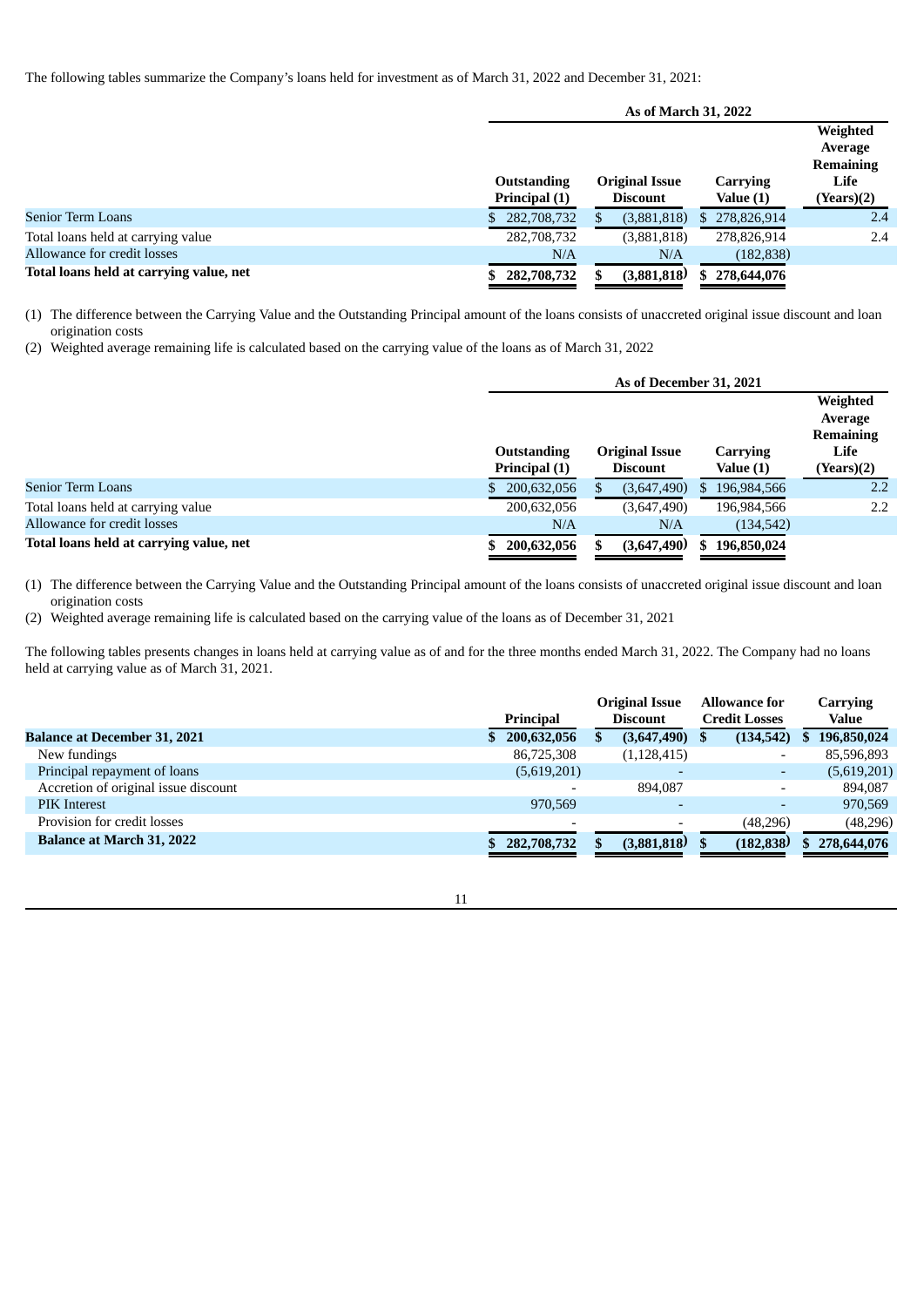A more detailed listing of the Company's loans held at carrying value portfolio based on information available as of March 31, 2022, is as follows:

| Loan                                                 | <b>Location</b>          | <b>Outstanding</b><br>Principal(1) | <b>Original Issue</b><br><b>Premium/(Discount)</b> | <b>Carrying</b><br>Value(1) | Contractual<br><b>Interest Rate(4)</b>                 | <b>Maturity</b><br>Date(2) | Payment<br>Terms(3) |
|------------------------------------------------------|--------------------------|------------------------------------|----------------------------------------------------|-----------------------------|--------------------------------------------------------|----------------------------|---------------------|
| $\mathbf{1}$                                         | Michigan                 | 537,500                            | 19,308                                             | 556,808                     | 15.00%                                                 | 12/31/2022                 | P&I                 |
| $\mathbf{2}$                                         | Various                  | 30,000,000                         | (517,906)                                          | 29,482,094                  | $10.07\%$ <sup>(6)</sup>                               | 5/30/2023                  | $\rm I/O$           |
| $\overline{\mathbf{3}}$                              | Pennsylvania             | 6,957,500                          | (239, 669)                                         | 6,717,831                   | $P + 11.00\%^{(5)}$                                    | 1/31/2025                  | P&I                 |
| $\boldsymbol{4}$                                     | Michigan                 | 29,333,311                         | (149, 336)                                         | 29,183,975                  | $P + 6.65\%^{(5)}$<br>Cash, 2.5% PIK                   | 12/31/2024                 | P&I                 |
| $\overline{\mathbf{5}}$                              | <b>Various</b>           | 19,321,082                         | (583, 643)                                         | 18,737,439                  | 13.625% Cash,<br>2.75% PIK                             | 3/31/2024                  | P&I                 |
| $6\phantom{1}$                                       | Arizona                  | 11,061,997                         |                                                    | 11,061,997                  | $19.85\%^{(7)}$                                        | 4/28/2023                  | P&I                 |
| $\overline{7}$                                       | Massachusetts            | 1,500,000                          |                                                    | 1,500,000                   | $P + 12.25\%^{(5)}$                                    | 4/28/2023                  | P&I                 |
|                                                      |                          |                                    |                                                    |                             | $P + 10.75\%$ <sup>(5)</sup>                           |                            |                     |
| $\pmb{8}$                                            | Pennsylvania             | 13,235,127                         |                                                    | 13,235,127                  | Cash, $4\%$ PIK $^{(8)}$                               | 5/31/2025                  | P&I                 |
| 9                                                    | Michigan                 | 4,500,000                          | (7,560)                                            | 4,492,440                   | $P + 9.00\%^{(5)}$                                     | 2/20/2024                  | P&I                 |
| ${\bf 10}$                                           | Various                  | 19,388,944                         | (238, 164)                                         | 19,150,780                  | 13% Cash, 1%<br>PIK                                    | 8/30/2024                  | P&I                 |
| 11                                                   | West Virginia            | 9,599,451                          | (153, 282)                                         | 9,446,169                   | $P + 9.25\%^{(5)}$<br>Cash, 2% PIK                     | 9/1/2024                   | P&I                 |
| 12<br>13                                             | Pennsylvania<br>Michigan | 15,263,207<br>392,009              |                                                    | 15,263,207<br>392,009       | $P + 10.75\%$ <sup>(5)</sup><br>Cash, 3% PIK<br>11.00% | 6/30/2024<br>9/30/2024     | P&I<br>P&I          |
|                                                      |                          |                                    |                                                    |                             | $P + 8.75\%^{(5)}$                                     |                            |                     |
| 14                                                   | Maryland                 | 20,203,076                         | (500, 365)                                         | 19,702,711                  | Cash, 2% PIK                                           | 9/30/2024                  | ${\rm I/O}$         |
| 15                                                   | <b>Various</b>           | 12,000,000                         | (260, 570)                                         | 11,739,430                  | 13.00%                                                 | 10/31/2024                 | P&I                 |
| ${\bf 16}$                                           | Michigan                 | 10,600,000                         | (89, 946)                                          | 10,510,054                  | $P + 7.00\%^{(5)}$                                     | 11/22/2022                 | $\rm I/O$           |
| 17                                                   | Various                  | 5,000,000                          |                                                    | 5,000,000                   | 15% Cash, 2.5%<br>PIK                                  | 12/27/2026                 | P&I                 |
|                                                      |                          |                                    |                                                    |                             | 10.50% Cash,<br>1% to 5%                               |                            |                     |
| 18                                                   | Michigan                 | 3,646,200                          | (78, 658)                                          | 3,567,542                   | PIK <sup>(9)</sup>                                     | 12/29/2023                 | I/O                 |
| 19                                                   | <b>Various</b>           | 7,500,000                          | (68,778)                                           | 7,431,222                   | $P + 9.25\%^{(5)}$                                     | 12/31/2024                 | $\rm I/O$           |
| $20\,$                                               | Florida                  | 15,000,000                         | (357, 104)                                         | 14,642,896                  | 11.00%<br>$P + 8.25\%^{(5)}$                           | 1/31/2025                  | P&I                 |
| 21                                                   | Ohio                     | 30,140,161                         | (570, 026)                                         | 29,570,135                  | Cash, 3% PIK                                           | 2/28/2025                  | P&I                 |
|                                                      |                          |                                    |                                                    |                             | 11.00% Cash,                                           |                            |                     |
| $22\,$                                               | Florida                  | 17,529,167                         | (86, 119)                                          | 17,443,048                  | 3% PIK                                                 | 8/29/2025                  | P&I                 |
| <b>Current</b><br>expected<br>credit loss<br>reserve |                          |                                    |                                                    | (182, 838)                  |                                                        |                            |                     |
| <b>Total loans</b><br>held at carry<br>value         |                          | 282,708,732                        | (3,881,818)                                        | 278,644,076                 |                                                        |                            |                     |

 $(1)$  The difference between the Carrying Value and the Outstanding Principal amount of the loans consists of unaccreted purchase discount, deferred loan fees and loan origination costs

(2) Certain loans are subject to contractual extension options and may be subject to performance based or other conditions as stipulated in the loan agreement. Actual maturities may differ from contractual maturities stated herein as certain borrowers may have the right to prepay with or without paying a prepayment penalty. The Company may also extend contractual maturities and amend other terms of the loans in connection with loan modifications.

(3)  $P/I =$  principal and interest.  $I/O =$  interest only.  $P/I$  loans may include interest only periods for a portion of the loan term.

(4) P = prime rate and depicts floating rate loans that pay interest at the prime rate plus a specific percentage; "PIK" = paid in kind interest.

(5) This loan is subject to a 3.25% prime rate floor.

(6) The aggregate loan commitment to Loan #2 includes a \$4.005 million initial advance which has an interest rate of 15.25%, a second advance of \$15.995 million which has an interest rate of 9.75%, and a third advance of \$10.0 million which has an interest rate of 8.5%. The statistics presented reflect the weighted average of the terms under all advances for the total aggregate loan commitment.

(7) The aggregate loan commitment to Loan #6 includes a \$8.9 million initial commitment which has a base interest rate of 15.25% and PIK interest rate of 2%, and a second commitment of \$2.0 million which has an interest rate of 39%. The statistics presented reflect the weighted average of the terms under both advances for the total aggregate loan commitment.

(8) Subject to adjustment not below 2% if borrower receives at least two consecutive quarters of positive cash flow after the closing date.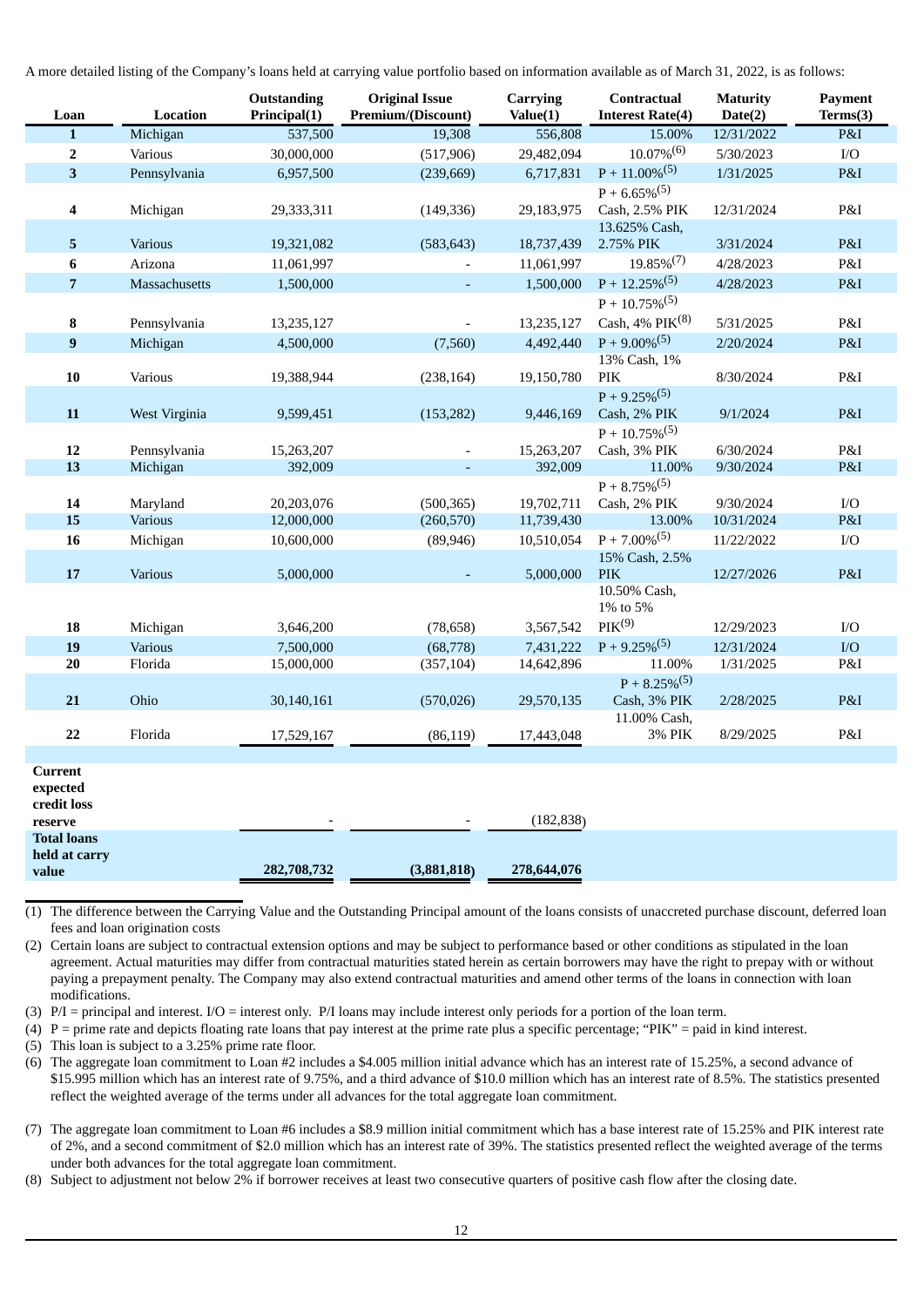(9) PIK is variable with an initial rate of five percent (5.00%) per annum, until borrower's delivery of audited financial statements for the Fiscal Year ended December 31, 2021, at which time the PIK interest rate shall equal a rate of one percent (1.00%) if EBITDA is greater than \$6,000,000; three percent (3.00%) if EBITDA is greater than \$4,000,000 and less than or equal to \$6,000,000; or will remain at five percent (5.00%) if EBITDA is less than \$4,000,000.

As of March 31, 2022, all loans are current, and none have been placed on non-accrual status. The aggregate fair value of the Company's loan portfolio was \$279,085,998 and \$197,901,779, with gross unrecognized holding gains of \$259,084 and \$917,213 as of March 31, 2022 and December 31, 2021, respectively. The fair values, which are classified as Level 3 in the fair value hierarchy (Note 2), are estimated using discounted cash flow models based on current market inputs for similar types of arrangements. The primary sensitivity in these models is based on the selection of appropriate discount rates. Fluctuations in these assumptions could result in different estimates of fair value.

## *Credit Quality Indicators*

The Company assesses the risk factors of each loan, and assigns a risk rating based on a variety of factors, including, without limitation, payment history, real estate collateral coverage, property type, geographic and local market dynamics, financial performance, enterprise value of the portfolio company, loan structure and exit strategy, and project sponsorship. This review is performed quarterly. Based on a 5-point scale, the Company's loans are rated "1" through "5," from less risk to greater risk, which ratings are defined as follows:

| <b>Rating</b>  | <b>Definition</b>                                                                                                                             |
|----------------|-----------------------------------------------------------------------------------------------------------------------------------------------|
|                | Very low risk                                                                                                                                 |
|                | Low risk                                                                                                                                      |
|                | Moderate/average risk                                                                                                                         |
| $\overline{4}$ | High risk/potential for loss: a loan that has a risk of realizing a principal loss                                                            |
|                | Impaired/loss likely: a loan that has a high risk of realizing principal loss, has incurred principal loss or an impairment has been recorded |

The risk ratings are primarily based on historical data and current conditions specific to each portfolio company, as well as consideration of future economic conditions and each borrower's estimated ability to meet debt service requirements.

As of March 31, 2022 and December 31, 2021, the carrying value, excluding the CECL reserve, of the Company's loans within each risk rating by year of origination is as follows:

|                    | As of March 31, 2022 |                          |                          |                          |             |  |  |  |  |  |  |
|--------------------|----------------------|--------------------------|--------------------------|--------------------------|-------------|--|--|--|--|--|--|
| <b>Risk Rating</b> | 2022                 | 2021                     | 2020                     | 2019                     | Total       |  |  |  |  |  |  |
|                    | ٠                    | 122,035,698              | 29,482,094               | 556,808                  | 152,074,600 |  |  |  |  |  |  |
| 2                  | 90,840,054           | 29,194,429               | 6,717,831                | $\overline{\phantom{0}}$ | 126,752,314 |  |  |  |  |  |  |
| 3                  | $\sim$               | -                        | $\overline{\phantom{0}}$ | -                        |             |  |  |  |  |  |  |
| 4                  |                      | $\overline{\phantom{0}}$ | $\overline{\phantom{0}}$ |                          |             |  |  |  |  |  |  |
| 5                  | $\sim$               | -                        | -                        | $\sim$                   |             |  |  |  |  |  |  |
| Total              | 90,840,054           | 151,230,127              | 36,199,925               | 556,808                  | 278,826,914 |  |  |  |  |  |  |

|                    | As of December 31, 2021  |                          |  |                          |                   |  |  |  |  |
|--------------------|--------------------------|--------------------------|--|--------------------------|-------------------|--|--|--|--|
| <b>Risk Rating</b> | 2021                     | 2020                     |  | 2019                     | <b>Total</b>      |  |  |  |  |
|                    | 135,076,307<br>S.        | 32,242,114               |  | 590,384                  | 167,908,805<br>S. |  |  |  |  |
| 2                  | 29,075,761               |                          |  | $\overline{\phantom{0}}$ | 29,075,761        |  |  |  |  |
| 3                  | -                        | $\overline{\phantom{a}}$ |  | $\overline{\phantom{0}}$ |                   |  |  |  |  |
| 4                  | $\overline{\phantom{0}}$ | $\overline{\phantom{0}}$ |  | $\overline{\phantom{0}}$ |                   |  |  |  |  |
| 5                  | -                        | -                        |  | $\overline{\phantom{a}}$ |                   |  |  |  |  |
| Total              | 164,152,068              | 32,242,114               |  | 590,384                  | 196,984,566       |  |  |  |  |

Real estate collateral coverage is also a significant credit quality indicator, and real estate collateral coverage, excluding the CECL reserve, was as follows as of March 31, 2022 and December 31, 2021:

| As of March 31, 2022<br><b>Real Estate Collateral Coverage</b> |  |             |  |                |  |              |  |                 |                |             |  |              |
|----------------------------------------------------------------|--|-------------|--|----------------|--|--------------|--|-----------------|----------------|-------------|--|--------------|
|                                                                |  | $\leq 1.0x$ |  | $1.0x - 1.25x$ |  | 1.25x - 1.5x |  | $1.50x - 1.75x$ | $1.75x - 2.0x$ | > 2.0x      |  | <b>Total</b> |
| Fixed-rate                                                     |  | 5,000,000   |  | ۰.             |  | 17,443,048   |  | ٠               | ۰.             | 79,531,559  |  | 101,974,607  |
| Floating-rate                                                  |  | 15,649,053  |  | 15.263.207     |  | 48,307,574   |  | 39,658,934      | 24,297,124     | 33.676.415  |  | 176,852,307  |
|                                                                |  | 20,649,053  |  | 15.263.207     |  | 65,750,622   |  | 39,658,934      | 24.297.124     | 113,207,974 |  | 278,826,914  |

| As of December 31, 2021<br><b>Real Estate Collateral Coverage</b> |  |             |  |                |  |                          |  |                 |  |                |            |  |             |
|-------------------------------------------------------------------|--|-------------|--|----------------|--|--------------------------|--|-----------------|--|----------------|------------|--|-------------|
|                                                                   |  | $\leq 1.0x$ |  | $1.0x - 1.25x$ |  | $1.25x - 1.5x$           |  | $1.50x - 1.75x$ |  | $1.75x - 2.0x$ | > 2.0x     |  | Total       |
| Fixed-rate                                                        |  | 7,017,793   |  | ۰.             |  | 35,836,099               |  | 3,086,298       |  |                | 45,373,778 |  | 91,313,968  |
| Floating-rate                                                     |  | 8.925.068   |  | 18.022.518     |  | $\overline{\phantom{0}}$ |  | 30.029.953      |  | 32, 377, 087   | 16.315.972 |  | 105,670,598 |
|                                                                   |  | 15.942.861  |  | 18.022.518     |  | 35,836,099               |  | 33.116.251      |  | 32, 377, 087   | 61,689,750 |  | 196,984,566 |
|                                                                   |  |             |  |                |  |                          |  |                 |  |                |            |  |             |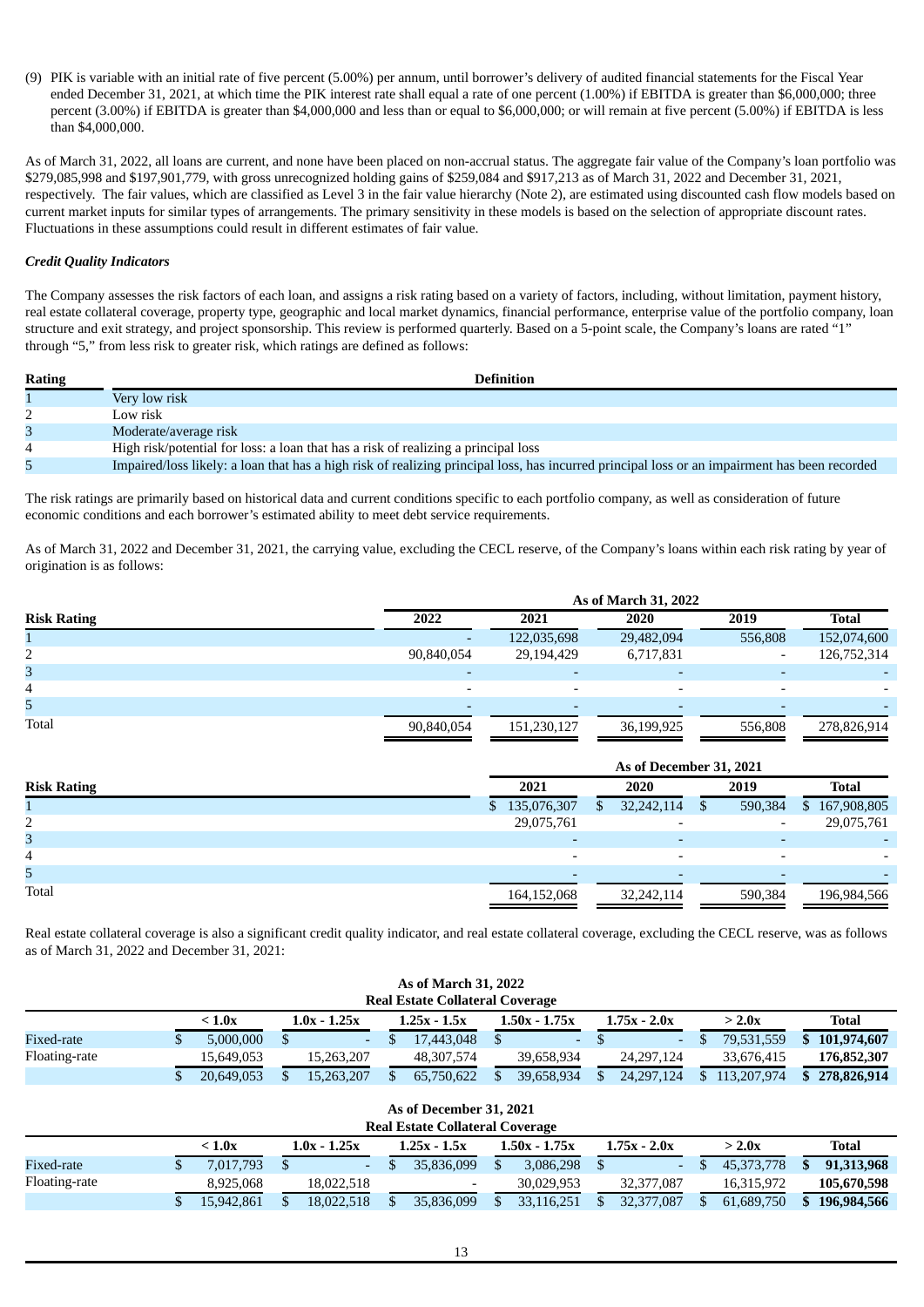## *CECL Reserve*

The Company records allowances for its loans held for investment. The allowances are deducted from the gross carrying amount of the assets to present the net carrying value of the amounts expected to be collected on such assets. The Company estimates its CECL Reserve using a probability-weighted model that considers the likelihood of default and expected loss given default for each individual loan based on the risk profile for approximately three years after which we immediately revert to use of historical loss data. In the future, we may use other acceptable methods, such as a discounted cash flow method, WARM method, or other methods permitted under the standard.

ASC 326 requires an entity to consider historical loss experience, current conditions, and a reasonable and supportable forecast of the macroeconomic environment. The Company evaluates its loans on a collective (pool) basis by aggregating on the basis of similar risk characteristics, primarily: (i) industry sector of the borrower, (ii) risk ratings, (iii) collateral type, (iv) term, among other characteristics. We make the judgment that loans to cannabis-related borrowers with risk ratings indicating very low or low risk (1 and 2, respectively) that are fully collateralized by real estate with short maturities of less than three years exhibit similar risk characteristics and are evaluated as a pool. Further, loans that are not fully collateralized by real estate, but by other forms of collateral, including equity pledges of the borrower, and otherwise have similar characteristics as those collateralized by real estate are evaluated as a pool. All other loans are analyzed individually, either because they operate in a different industry, have higher risk, or maturities that extend beyond the forecast horizon for which we are able to derive reasonable and supportable forecasts.

Estimating the CECL Reserve also requires significant judgment with respect to various factors, including (i) the appropriate historical loan loss reference data, (ii) the expected timing of loan repayments, (iii) calibration of the likelihood of default to reflect the risk characteristics of the Company's loan portfolio and (iv) the Company's current and future view of the macroeconomic environment. From time to time, the Company may consider loan-specific qualitative factors on certain loans to estimate its CECL Reserve, which may include (i) whether cash from the borrower's operations is sufficient to cover the debt service requirements currently and into the future, (ii) the ability of the borrower to refinance the loan and (iii) the liquidation value of collateral. For loans where we have deemed the borrower/sponsor to be experiencing financial difficulty, we may elect to apply a practical expedient, in which the fair value of the underlying collateral is compared to the amortized cost of the loan in determining a CECL Reserve.

To estimate the historic loan losses relevant to the Company's portfolio, the Company evaluates its historical loan performance, which includes zero realized loan losses since the inception of its operations. Additionally, the Company analyzed its repayment history, noting it has limited "true" operating history, since the incorporation date of March 30, 2021. However; the Company's Sponsor has had operations for the past two fiscal years and has made investments in similar loans, that have similar characteristics including; interest rate, collateral coverage, guarantees, and prepayment/make whole provisions, which fall into the pools identified above. The Sponsor has experienced prepayment on seven loans since its inception history, and in no such case was an event of loss experienced. Given the similarity of the structuring of the credit agreements for the loans in the Company's portfolio, management considered it appropriate to consider the past repayment history of loans originated by the Sponsor in determining the extent to which a CECL reserve shall be recorded.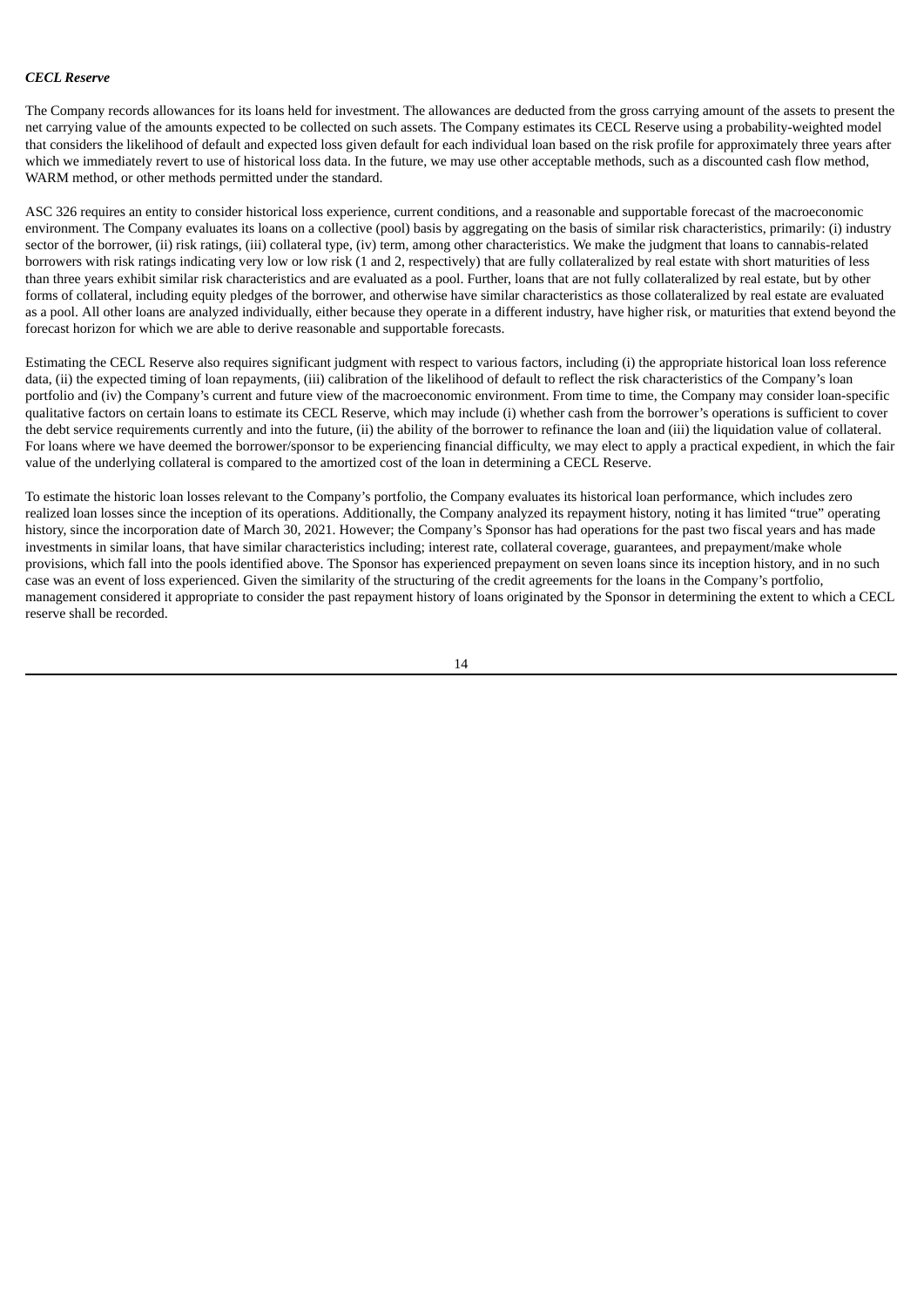In addition, the Company reviews each loan on a quarterly basis and evaluates the borrower's ability to pay the monthly interest and principal, if required, as well as the loan-to-value (LTV) ratio. When evaluating qualitative factors that may indicate the need for a CECL Reserve, we forecast losses considering a variety of factors. In considering the potential current expected credit loss, the Manager primarily considered significant inputs to the Company's forecasting methods, which include (i) key loan-specific inputs such as the value of the real estate collateral, liens on equity (including the equity in the entity that holds the state-issued license to cultivate, process, distribute, or retail cannabis), presence of personal or corporate guarantees, among other credit enhancements, LTV ratio, loan-term, geographic location, and expected timing and amount of future loan fundings, (ii) performance against the underwritten business plan and the Company's internal loan risk rating and (iii) a macro-economic forecast. Regarding real estate collateral, the Company cannot take the position of mortgagee-in-possession as long as the property is used by a cannabis operator, but we can request that the court appoint a receiver to manage and operate the subject real property until the foreclosure proceedings are completed. Additionally, while we cannot foreclose under state Uniform Commercial Code ("UCC") and take title or sell equity in a licensed cannabis business, a potential purchaser of a delinquent or defaulted loan could. Estimating the enterprise value of our borrowers in order to calculate LTV ratios is often a significant estimate. We rely primarily on comparable transactions to estimate enterprise value of our portfolio companies and supplement such analysis with a multiple-based approach to enterprise value to revenue multiples of publicly-traded comparable companies obtained from S&P CapitalIQ as of March 31, 2022, to which we apply a private company discount based on our current borrower profile. These estimates may change in future periods based on available future macro-economic data and might result in a material change in the Company's future estimates of expected credit losses for its loan portfolio.

In order to estimate the future expected loan losses relevant to the Company's portfolio, the Company utilizes historical market loan loss data obtained from Federal Reserve economic data for bank business loans, which the Company believes is a reasonably comparable and available data set to its type of loans. We expect the period from 2018-2021 to be representative for future credit losses during the years of 2022-2024, as the cannabis industry is maturing, consumer adoption is increasing, and demand for production and retail capacity is increasing. For periods beyond the reasonable and supportable forecast period, the Company reverts back to historical loss data. The measurement of expected credit losses under CECL is applicable to financial assets measured at amortized cost, and off-balance sheet credit exposures such as unfunded loan commitments.

All of the above assumptions, although made with the most available information at the time of the estimate, are subjective and actual activity may not follow the estimated schedule. These assumptions impact the future balances that the loss rate will be applied to and as such impact the Company's CECL Reserve. As the Company acquires new loans and the Manager monitors loan and sponsor performance, these estimates will be revised each period.

Activity related to the CECL Reserve for outstanding balances and unfunded commitments on the Company's loans held at carrying value and loans receivable at carrying value as of and for the three months ended March 31, 2022 was as follows:

|                                              | Outstanding $(1)$ | Unfunded $^{(2)}$ | <b>Total</b> |
|----------------------------------------------|-------------------|-------------------|--------------|
| <b>Balance at December 31, 2021</b>          | 134,542           | 13,407            | 147,949      |
| Provision for current expected credit losses | 48.296            | 3.047             | 51,343       |
| <b>Balance at March 31, 2022</b>             | 182,838           | 16,454            | 199,292      |

(1) As of March 31, 2022, the CECL Reserve related to outstanding balances on loans at carrying value is recorded within current expected credit loss reserve in the Company's consolidated balance sheets.

(2) As of March 31, 2022, the CECL Reserve related to unfunded commitments on loans at carrying value is recorded within accounts payable and accrued liabilities in the Company's consolidated balance sheets.

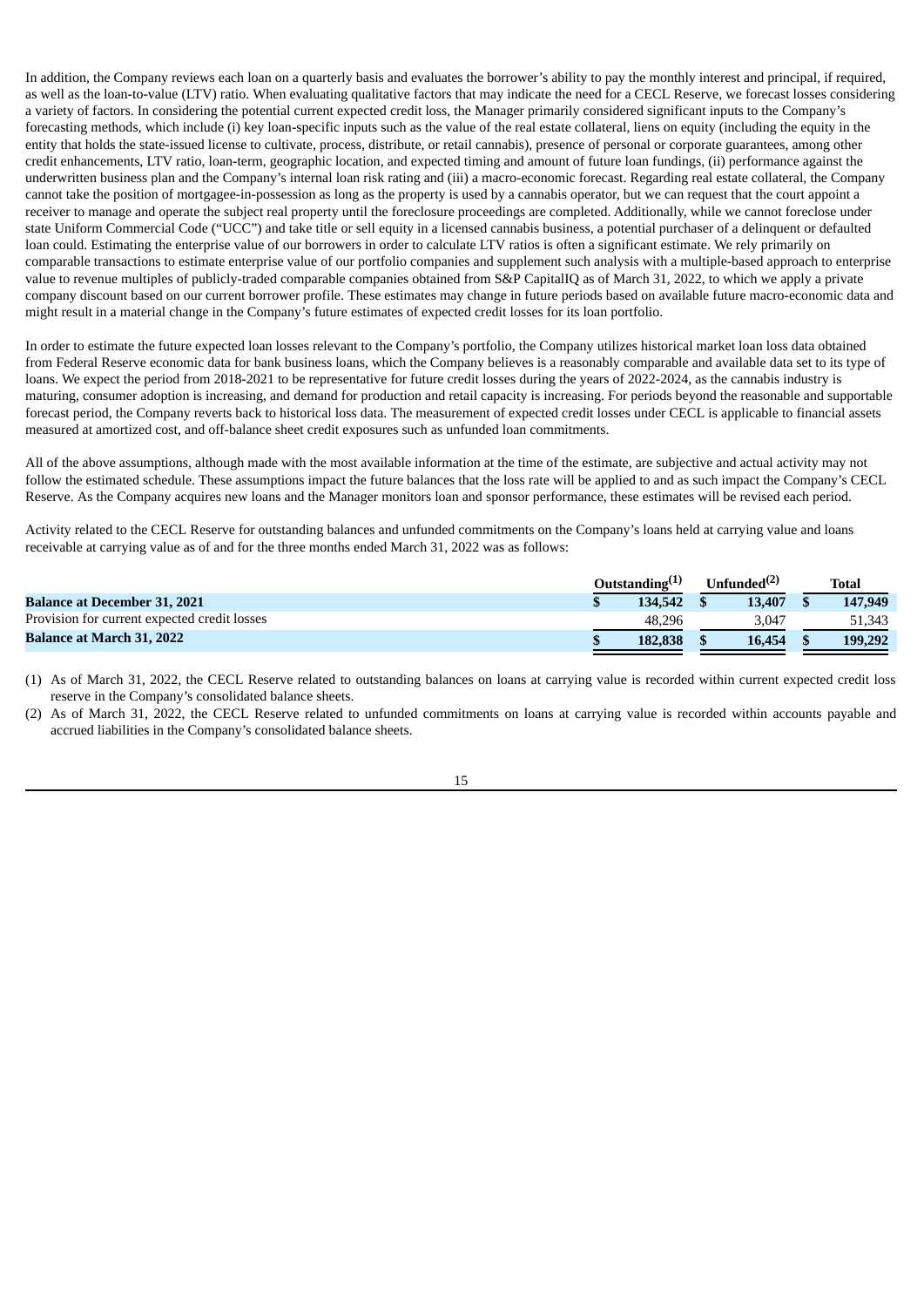The Company has made an accounting policy election to exclude accrued interest receivable, (\$373,695 as of March 31, 2022) included in Interest Receivable on its consolidated balance sheet, from the amortized cost basis of the related loans held for investment in determining the CECL Reserve, as any uncollectible accrued interest receivable is written off in a timely manner. To date, the Company has had zero write-offs related to uncollectible interest receivable, but will discontinue accruing interest on loans if deemed to be uncollectible, with any previously accrued uncollected interest on the loan charged to interest income in the same period.

As of March 31, 2022 there were no loans with principal or interest greater than 30 days past due.

## **4. INTEREST RECEIVABLE**

The following table summarizes the interest receivable by the Company as of March 31, 2022 and December 31, 2021:

|                           |                         | As of                |
|---------------------------|-------------------------|----------------------|
|                           | As of March 31,<br>2022 | December 31,<br>2021 |
| Interest receivable       | 370,244                 | 193,790              |
| Unused fees receivable    | 3.451                   | 3,945                |
| Total interest receivable | 373,695                 | 197,735              |

## **5. INTEREST RESERVE**

At March 31, 2022, the Company had nine loans that included a loan funded interest reserve.

The following table presents changes in interest reserves for the three months ended March 31, 2022. There were no interest reserves as of March 31, 2021:

|                               | As of<br>March 31,<br>2022 |             |
|-------------------------------|----------------------------|-------------|
| Initial reserves              |                            | 6,636,553   |
| New reserves                  |                            | 3,919,974   |
| Reserves disbursed            |                            | (3,084,470) |
| <b>Total interest reserve</b> |                            | 7,472,057   |

## **6. DEBT**

In May 2021, in connection with our acquisition of our financing subsidiary, CAL, we were assigned a secured revolving credit facility (the "Revolving Loan"). The Revolving Loan has an aggregate borrowing base of up to \$10,000,000 and bears interest, payable in cash in arrears, at a per annum rate equal to the greater of (x) Prime Rate plus 1.00% and (y) 4.75%. The Company incurred debt issuance costs of \$100,000 related to the origination of the Revolving Loan, which were capitalized and are subsequently being amortized through maturity. The maturity date of the Revolving Loan is the earlier of (i) February 12, 2023 and (ii) the date on which the Revolving Loan is terminated pursuant to terms in the Revolving Loan Agreement.

On December 16, 2021, the Company amended the Revolving Loan Agreement (the "First Amendment"). The First Amendment increased the loan commitment from \$10,000,000 to \$45,000,000 and decreased the interest rate, from the greater of the (1) Prime Rate plus 1.00% and (2) 4.75% to the greater of (1) the Prime Rate plus the applicable margin and (2) 3.25%. The applicable margin depends on the ratio of debt to equity of CAL and increases from 0% at a ratio of 0.25 to 1 to 1.25% at a ratio of 1.5 to 1. The First Amendment also extended the maturity date from February 12, 2023 to the earlier of (i) December 16, 2023 and (ii) the date on which the Revolving Loan is terminated pursuant to the terms in the Revolving Loan agreement. The Company incurred debt issuance costs of \$859,500 related to the First Amendment, which were capitalized and are subsequently being amortized through maturity. As of March 31, 2022 and December 31, 2021, unamortized debt issuance costs related to the Revolving Loan and First Amendment of \$795,754 and \$868,022, respectively, are recorded in Other Assets on the Consolidated Balance Sheet.

The Revolving Loan incurs unused fees at a rate of 0.25% per annum beginning July 1, 2022 pursuant to the First Amendment. During the period from January 1, 2022 to March 31, 2022, the Company did not incur unused fees. Additionally, for the period from January 1, 2022 to March 31, 2022, the Company did not borrow against the Revolving Loan and therefore no interest expense was incurred for the period then ended.

The First Amendment provides for certain affirmative covenants, including requiring us to deliver financial information and any notices of default, and conducting business in the normal course. Additionally, the Company must comply with certain financial covenants including: (1) maximum capital expenditures of \$150,000, (2) maintaining a debt service coverage ratio greater than 1.35 to 1, and (3) maintaining a leverage ratio less than 1.50 to 1. To the best of our knowledge, as of March 31, 2022, we were in compliance in all material respects with the covenants with respect to the Revolving Loan.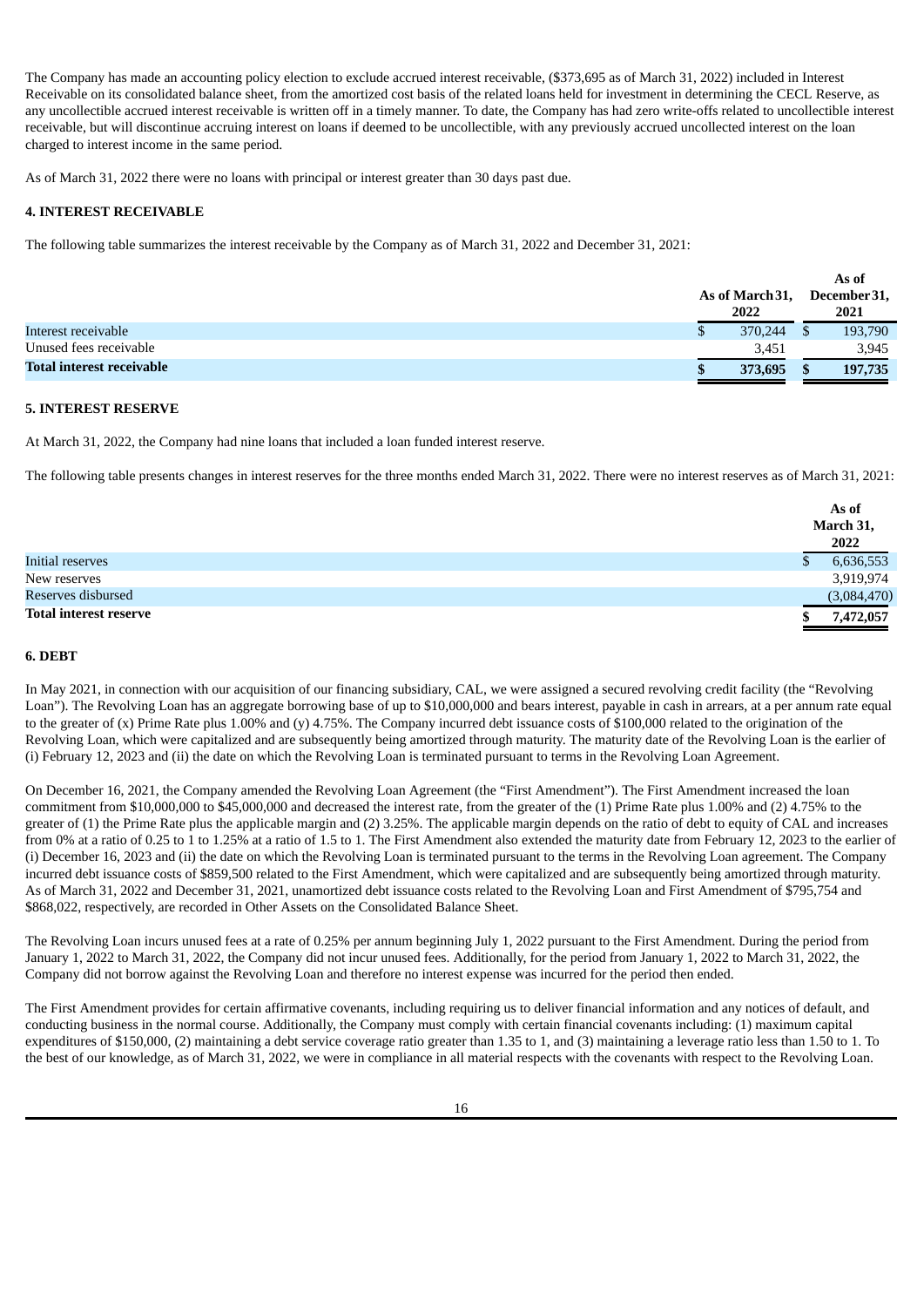## **7. RELATED PARTY TRANSACTIONS**

#### *Management Agreement*

Pursuant to the Management Agreement, the Manager will manage the loans and day-to-day operations of the Company, subject at all times to the further terms and conditions set forth in the Management Agreement and such further limitations or parameters as may be imposed from time to time by the Company's Board.

The Manager will receive base management fees (the "Base Management Fee") that are calculated and payable quarterly in arrears, in an amount equal to 0.375% of the Company's Equity, determined as of the last day of each such quarter; reduced by an amount equal to 50% of the pro rata amount of origination fees earned and paid to the Manager during the applicable quarter for loans that were originated on the Company's behalf by the Manager or affiliates of the Manager ("Outside Fees"). For the three months ended March 31, 2022, the Base Management Fee payable was reduced by Outside Fees in the amount of \$717,750.

In addition to the Base Management Fee, the Manager is entitled to receive incentive compensation (the "Incentive Compensation" or "Incentive Fees") under the Management Agreement. Under the Management Agreement, the Company will pay Incentive Fees to the Manager based upon the Company's achievement of targeted levels of Core Earnings. "Core Earnings" is defined in the Management Agreement as, for a given period means the net income (loss) for such period, computed in accordance with GAAP, excluding (i) non-cash equity compensation expense, (ii) the Incentive Compensation, (iii) depreciation and amortization, (iv) any unrealized gains or losses or other non-cash items that are included in net income for the applicable reporting period, regardless of whether such items are included in other comprehensive income or loss, or in net income and (v) one-time events pursuant to changes in GAAP and certain non-cash charges, in each case after discussions between the Manager and the Independent Directors and approved by a majority of the Independent Directors. Incentive compensation for the three months ended March 31, 2022 was \$382,143.

Pursuant to Fee Waiver Letter Agreements executed by the Manager, dated June 30, 2021 and September 30, 2021, all Base Management Fees that would have been payable to the Manager for the period from May 1, 2021 to September 30, 2021 were voluntarily waived and are not subject to recoupment at a later date. Additionally, Pursuant to a Fee Waiver Letter Agreement executed by the Manager, dated December 31, 2021, all Incentive Compensation that would have been payable to the Manager for the period from October 1, 2021 to December 31, 2021 was voluntarily waived and is not subject to recoupment at a later date.

The Company shall pay all of its costs and expenses and shall reimburse the Manager or its Affiliates for expenses of the Manager and its Affiliates paid or incurred on behalf of the Company, excepting only those expenses that are specifically the responsibility of the Manager pursuant to the Management Agreement. We reimburse our Manager or its affiliates, as applicable, for the Company's fair and equitable allocable share of the compensation, including annual base salary, bonus, any related withholding taxes and employee benefits, paid to (i) subject to review by the Compensation Committee of the Board, the Manager's personnel serving as an officer of the Company, based on the percentage of his or her time spent devoted to the Company's affairs and (ii) other corporate finance, tax, accounting, internal audit, legal, risk management, operations, compliance and other non-investment personnel of the Manager and its affiliates who spend all or a portion of their time managing the Company's affairs, with the allocable share of the compensation of such personnel described in this clause (ii) being as reasonably determined by the Manager to appropriately reflect the amount of time spent devoted by such personnel to our affairs.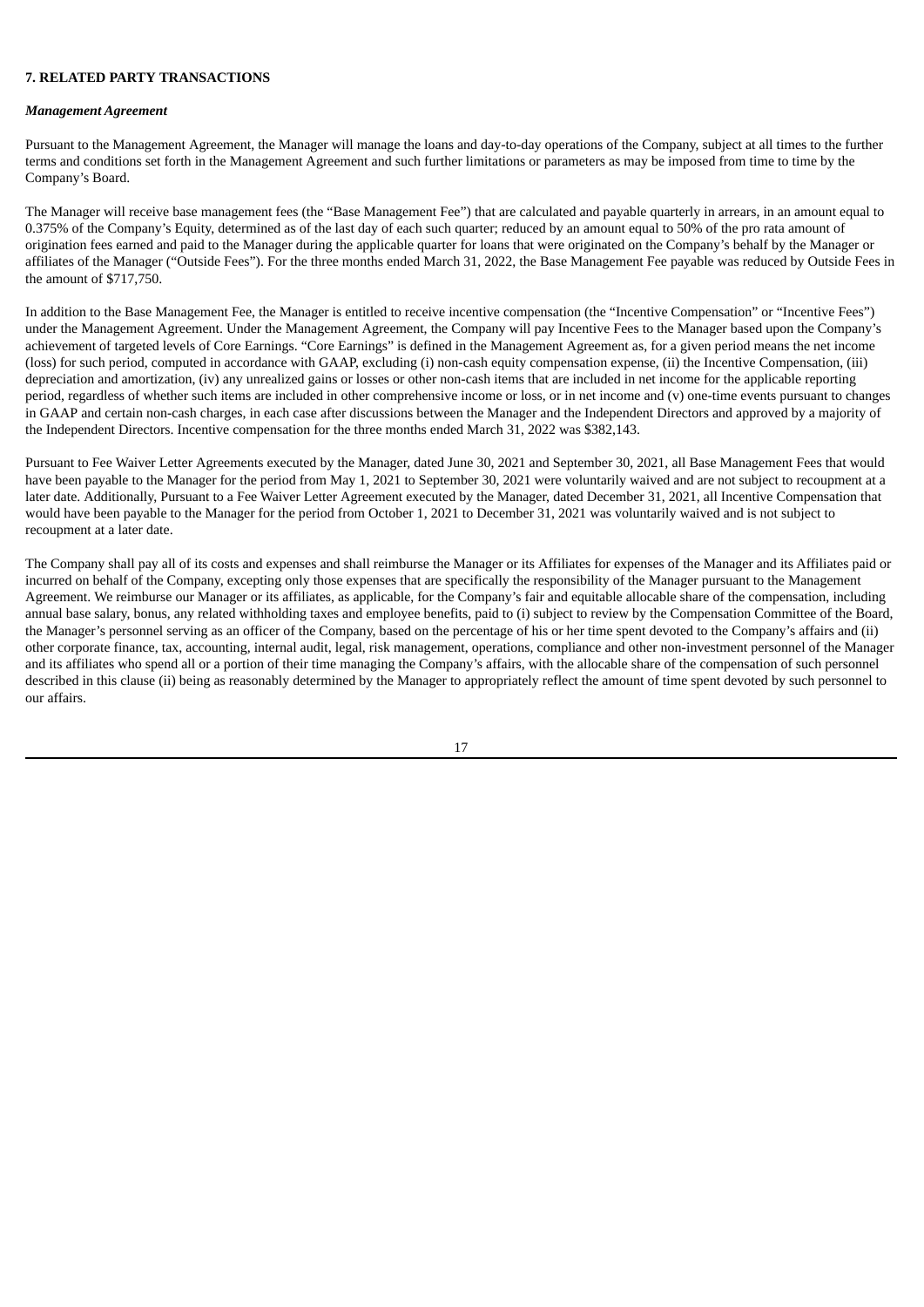The following table summarizes the related party costs incurred by the Company and amounts payable to the Manager for the periods ended March 31, 2022 and December 31, 2021.

|                                                             | As of<br>March 31,<br>2022 |            |     | As of<br>December 31,<br>2021 |
|-------------------------------------------------------------|----------------------------|------------|-----|-------------------------------|
| <b>Affiliate Payments</b>                                   |                            |            |     |                               |
| Management fees earned                                      | \$.                        | 1,007,112  | \$. | 989,322                       |
| Less: Outside Fees earned                                   |                            | (717, 750) |     | (187, 028)                    |
| Base management fees, net                                   |                            | 289,362    |     | 802,294                       |
| Incentive fees                                              |                            | 382,143    |     |                               |
| Management and incentive fees payable                       |                            | 671,505    |     | 802,294                       |
| General and administrative expenses reimbursable to Manager |                            | 411,521    |     | 102,829                       |
| <b>Total</b>                                                |                            | 1,083,026  |     | 905,123                       |

General administrative expenses reimbursable to the Manager are included in related party payable line item of the consolidated balance sheet as of March 31, 2022 and December 31, 2021.

## *Investments in Loans*

From time to time, the Company may co-invest with other investment vehicles managed by its affiliates, in accordance with the Manager's co-investment allocation policies. The Company is not obligated to provide, nor has it provided, any financial support to the other managed investment vehicles. As such, the Company's risk is limited to the carrying value of its investment in any such loan. As of and for the three months ended March 31, 2022, ten of the Company's loans were co-invested by affiliates of the Company.

For the period from March 30, 2021 (Inception) to December 31, 2021, the Company advanced \$20,000,000 to the borrower of Loan #14. The Company noted that a member of the Sponsor is a voting board member to the borrower of Loan #14. The Company evaluated the nature of such transaction in accordance with the guidance set forth in FASB ASC Topic 850, Related Party Disclosures ("ASC 850"), noting no material conflict of interest.

On October 1, 2021, the Company assigned \$14.0 million of unfunded commitment in Loan #14 and \$5.0 million of unfunded commitment in Loan #10 to an affiliate. Further, on October 3, 2021, the Company sold \$5.0 million of principal related to the second tranche of Loan #2 to an affiliate at an amortized cost, plus accrued interest of \$4.9 million.

## *Loans Acquired From Affiliates*

As a result of the Formation Transaction, for the period from March 30, 2021 (Inception) to December 31, 2021 the Company acquired loans at amortized cost and cash of \$9,802,024 and \$97,976, respectively, from affiliates of the Manager in exchange for issuance of 635,194 shares of common stock.

Subsequently, for the period from March 30, 2021 (Inception) to December 31, 2021 the Company also acquired loans at amortized cost of \$22,516,005 from affiliates of the Manager in exchange for issuance of 1,446,473 shares of common stock, as well as cash contributions of \$125,517,500 to fund loans in exchange for 8,067,010 shares of common stock.

Additionally, for the period from March 30, 2021 (Inception) to December 31, 2021 the Company acquired 100% of CAL from an affiliate of the Manager in exchange for issuance of 481,259 shares of common stock. The Company accounted for the transaction as an asset acquisition pursuant to ASC 805-50 rather than as a business combination. Substantially all of the fair value of the assets acquired are concentrated in a group of similarly identifiable loan assets, and as such, do not constitute a business as defined by GAAP. The financial position and results of operations of CAL are consolidated into the consolidated financial statements of the Company. CAL held \$7.7 million and \$10.4 million of loans held at carrying value as of March 31, 2022 and December 31, 2021, respectively.

On December 15, 2021, the Company acquired \$10.0 million of additional interests in senior secured loans in the third tranche of Loan #2 from an affiliate at a purchase price, which equaled amortized cost, of \$9.74 million.

There were no loans acquired from affiliates during the three months ended March 31, 2022.

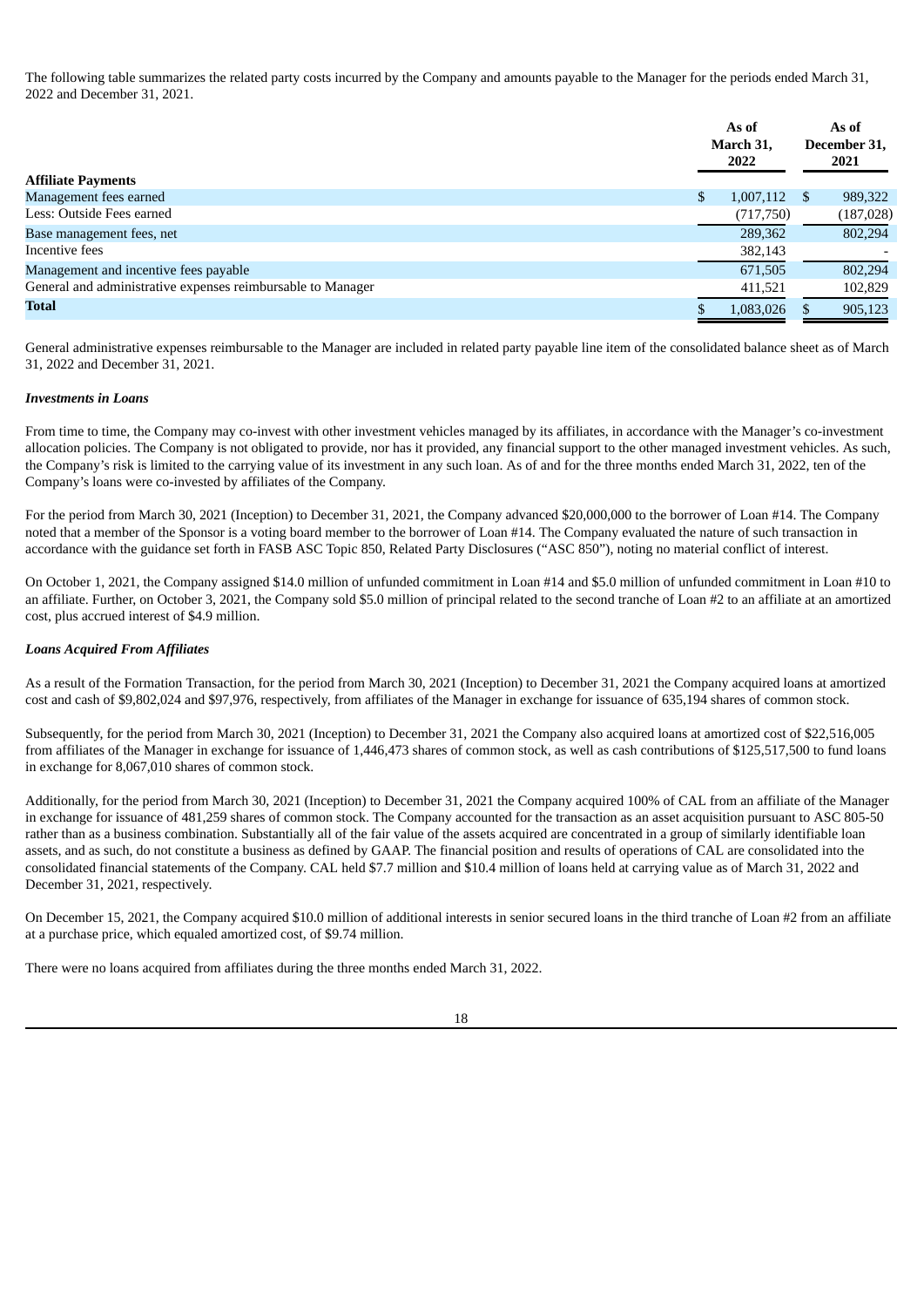## **8. COMMITMENTS AND CONTINGENCIES**

## *Off-Balance Sheet Arrangements*

Off-balance sheet commitments may consist of unfunded commitments on delayed draw term loans. We do not have any relationships with unconsolidated entities or financial partnerships, such as entities often referred to as structured investment vehicles, special purpose entities or variable interest entities, established to facilitate off-balance sheet arrangements or other contractually narrow or limited purposes. Further, we have not guaranteed any obligations of unconsolidated entities or entered into any commitment or intend to provide additional funding to any such entities. As of March 31, 2022 and December 31, 2021, the Company had the following commitments to fund various existing loans.

|                                  | As of<br>March 31,<br>2022 | As of<br>December 31,<br>2021 |
|----------------------------------|----------------------------|-------------------------------|
| Total original loan commitments  | \$321,110,130              | \$235,063,593                 |
| Less: drawn commitments          | (281, 535, 892)            | (200, 359, 026)               |
| <b>Total undrawn commitments</b> | 39,574,238                 | 34,704,567                    |

Refer to "Note 3 – Loans Held for Investment, Net" for further information regarding the CECL Reserve attributed to unfunded commitments.

#### *COVID-19 Pandemic*

The outbreak of the coronavirus ("COVID-19") pandemic has severely impacted global economic activity and caused significant volatility and negative pressure in financial markets. The global impact of the outbreak has been rapidly evolving, and many countries, including the United States, have reacted by instituting quarantines, mandating business and school closures and restricting travel. As a result, the COVID-19 pandemic has negatively impacted almost every industry directly or indirectly, including the regulated cannabis industry. Although most of these measures have been lifted or scaled back, surges of COVID-19 in certain parts of the world, including the United States, have resulted and may in the future result in the re-imposition of certain restrictions and may lead to more restrictions to reduce the spread of COVID-19. Over the course of the pandemic, medical cannabis companies have been deemed "essential" by almost all states with legalized cannabis and stay-at-home orders. Consequently, the impact of the COVID-19 pandemic and the related regulatory and private sector response on our financial and operating results for the three months ended March 31, 2022, was somewhat mitigated as all of our borrowers were permitted to continue to operate during the pandemic. The full effect that these disruptions may have on the operations and financial performance of the Company will depend on future developments, including possible impacts on the performance of the Company's loans, general business activity, and ability to generate revenue, which cannot be determined.

#### *Other Contingencies*

The Company from time to time may be a party to litigation in the normal course of business. As of March 31, 2022, the Company is not aware of any legal claims that could materially impact its business, financial condition or results of operations.

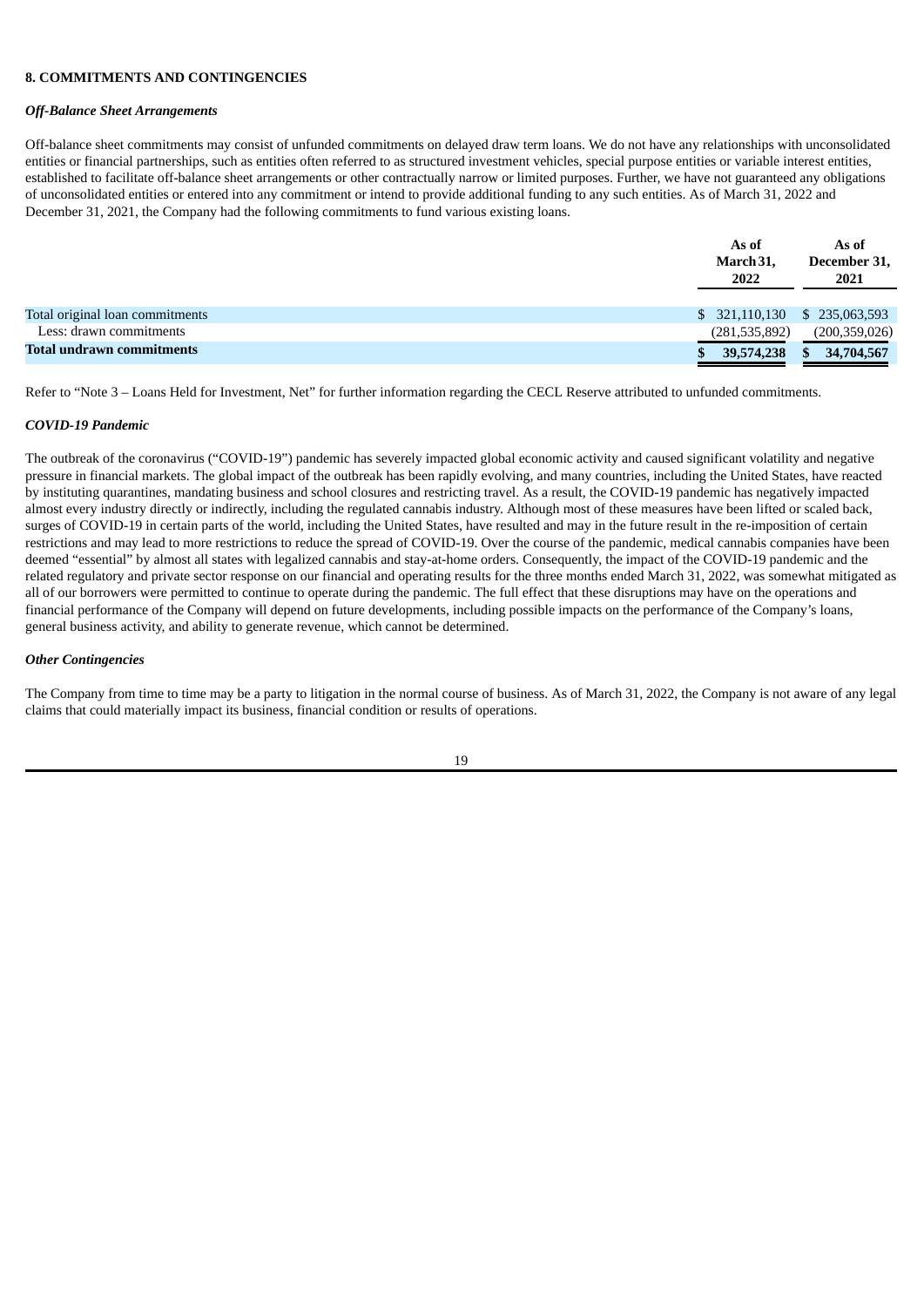The Company's ability to grow or maintain its business depends on state laws pertaining to the cannabis industry. New laws that are averse to the Company's portfolio companies may be enacted, and current favorable state or national laws or enforcement guidelines relating to cultivation, production and distribution of cannabis may be modified or eliminated in the future, which would impede the Company's ability to grow and could materially adversely affect its business.

Management's plan to mitigate risks include monitoring the legal landscape as deemed appropriate. Also, should a loan default or otherwise be seized, the Company may be prohibited from owning cannabis assets and thus could not take possession of collateral, in which case the Company would look to sell the loan, which may result in the Company realizing a loss on the transaction.

## **9. STOCKHOLDERS' EQUITY**

## *Common Stock*

On January 5, 2022, the underwriters partially exercised their over-allotment option to purchase 302,800 shares of the Company's common stock at a price of \$16.00 per share, raising \$4,844,800 in additional gross proceeds or \$4,505,664 in net proceeds after underwriting commissions of \$339,136, which is reflected as a reduction of additional paid-in capital on the consolidated statements of stockholders' equity.

During the period from March 30, 2021 (inception) to December 31, 2021, the Company issued 10,636,363 shares of its common stock pursuant to transactions that were exempt from registration pursuant to Section 4(a)(2) of the Securities Act of 1933, as amended.

On December 10, 2021, the Company completed its IPO of 6,250,000 shares of its common stock at a price of \$16.00 per share, raising \$100,000,000 in gross proceeds. The underwriting commission of \$7,000,000 is reflected as a reduction of additional paid-in capital on the consolidated statements of stockholders' equity. The Company incurred approximately \$1,265,877 of expenses in connection with the IPO, which is reflected as a reduction in additional paid-in capital. The net proceeds to the Company totaled approximately \$91,734,123. Concurrent with the closing of the IPO, the Company sold 468,750 shares of its common stock at the public offering price of \$16.00 per share in a private placement to John Mazarakis, the Company's Executive Chairman, Anthony Cappell, the Company's Chief Executive Officer, and Dr. Andreas Bodmeier, the Company's Co-President. Gross proceeds received were \$7,500,000, and no underwriting discounts or commissions were paid in respect of these shares.

On October 21, 2021, the Board approved a 6,427-for-one stock split of the Company's common stock. All common shares and per share information presented in the consolidated financial statements have been adjusted to reflect the stock split on a retroactive basis for all periods presented, including reclassifying an amount equal to the increase in par value of common stock from additional paid-in capital. There was no change in the par value of the Company's common stock.

## *Equity Incentive Plan*

The Company has established an equity incentive compensation plan (the "2021 Plan"). The Board authorized the adoption of the 2021 Plan and the Compensation Committee of the Board approved restricted stock award grants 98,440 shares of common stock during the quarter ended December 31, 2021. The Compensation Committee appointed by the Board administers the 2021 Plan. The 2021 Plan authorizes stock options, stock appreciation rights, restricted stock, stock bonuses, stock units and other forms of awards granted or denominated in the Company's common stock. The 2021 Plan retains flexibility to offer competitive incentives and to tailor benefits to specific needs and circumstances. Any award may be structured to be paid or settled in cash. The Company has, and currently intends to continue to grant restricted stock awards to participants in the 2021 Plan, but it may also grant any other type of award available under the 2021 Plan in the future. Persons eligible to receive awards under the 2021 Plan include the Company's officers and employees of the Manager and its affiliates or officers and employees of the Company's subsidiaries, if any, the members of the Board, and certain consultants and other service providers.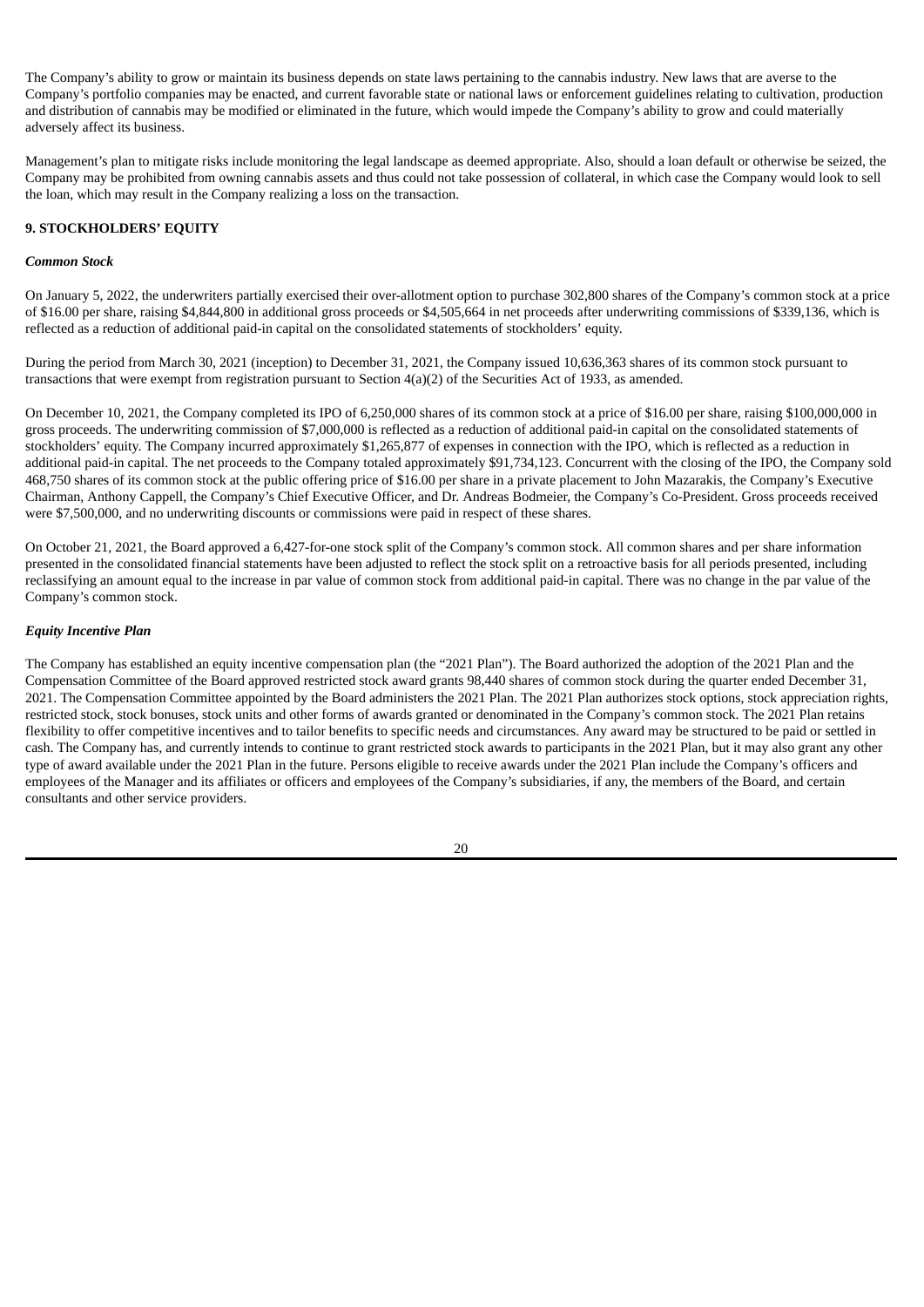As of March 31, 2022 and December 31, 2021, the maximum number of shares of the Company common stock that may be delivered pursuant to awards under the 2021 Plan (the "Share Limit") equals 8.50% of the issued and outstanding shares of the Company's common stock on a fully-diluted basis. Shares that are subject to or underlie awards that expire or for any reason are cancelled or terminated, are forfeited, fail to vest, or for any other reason are not paid or delivered under the 2021 Plan will not be counted against the Share Limit and will again be available for subsequent awards under the 2021 Plan. There were 3,750 shares forfeited during the three months ended March 31, 2022.

Shares that are exchanged by a participant or withheld by us as full or partial payment in connection with any award granted under the 2021 Plan, as well as any shares exchanged by a participant or withheld by the Company to satisfy tax withholding obligations related to any award granted under the 2021 Plan, will not be counted against the Share Limit and will again be available for subsequent awards under the 2021 Plan. To the extent that an award is settled in cash or a form other than shares, the shares that would have been delivered had there been no such cash or other settlement will not be counted against the Share Limit and will again be available for subsequent awards under the 2021 Plan.

The following table summarizes the restricted stock activity for the Company's directors and officers and employees of the Manager as of March 31, 2022 and December 31, 2021.

|                | As of<br>March 31,<br>2022 | As of<br>December 31,<br>2021 |
|----------------|----------------------------|-------------------------------|
| Non-vested     | 98,440                     | 98,440                        |
| Forfeited      | (3,750)                    | $\overline{\phantom{0}}$      |
| <b>Balance</b> | 94,690                     | 98,440                        |

Restricted stock grant expense is based on the Company's stock price at the time of the grant and amortized over the vesting period. Forfeitures are recognized as they occur. The share-based compensation expense for the Company was approximately \$120,940 for the three months ended March 31, 2022.

## **10. EARNINGS PER SHARE**

The following information sets forth the computations of basic earnings per common share for the three months ended March 31, 2022 and for the period from March 30, 2021 (inception) to March 31, 2021:

|                                                             |    | For the<br>three<br>months<br>ended<br>March 31,<br>2022 |      | For the<br>period<br>from<br>March 30,<br>2021<br>(Inception)<br>to March 31,<br>2021 |
|-------------------------------------------------------------|----|----------------------------------------------------------|------|---------------------------------------------------------------------------------------|
| Net income attributable to common stockholders              | S. | 7,803,952                                                | \$.  |                                                                                       |
| Divided by:                                                 |    |                                                          |      |                                                                                       |
| Basic weighted average shares of common stock outstanding   |    | 17,641,090                                               |      | 6,427                                                                                 |
| Diluted weighted average shares of common stock outstanding |    | 17,737,975                                               |      | 6,427                                                                                 |
| <b>Basic earnings per common share</b>                      | \$ | 0.44                                                     | - \$ | 0.00                                                                                  |
| Diluted earnings per common share                           | \$ | 0.44                                                     |      | 0.00                                                                                  |

### **11. INCOME TAX**

The income tax provision for the Company was \$0 for the three months ended March 31, 2022.

For the three months ended March 31, 2022, the Company incurred no expense for United Stated federal excise tax. If it is determined that the Company's estimated current year taxable income will be in excess of estimated dividend distributions (including capital gain dividend) for the current year from such income, the Company will accrue excise tax on estimated excess taxable income as such taxable income is earned. The annual expense is calculated in accordance with applicable tax regulations.

As of March 31, 2022 and December 31, 2021, the Company does not have any unrecognized tax benefits and does not expect that to change in the next 12 months.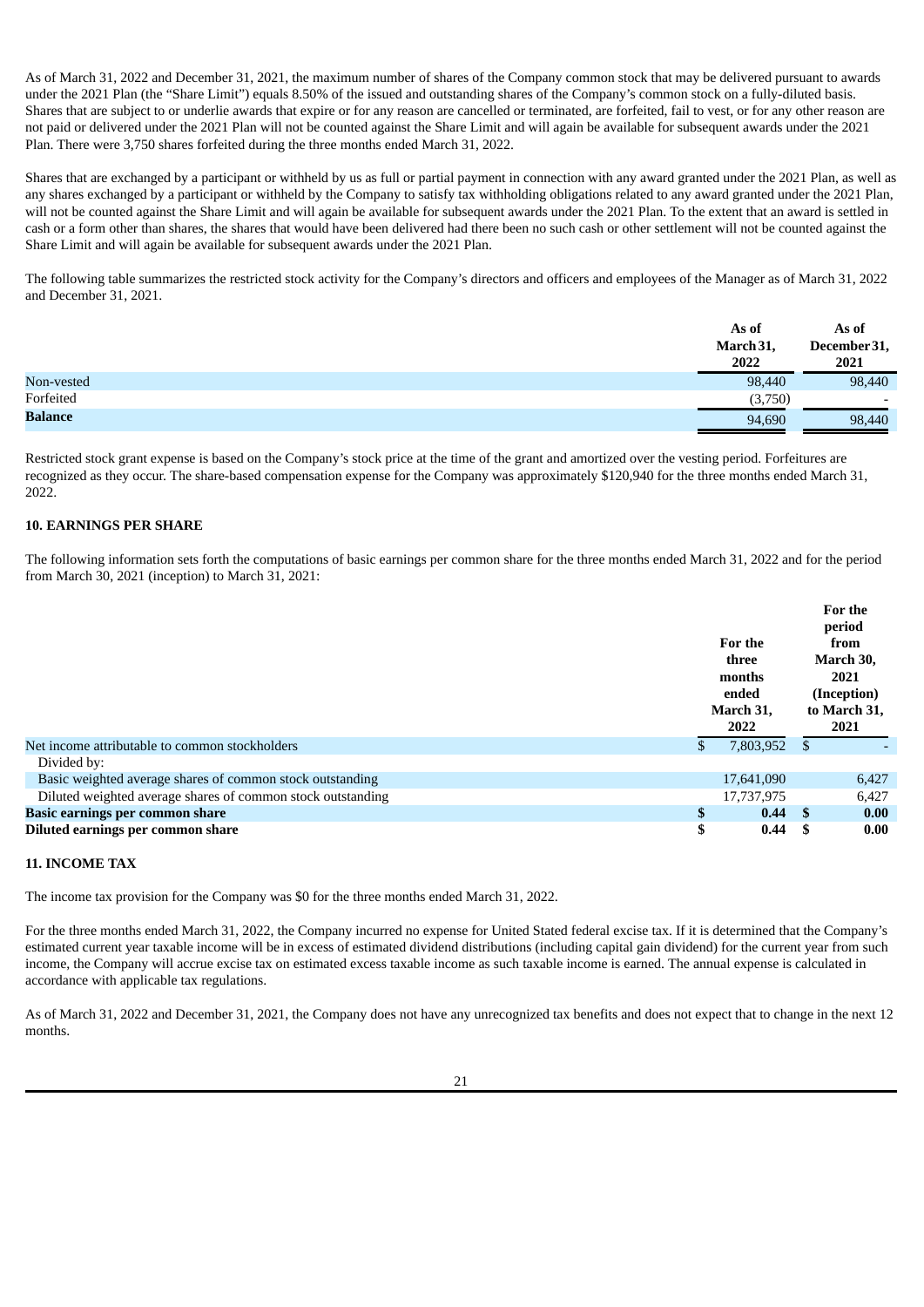## **12. DIVIDENDS AND DISTRIBUTIONS**

The following table summarizes the Company's dividends declared during the three months ended March 31, 2022. There were no dividends declared for the three months ended March 31, 2021.

|                       | <b>Record Date</b> | <b>Payment Date</b> | Common Share<br><b>Distribution</b><br>Amount | Taxable<br>Ordinary<br>Income | Return of<br>Capital     | <b>Section 199A</b><br><b>Dividends</b> |
|-----------------------|--------------------|---------------------|-----------------------------------------------|-------------------------------|--------------------------|-----------------------------------------|
| Regular cash dividend | 3/31/2022          | $4/14/2022$ \$      | 0.40                                          | 0.40                          | $\overline{\phantom{0}}$ | 0.40                                    |
| Total cash dividend   |                    |                     | 0.40                                          | 0.40                          | $\overline{\phantom{0}}$ | 0.40                                    |

## **13. SUBSEQUENT EVENTS**

Management has evaluated the impact of all subsequent events on the Company through May 12, 2022, the date the consolidated financial statements were issued, and determined there are no subsequent events to report, other than those disclosed below.

## *Normal Course of Business Operations*

During the period from April 1, 2022 through May 12, 2022, the Company funded a loan amounting to \$17.0 million in loan principal to a new portfolio company, and two loan advances amounting to approximately \$8.3 million in loan principal to an existing portfolio company.

## *Payment of Dividend*

On April 14, 2022, the Company paid a cash dividend of \$0.40 per share of its common stock, relating to the first quarter of 2022, in the amount of \$7,063,165 which was paid to stockholders of record as of the close of business on March 31, 2021.

## *Revolving Loan*

During the period from April 1, 2022 through May 12, 2022, the Company drew \$30.0 million on the Revolving Loan, which will bear interest until repaid in full of the greater of (1) the Prime Rate plus the applicable margin and (2) 3.25%. See Note 6 included in these consolidated financial statements for more information on the Company's Revolving Loan Agreement.

On May 12, 2022, the Company's wholly-owned financing subsidiary, CAL, entered into a Second Amended and Restated Loan and Security Agreement (the "Second Amendment") relating to the Revolving Loan. The Second Amendment provides for an increase in the aggregate commitment from \$45 million to \$65 million. No other material terms of the Revolving Loan were modified as a result of the execution of the Second Amendment. As of May 12, 2022, the Company has approximately \$35.0 million of availability under the Revolving Loan.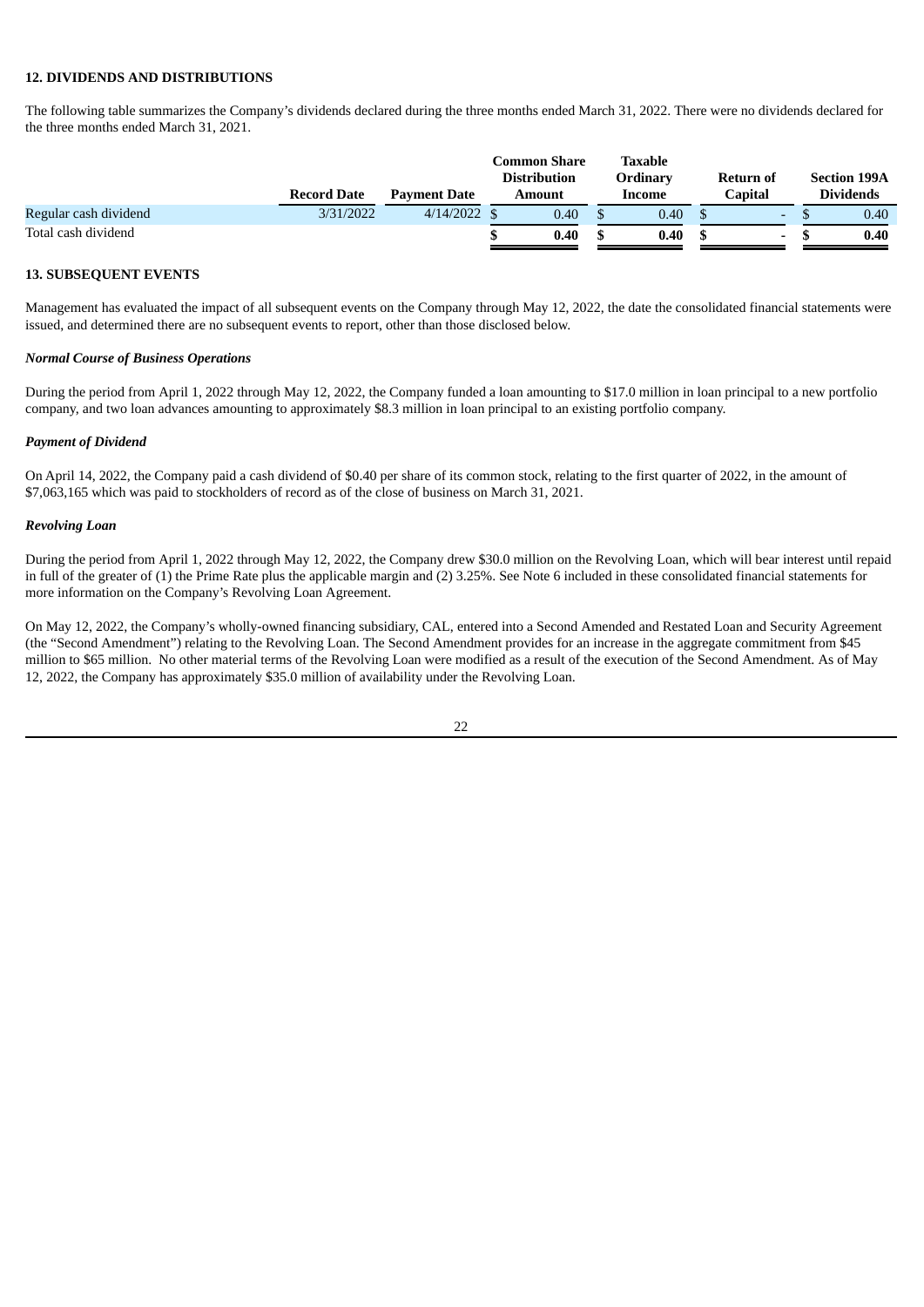## <span id="page-24-0"></span>**Item 2. Management's Discussion and Analysis of Financial Condition and Results of Operations**

## **FORWARD-LOOKING STATEMENTS**

Some of the statements contained in this quarterly report constitute forward-looking statements, within the meaning of the Private Securities Litigation Reform Act of 1995 and Section 21E of the Securities Exchange Act of 1934, as amended (the "Exchange Act"), and we intend such statements to be covered by the safe harbor provisions contained therein. Forward-looking statements relate to future events or the future performance or financial condition of Chicago Atlantic Real Estate Finance, Inc. (the "Company," "we," "us" and "our"). The information contained in this section should be read in conjunction with our consolidated financial statements and notes thereto appearing elsewhere in this quarterly report on Form 10-Q. This description contains forward-looking statements that involve risks and uncertainties. Actual results could differ significantly from the results discussed in the forwardlooking statements due to the factors set forth in this quarterly report and in "Risk Factors" in our annual report on Form 10-K filed with the Securities and Exchange Commission (the "SEC") and in Part II, Item 1A of this quarterly report on Form 10-Q, as such risks may by updated, amended or superseded from time to time by subsequent reports we file with the SEC. The forward-looking statements contained in this report involve a number of risks and uncertainties, including statements concerning:

- our future operating results;
- the impact of COVID-19 on our business and the global economy;
- the ability of our Manager to locate suitable loan opportunities for us, monitor and actively manage our loan portfolio and implement our investment strategy;
- allocation of loan opportunities to us by our Manager;
- our projected operating results;
- actions and initiatives of the U.S. or state governments and changes to government policies and the execution and impact of these actions, initiatives and policies, including the fact that cannabis remains illegal under federal law;
- the estimated growth in and evolving market dynamics of the cannabis market;
- the demand for cannabis cultivation and processing facilities;
- shifts in public opinion regarding cannabis;
- the state of the U.S. economy generally or in specific geographic regions;
- economic trends and economic recoveries;
- the amount and timing of our cash flows, if any, from our loans;
- our ability to obtain and maintain financing arrangements;
- our expected leverage;
- changes in the value of our loans;
- our expected portfolio of loans;
- our expected investment and underwriting process:
- rates of default or decreased recovery rates on our loans;
- the degree to which any interest rate or other hedging strategies may or may not protect us from interest rate volatility;

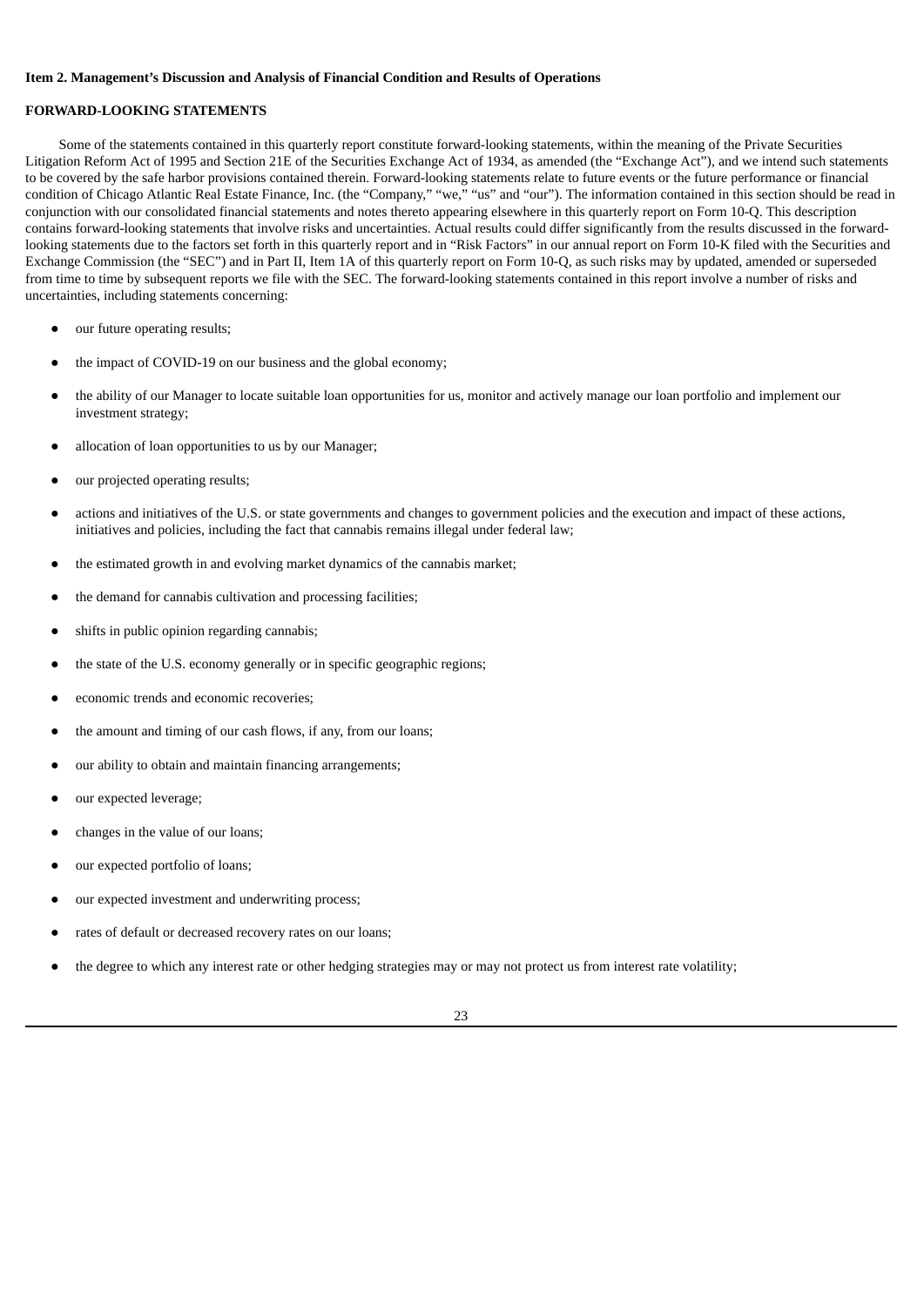- changes in interest rates and impacts of such changes on our results of operations, cash flows and the market value of our loans;
- interest rate mismatches between our loans and our borrowings used to fund such loans;
- the departure of any of the executive officers or key personnel supporting and assisting us from our Manager or its affiliates;
- impact of and changes in governmental regulations, tax law and rates, accounting guidance and similar matters;
- our ability to maintain our exclusion or exemption from registration under the Investment Company Act;
- our ability to qualify and maintain our qualification as a REIT for U.S. federal income tax purposes;
- estimates relating to our ability to make distributions to our stockholders in the future;
- our understanding of our competition; and
- market trends in our industry, interest rates, real estate values, the securities markets or the general economy; and
- any of the other risks, uncertainties and other factors we identify in this quarterly report on Form 10-Q.

#### **Available Information**

We routinely post important information for investors on our website, www.chicagoatlantic.com. We intend to use this webpage as a means of disclosing material information, for complying with our disclosure obligations under Regulation FD and to post and update investor presentations and similar materials on a regular basis. We encourage investors, analysts, the media and others interested in us to monitor the Investments section of our website, in addition to following our press releases, SEC filings, public conference calls, presentations, webcasts and other information we post from time to time on our website. To sign-up for email-notifications, please visit "Contact" section of our website under "Join Our Mailing List" and enter the required information to enable notifications.

#### **Overview**

We are a recently-formed commercial real estate finance company. Our primary investment objective is to provide attractive, risk-adjusted returns for stockholders over time primarily through consistent current income dividends and other distributions and secondarily through capital appreciation. We intend to achieve this objective by originating, structuring and investing in first mortgage loans and alternative structured financings secured by commercial real estate properties. Our current portfolio is comprised primarily of senior loans to state-licensed operators in the cannabis industry, secured by real estate, equipment, receivables, licenses or other assets of the borrowers to the extent permitted by applicable laws and regulations governing such borrowers. We intend to grow the size of our portfolio by continuing the track record of our business and the business conducted by our Manager and its affiliates by making loans to leading operators and property owners in the cannabis industry. There is no assurance that we will achieve our investment objective.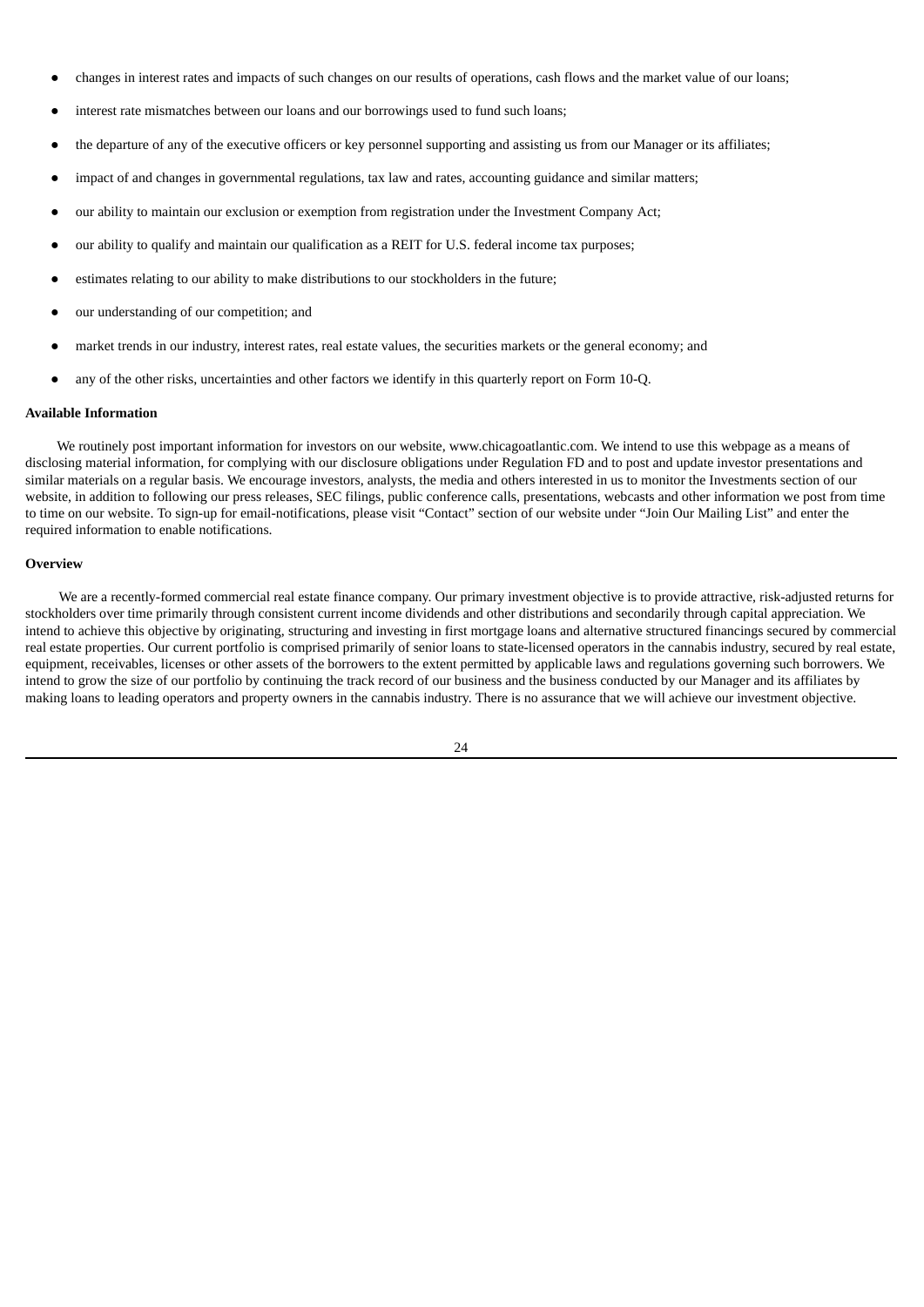Our Manager and its affiliates seek to originate real estate loans between \$5 million and \$200 million, generally with one- to five-year terms and amortization when terms exceed three years. We generally act as co-lenders in such transactions and intend to hold up to \$30 million of the aggregate loan amount, with the remainder to be held by affiliates or third party co-investors. We may revise such concentration limits from time to time as our loan portfolio grows. Other investment vehicles managed by our Manager or affiliates of our Manager may co-invest with us or hold positions in a loan where we have also invested, including by means of splitting commitments, participating in loans or other means of syndicating loans. We will not engage in a coinvestment transaction with an affiliate where the affiliate has a senior position to the loan held by us. To the extent that an affiliate provides financing to one of our borrowers, such loans will be working capital loans or loans that are subordinate to our loans. We may also serve as co-lenders in loans originated by third parties and, in the future, we may also acquire loans or loan participations. Loans that have a one to two year maturity are generally interest only loans.

As of March 31, 2022, our portfolio is comprised primarily of first mortgages to established multi-state or single-state cannabis operators or property owners. We consider cannabis operators to be established if they are state-licensed and are deemed to be operational by the applicable state regulator. We do not own any stock, warrants to purchase stock or other forms of equity in any of our portfolio companies that are involved in the cannabis industry, and we will not take stock, warrants or equity in such issuers until permitted by applicable laws and regulations, including U.S. federal laws and regulations.

We are an externally managed Maryland corporation that elected to be taxed as a REIT under Section 856 of the Code, commencing with our taxable year ending December 31, 2021. We believe that our method of operation will enable us to continue to qualify as a REIT. However, no assurances can be given that our beliefs or expectations will be fulfilled, since qualification as a REIT depends on us continuing to satisfy numerous asset, income and distribution tests, which in turn depend, in part, on our operating results. We also intend to operate our business in a manner that will permit us and our subsidiaries to maintain one or more exclusions or exemptions from registration under the Investment Company Act.

#### *Revenues*

We operate as one operating segment and are primarily focused on financing senior secured loans and other types of loans for established statelicensed operators in the cannabis industry. These loans are generally held for investment and are secured by real estate, equipment, licenses and other assets of the borrowers to the extent permitted by the applicable laws and the regulations governing such borrowers.

We generate revenue primarily in the form of interest income on loans. As of March 31, 2022 and December 31, 2021, approximately 63.4% and 53.2%, respectively, of our portfolio was comprised of floating rate loans, and 36.6% and 46.8% of our portfolio was comprised of fixed rate loans, respectively. As of March 31, 2022 and December 31, 2021, none of our loans earn interest at a variable rate tied to the London Inter-bank Offered Rate ("LIBOR"). Interest on our loans is generally payable monthly. The floating rate loans described above are variable based upon the prime rate plus an applicable margin, and in many cases, a prime rate floor. The prime rate was 3.25% for the period from January 1, 2022 through March 16, 2022, and increased to 3.50% effective March 17, 2022.

The principal amount of our loans and any accrued but unpaid interest thereon generally become due at the applicable maturity date. In some cases, our interest income includes a PIK component for a portion of the total interest. The PIK interest, computed at the contractual rate specified in each applicable loan agreement, is accrued in accordance with the terms of such loan agreement and capitalized to the principal balance of the loan and recorded as interest income. The PIK interest added to the principal balance is typically amortized and paid in accordance with the applicable loan agreement. In cases where the loans do not amortize, the PIK interest is collected and recognized upon repayment of the outstanding principal. We also generate revenue from OID, which is also recognized as interest income from loans over the initial term of the applicable loans. Delayed draw loans may earn interest or unused fees on the undrawn portion of the loan, which is recognized as interest income in the period earned. Other fees, including prepayment fees and exit fees, are also recognized as interest income when received. Any such fees will be generated in connection with our loans and recognized as earned in accordance with GAAP.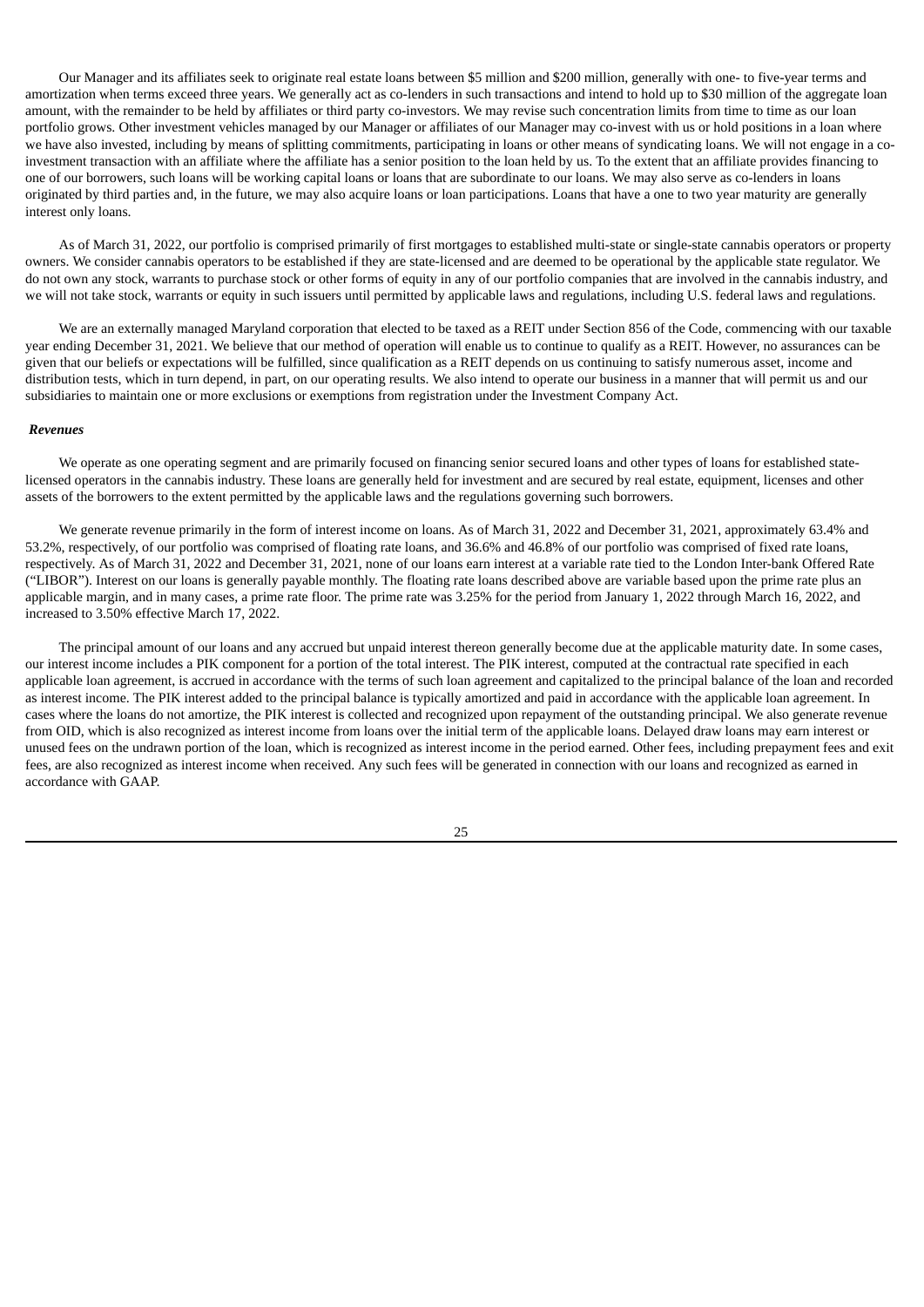## *Expenses*

Our primary operating expense is the payment of Base Management Fees and Incentive Compensation under our Management Agreement with our Manager and the allocable portion of overhead and other expenses paid or incurred on our behalf, including reimbursing our Manager for a certain portion of the compensation of certain personnel of our Manager who assist in the management of our affairs, excepting only those expenses that are specifically the responsibility of our Manager pursuant to our Management Agreement. We bear all other costs and expenses of our operations and transactions, including (without limitation) fees and expenses relating to:

- organizational and offering expenses;
- quarterly valuation expenses;
- fees payable to third parties relating to, or associated with, making loans and valuing loans (including third-party valuation firms);
- fees and expenses associated with investor relations and marketing efforts (including attendance at investment conferences and similar events);
- federal and state registration fees;
- any exchange listing fees;
- federal, state and local taxes;
- independent directors' fees and expenses;
- brokerage commissions;
- costs of proxy statements, stockholders' reports and notices; and
- costs of preparing government filings, including periodic and current reports with the SEC.

#### *Income Taxes*

We are a Maryland corporation that elected to be taxed as a REIT under the Code, commencing with our taxable year ending December 31, 2021. We believe that our method of operation will enable us to continue to qualify as a REIT. However, no assurances can be given that our beliefs or expectations will be fulfilled, since qualification as a REIT depends on us satisfying numerous asset, income and distribution tests which depend, in part, on our operating results.

To qualify as a REIT, we must meet a number of organizational and operational requirements, including a requirement that we distribute annually to our stockholders at least 90% of our REIT taxable income prior to the deduction for dividends paid and our net capital gain. To the extent that we distribute less than 100% of our REIT taxable income in any tax year (taking into account any distributions made in a subsequent tax year under Sections 857(b)(9) or 858 of the Code), we will pay tax at regular corporate rates on that undistributed portion. Furthermore, if we distribute less than the sum of 1) 85% of our ordinary income for the calendar year, 2) 95% of our capital gain net income for the calendar year, and 3) any Required Distributions to our stockholders during any calendar year (including any distributions declared by the last day of the calendar year but paid in the subsequent year), then we are required to pay a non-deductible excise tax equal to 4% of any shortfall between the Required Distribution and the amount that was actually distributed. The 90% distribution requirement does not require the distribution of net capital gains. However, if we elect to retain any of our net capital gain for any tax year, we must notify our stockholders and pay tax at regular corporate rates on the retained net capital gain. The stockholders must include their proportionate share of the retained net capital gain in their taxable income for the tax year, and they are deemed to have paid the REIT's tax on their proportionate share of the retained capital gain. Furthermore, such retained capital gain may be subject to the nondeductible 4% excise tax. If it is determined that our estimated current year taxable income will be in excess of estimated dividend distributions (including capital gain dividend) for the current year from such income, we accrue excise tax on estimated excess taxable income as such taxable income is earned. The annual expense is calculated in accordance with applicable tax regulations. Excise tax expense is included in the line item, income tax expense.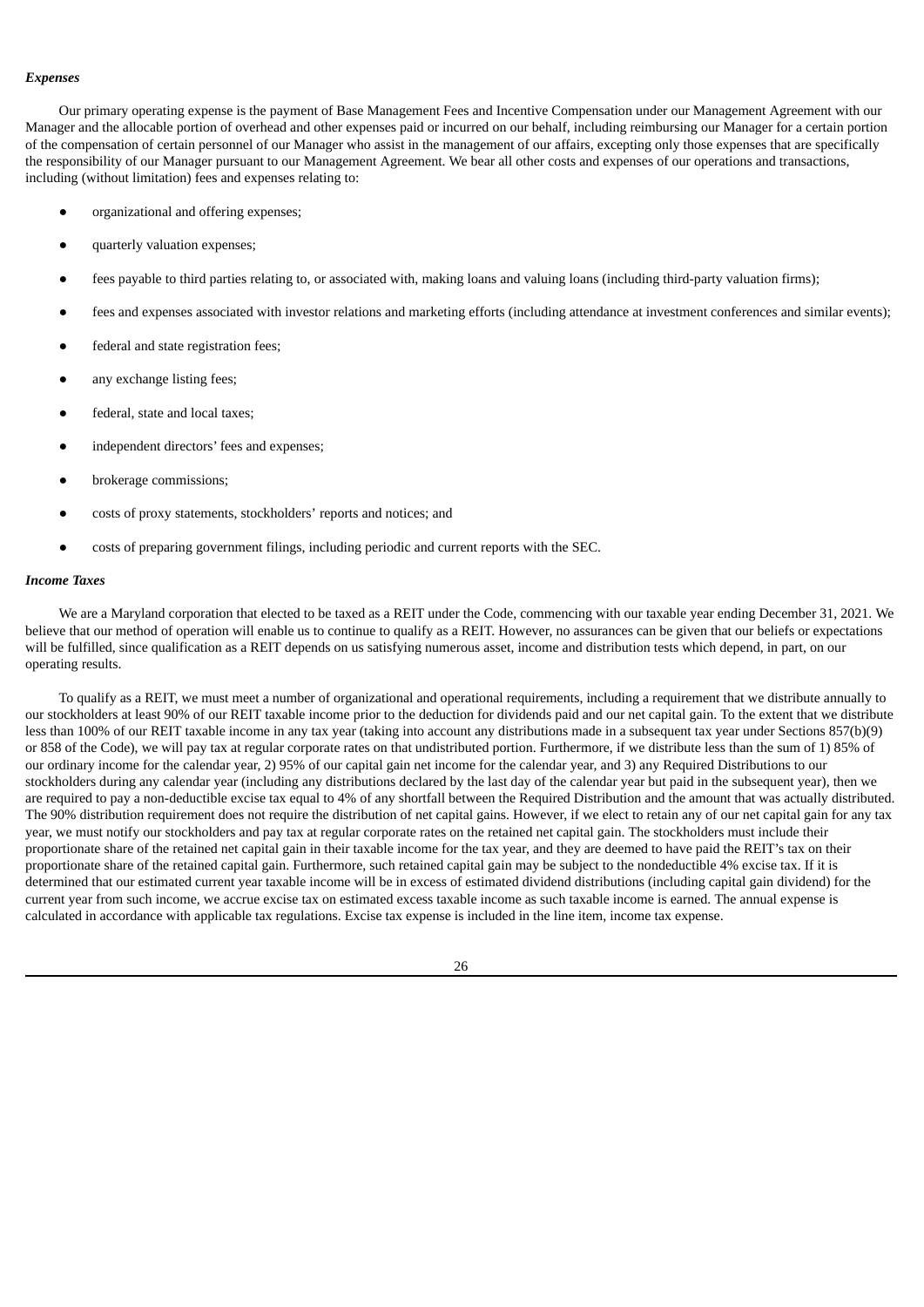FASB ASC Topic 740, Income Taxes ("ASC 740"), prescribes a recognition threshold and measurement attribute for the consolidated financial statement recognition and measurement of a tax position taken or expected to be taken in a tax return. ASC 740 also provides guidance on derecognition, classification, interest and penalties, accounting in interim periods, disclosure and transition. We have analyzed our various federal and state filing positions and believe that our income tax filing positions and deductions are well documented and supported as of March 31, 2022. Based on our evaluation, there is no reserve for any uncertain income tax positions. Accrued interest and penalties, if any, are included within other liabilities in the balance sheets.

### **Factors Impacting our Operating Results**

The results of our operations are affected by a number of factors and primarily depend on, among other things, the level of our net interest income, the market value of our assets and the supply of, and demand for, commercial real estate debt and other financial assets in the marketplace. Our net interest income, which includes the accretion and amortization of OID, is recognized based on the contractual rate and the outstanding principal balance of the loans we originate. Interest rates will vary according to the type of loan, conditions in the financial markets, creditworthiness of our borrowers, competition and other factors, some of which cannot be predicted with any certainty. Our operating results may also be impacted by credit losses in excess of initial anticipations or unanticipated credit events experienced by borrowers.

## **Developments During the First Quarter of 2022**

#### *Updates to Our Loan Portfolio during the First Quarter of 2022*

During the quarter ended March 31, 2022, we closed credit facilities with three new borrowers which have aggregate commitments of \$75 million, \$57.5 million of which was advanced at closing. Additionally, we advanced \$29.2 million in aggregate principal on existing credit facilities to seven different borrowers.

#### *Subsequent Updates to Our Loan Portfolio*

During the period from April 1, 2022 to May 12, 2022, we funded \$25.3 million of principal of which \$17 million and \$8.3 million was advanced to new borrowers and existing borrowers, respectively.

#### *Exercise of Underwriters' Over-allotment Option*

On January 5, 2022, the underwriters in our initial public offering partially exercised their over-allotment option to purchase 302,800 shares of the Company's common stock at a price of \$16.00 per share, raising \$4,844,800 in additional gross proceeds or \$4,505,664 in net proceeds after underwriting commissions of \$339,136, which is reflected as a reduction of additional paid-in capital on the consolidated statements of stockholders' equity.

#### *Dividends Declared Per Share*

For the period from January 1, 2022 through March 31, 2022, we declared a cash dividend of \$0.40 per share of our common stock, relating to the first quarter of 2022, which was paid on April 14, 2022 to stockholders of record as of the close of business on March 31, 2022. The total amount of the cash dividend payment was \$7,063,165.

The payment of these dividends is not indicative of our ability to pay such dividends in the future.

#### **COVID-19**

The spread of a novel strain of COVID-19 has caused significant business disruptions in the United States beginning in the first quarter of 2020 and has resulted in governmental authorities implementing numerous measures to try to contain the virus, such as quarantines, shelter-in-place or total lockdown orders and business limitations and shutdowns (subject to exceptions for certain "essential" operations and businesses). Over the course of the COVID-19 pandemic, medical cannabis companies have been deemed "essential" by almost all of states with legalized cannabis and stay-at-home orders. Consequently, the impact of the COVID-19 pandemic and the related regulatory and private sector response on our financial and operating results for the period ended December 31, 2021 was somewhat mitigated as all of our borrowers were permitted to continue to operate during this pandemic and we have not experienced any payment default by our borrowers nor have we made any concessions on any payments due, in each case, related to the COVID-19 pandemic.

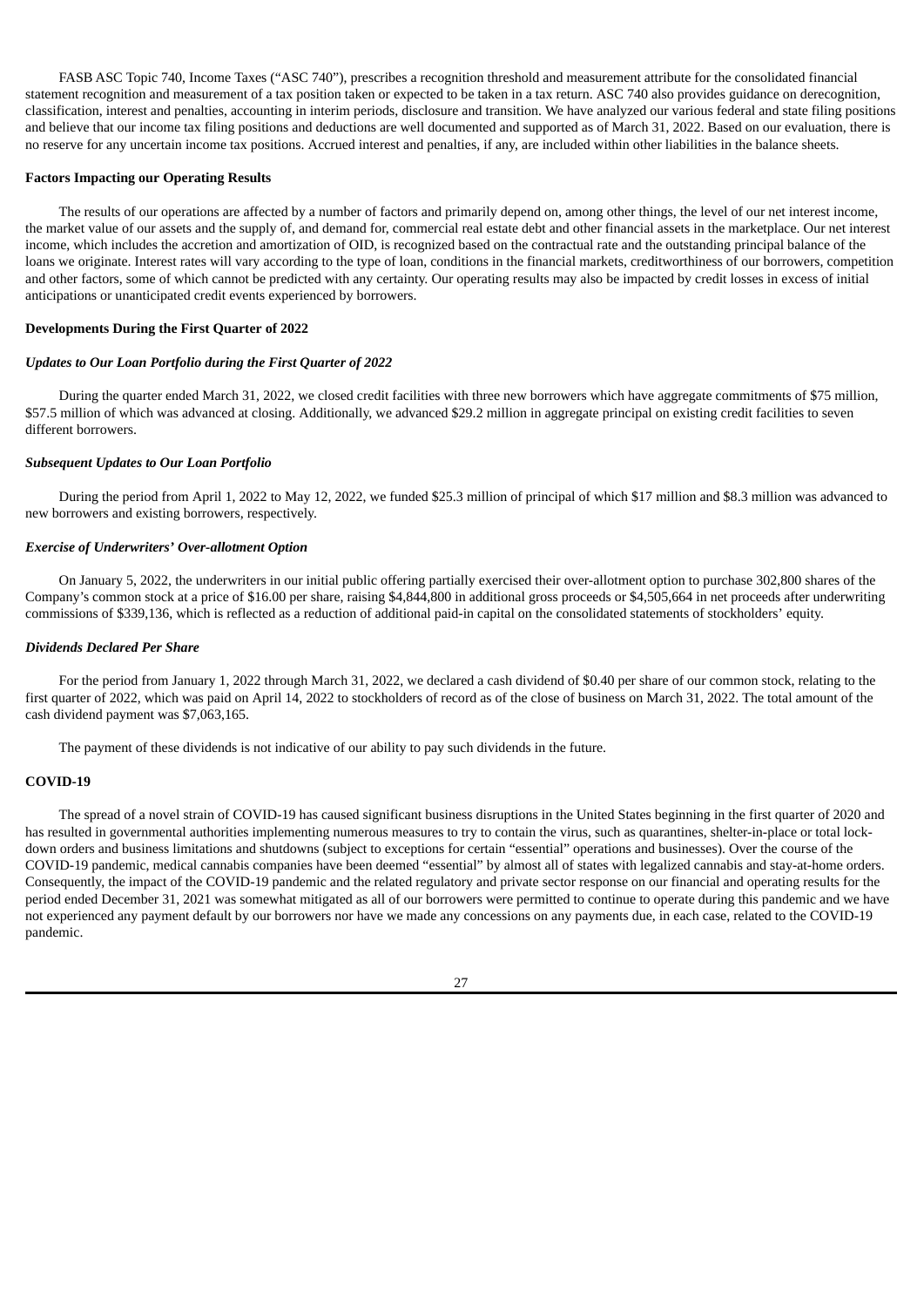Regardless, the full extent of the economic impact of the business disruptions caused by COVID-19 is uncertain. The outbreak of COVID-19 has severely impacted global economic activity and caused significant volatility and negative pressure in financial markets. The global impact of the outbreak has been rapidly evolving, and many countries, including the United States, have reacted by instituting quarantines, mandating business and school closures and restricting travel. As a result, the COVID-19 pandemic is negatively impacting almost every industry directly or indirectly, including the regulated cannabis industry. Although some of these measures have been lifted or scaled back, a recent resurgence of COVID-19 in certain parts of the world, including the United States, has resulted in the re-imposition of certain restrictions and may lead to more restrictions to reduce the spread of COVID-19. The extent of any effect that these disruptions may have on our operations and financial performance will depend on future developments, including possible impacts on the performance of our loans, general business activity, and ability to generate revenue, which cannot be determined.

### **Results of Operations**

## *For the three months ended March 30, 2022*

We commenced operations on March 30, 2021 and, therefore, have no period to compare results for the period from March 30, 2021 (inception) to March 31, 2021 as there were no operations. Our net income allocable to our common stockholders for the three months ended March 31, 2022 was approximately \$7.8 million, or \$0.44 per basic weighted average common share. Net income of approximately \$7.8 million for the three months ended March 31, 2022, was comprised of approximately \$9.8 million of interest income, offset by management fees of \$289,362, incentive fees of \$382,143 (and collectively, management and incentive fees of \$671,505), general and administrative expenses of \$556,142, change in the provision for current expected credit losses of \$51,343, amortization of deferred debt issuance costs of \$72,268, professional fees of \$556,902, and stock based compensation expense of \$120,940.

For the period presented, we incurred Base Management Fees payable to our Manager of \$289,362, which was net of a Base Management Fee Rebate of \$717,750. Our Manager has incurred general administrative expenses on our behalf and was reimbursed approximately \$411,521. Additionally, we incurred Incentive Fees of \$382,143 which was payable to the Manager as of March 31, 2022.

For the three months ended March 31, 2022, we recorded a provision for current expected credit losses of \$51.343, resulting in a total current expected credit loss reserve of \$199,292 on the consolidated balance sheet as of such date. The current expected credit loss reserve represents six basis points of our total loans held at carrying value commitment balance of approximately \$321.1 million and was bifurcated between (i) the current expected credit loss reserve (contra-asset) related to outstanding balances on loans held at carrying value of \$182,838 and (ii) a liability for unfunded commitments of \$16,454. The liability is based on the unfunded portion of loan commitments over the full contractual period over which we are exposed to credit risk through a current obligation to extend credit. Management considered the likelihood that funding will occur, and if funded, the expected credit loss on the funded portion. We continuously evaluate the credit quality of each loan by assessing the risk factors of each loan.

## *Loan Portfolio*

As of March 31, 2022 and December 31, 2021, our portfolio included 22 and 21 loans held for investment of approximately \$278.8 million and \$197.0 million of loans receivable, respectively. The aggregate originated commitment under these loans was approximately \$321.1 million and \$235.1 million and outstanding principal was approximately \$282.7 million and \$200.6 million as of March 31, 2022 and December 31, 2021, respectively. As of March 31, 2022 and December 31, 2021, our loan portfolio had a weighted-average yield-to-maturity internal rate of return ("YTM IRR") of 17.2% and 18.6%, respectively and was secured by real estate and, with respect to certain of our loans, substantially all assets in the borrowers and certain of their subsidiaries, including equipment, receivables, and licenses. YTM IRR is calculated using various inputs, including (i) cash and payment-in-kind ("PIK") interest, which is capitalized and added to the outstanding principal balance of the applicable loan, (ii) original issue discount ("OID"), (iii) amortization, (iv) unused fees, and (v) exit fees. Certain of our loans have extension fees, which are not included in our YTM IRR calculations, but may increase YTM IRR if such extension options are exercised by borrowers.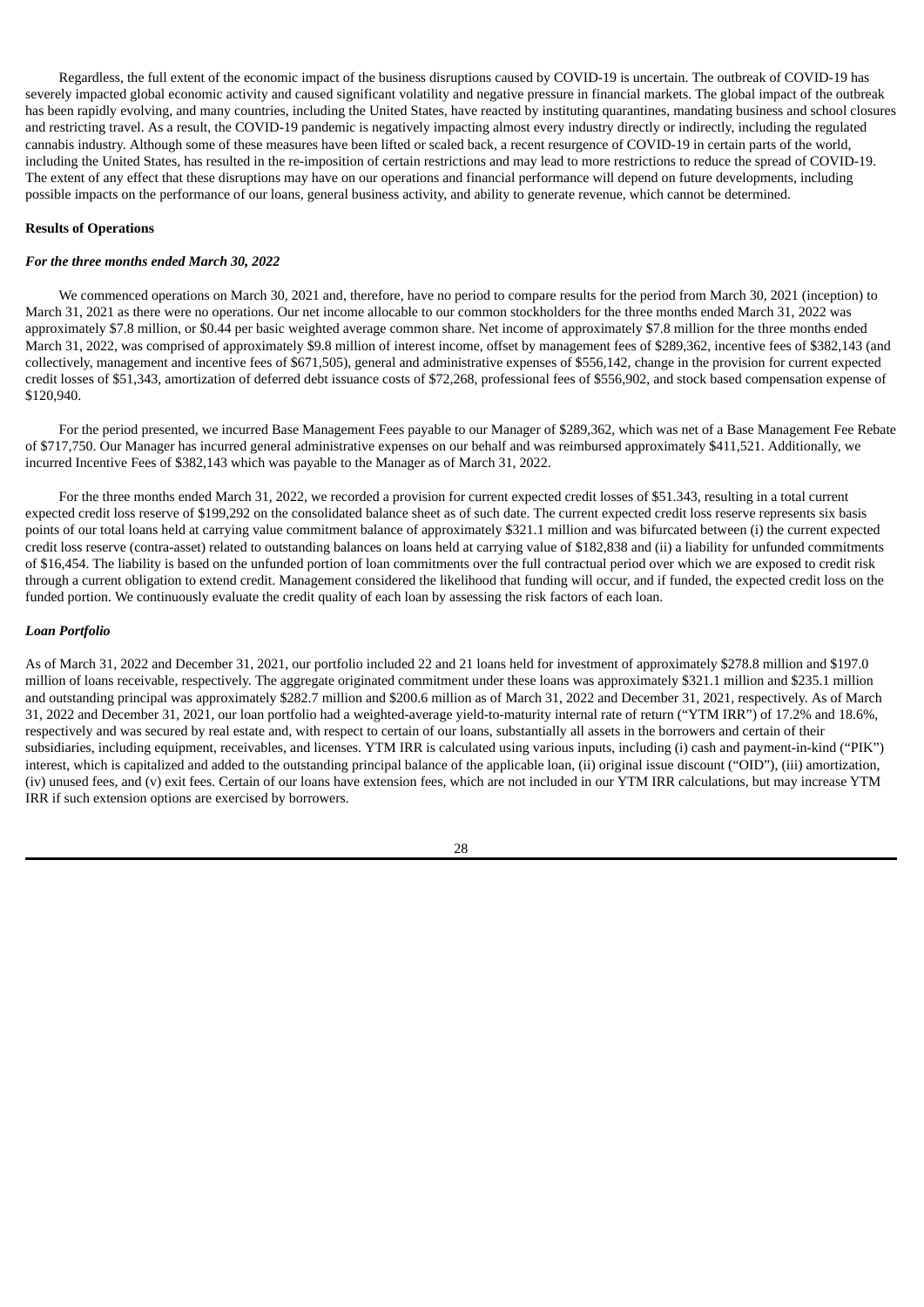As of March 31, 2022 and December 31, 2021, the Company did not have any loans held for investment with floating interest rates tied to LIBOR. As of March 31, 2022 and December 31, 2021, approximately 63.4% and 53.2%, respectively, of its portfolio was comprised of floating rate loans that pay interest at the prime rate plus an applicable margin, and were subject to a prime rate floor. The prime rate was 3.25% for the period from January 1, 2022 through March 16, 2022, and increased to 3.50% effective March 17, 2022.The below summarizes our portfolio as of March 31, 2022:

|                         |                        |                         | <b>Total</b>             |                          |                          | Our              |                          |                                                     | Periodic       | <b>YTM</b>     |
|-------------------------|------------------------|-------------------------|--------------------------|--------------------------|--------------------------|------------------|--------------------------|-----------------------------------------------------|----------------|----------------|
|                         | <b>Funding</b>         | <b>Maturity</b>         | Commitment               | Principal                | <b>Carrying</b>          | Loan             | <b>Future</b>            |                                                     | <b>Payment</b> | <b>IRR</b>     |
| Loan                    | Date $(1)$             | Date $(2)$              | (3)                      | <b>Balance</b>           | <b>Value</b>             | <b>Portfolio</b> | <b>Fundings</b>          | <b>Interest Rate (4)</b>                            | (5)            | (6)            |
| $\overline{1}$          | 12/31/2019             | 12/31/2022              | 800,000                  | 537,500                  | 556,808                  | 0.2%             | $\omega$                 | 15.00%                                              | P&I            | 21.3%          |
| $2^{(8)}$               | 7/2/2020               | 5/30/2023               | 30,000,000               | 30,000,000               | 29,482,094               | 10.6%            |                          | 10.07%                                              | I/O            | 13.1%          |
| $\overline{\mathbf{3}}$ | 11/19/2020             | 1/31/2025               | 7,250,000                | 6,957,500                | 6,717,831                | 2.4%             |                          | $P + 11.00\%^{(7)}$                                 | P&I            | 17.7%          |
| 4                       | 3/5/2021               | 12/31/2024              | 29,175,000               | 29,333,311               | 29,183,975               | 10.5%            | $\overline{a}$           | $P + 6.65\%^{(7)}$ Cash,<br>2.5% PIK                | I/O            | 13.7%          |
| 5                       | 3/25/2021              | 3/31/2024               | 19,014,719               | 19,321,082               | 18,737,439               | 6.7%             |                          | 13.625% Cash,<br>2.75% PIK                          | P&I            | 20.7%          |
| $6^{(9)}$               | 4/19/2021              | 4/28/2023               | 12,900,000               | 11,061,997               | 11,061,997               | 4.0%             | 1,959,952                | 19.85%                                              | P&I            | 25.3%          |
| 7                       | 4/19/2021              | 4/28/2023               | 3,500,000                | 1,500,000                | 1,500,000                | 0.5%             | 2,000,000                | $P + 12.25\%^{(7)}$                                 | P&I            | 17.6%          |
|                         |                        |                         |                          |                          |                          |                  |                          | $P + 10.75\%/7$                                     |                |                |
| 8                       | 5/28/2021              | 5/31/2025               | 12,900,000               | 13,235,127               | 13,235,127               | 4.7%             |                          | Cash, 4% PIK <sup>(10)</sup>                        | P&I            | 20.1%          |
| $\boldsymbol{9}$        | 8/20/2021              | 2/20/2024               | 6,000,000                | 4,500,000                | 4,492,440                | 1.6%             | 1,500,000                | $P + 9.00\%^{(7)}$                                  | P&I            | 13.5%          |
| 10                      | 8/24/2021              | 8/30/2024               | 25,000,000               | 19,388,944               | 19,150,780               | 6.9%             | 5,714,286                | 13% Cash, 1%<br>$\rm{PIK}$                          | P&I            | 16.0%          |
| 11                      | 9/1/2021               | 9/1/2024                | 9,500,000                | 9,599,451                | 9,446,169                | 3.4%             |                          | $P + 9.25\%^{(7)}$ Cash,<br><b>2% PIK</b>           | P&I            | 17.7%          |
|                         |                        |                         |                          |                          |                          |                  |                          | $P + 10.75\%^{(7)}$                                 |                |                |
| 12                      | 9/3/2021               | 6/30/2024               | 15,000,000               | 15,263,207               | 15,263,207               | 5.5%             | $\overline{\phantom{a}}$ | Cash, 3% PIK                                        | P&I            | 19.5%          |
| 13                      | 9/20/2021              | 9/30/2024               | 470,411                  | 392,009                  | 392,009                  | 0.1%             |                          | 11.00%                                              | P&I            | 21.4%          |
| 14<br>15                | 9/30/2021<br>11/8/2021 | 9/30/2024<br>10/31/2024 | 20,000,000<br>20,000,000 | 20,203,076<br>12,000,000 | 19,702,711<br>11,739,430 | 7.1%<br>4.2%     | 8,000,000                | $P + 8.75\%^{(7)}$ Cash,<br><b>2% PIK</b><br>13.00% | I/O<br>P&I     | 17.6%<br>18.5% |
| 16                      | 11/22/2021             | 11/22/2022              | 10,600,000               | 10,600,000               | 10,510,054               | 3.8%             |                          | $P + 7.00\%^{(7)}$                                  | I/O            | 12.6%          |
| 17                      | 12/27/2021             | 12/27/2026              | 5,000,000                | 5,000,000                | 5,000,000                | 1.8%             |                          | 15% Cash, 2.5%<br>PIK                               | P&I            | 19.3%          |
| 18                      | 12/29/2021             | 12/29/2023              | 6,000,000                | 3,646,200                | 3,567,542                | 1.3%             | 2,400,000                | 10.50% Cash, 1%<br>to 5% PIK $^{(11)}$              | I/O            | 18.3%          |
| 19                      | 12/30/2021             | 12/31/2024              | 13,000,000               | 7,500,000                | 7,431,222                | 2.7%             | 5,500,000                | $P + 9.25\%^{(7)}$                                  | P&I            | 18.9%          |
| 20                      | 1/18/2022              | 1/31/2025               | 25,000,000               | 15,000,000               | 14,642,896               | 5.3%             | 10,000,000               | 11.00%                                              | P&I            | 13.1%          |
| 21                      | 2/3/2022               | 2/28/2025               | 30,000,000               | 30,140,161               | 29,570,135               | 10.6%            |                          | $P + 8.25\%^{(7)}$ Cash,<br><b>3% PIK</b>           | P&I            | 20.7%          |
| 22                      | 3/11/2022              | 8/29/2025               | 20,000,000               | 17,529,167               | 17,443,048               | 6.3%             | 2,500,000                | 11.00% Cash, 3%<br>$\rm{PIK}$                       | P&I            | 16.7%          |
|                         |                        |                         |                          |                          |                          |                  |                          |                                                     |                |                |
|                         |                        | Subtotal                | 321,110,130              | 282,708,732              | 278,826,914              | $100.0\%$        | 39,574,238               | 14.1%                                               | Wtd<br>Average | 17.2%          |

(1) All loans originated prior to April 1, 2021 were purchased from affiliated entities at fair value plus accrued interest on or subsequent to April 1, 2021.

(2) Certain loans have extension options from original maturity date.

(3) Total Commitment excludes future amounts to be advanced at sole discretion of the lender

(4) " $P''$  = prime rate and depicts floating rate loans that pay interest at the prime rate plus a specific percentage; "PIK" = paid in kind interest.

(5) P&I = principal and interest. I/O = interest only. P&I loans may include interest only periods for a portion of the loan term.

(6) Includes OID, unused fees, and exit fees, but assumes no prepayment penalties or early payoffs.

(7) Subject to prime rate floor of 3.25%.

(8) The aggregate loan commitment to Loan #2 includes a \$4.005 million initial advance which has an interest rate of 15.25%, a second advance of \$15.995 million which has an interest rate of 9.75%, and a third advance of \$10.0 million which has an interest rate of 8.5%. The statistics presented reflect the weighted average of the terms under both advances for the total aggregate loan commitment.

(9) The aggregate loan commitment to Loan #6 includes \$8.9 million advanced which has an interest rate of P + 11.75% and 2.00% PIK, and a second commitment of \$2.0 million which has an interest rate of 39.00%. The statistics presented reflect the weighted average of the terms under all advances for the total aggregate loan commitment.

(10) Subject to adjustment not below 2% if borrower receives at least two consecutive quarters of positive cash flow after the closing date.

(11) PIK is variable with an initial rate of five percent (5.00%) per annum, until Borrower's delivery to Administrative Agent and the Lenders of audited financial statements for the Fiscal Year ending December 31, 2021, at which time the PIK interest rate shall equal a rate of one percent (1.00%) if EBITDA is greater than \$6,000,000; three percent (3.00%) if EBITDA is greater than \$4,000,000 and less than or equal to \$6,000,000; or will remain at five percent (5.00%) if EBITDA is less than \$4,000,000.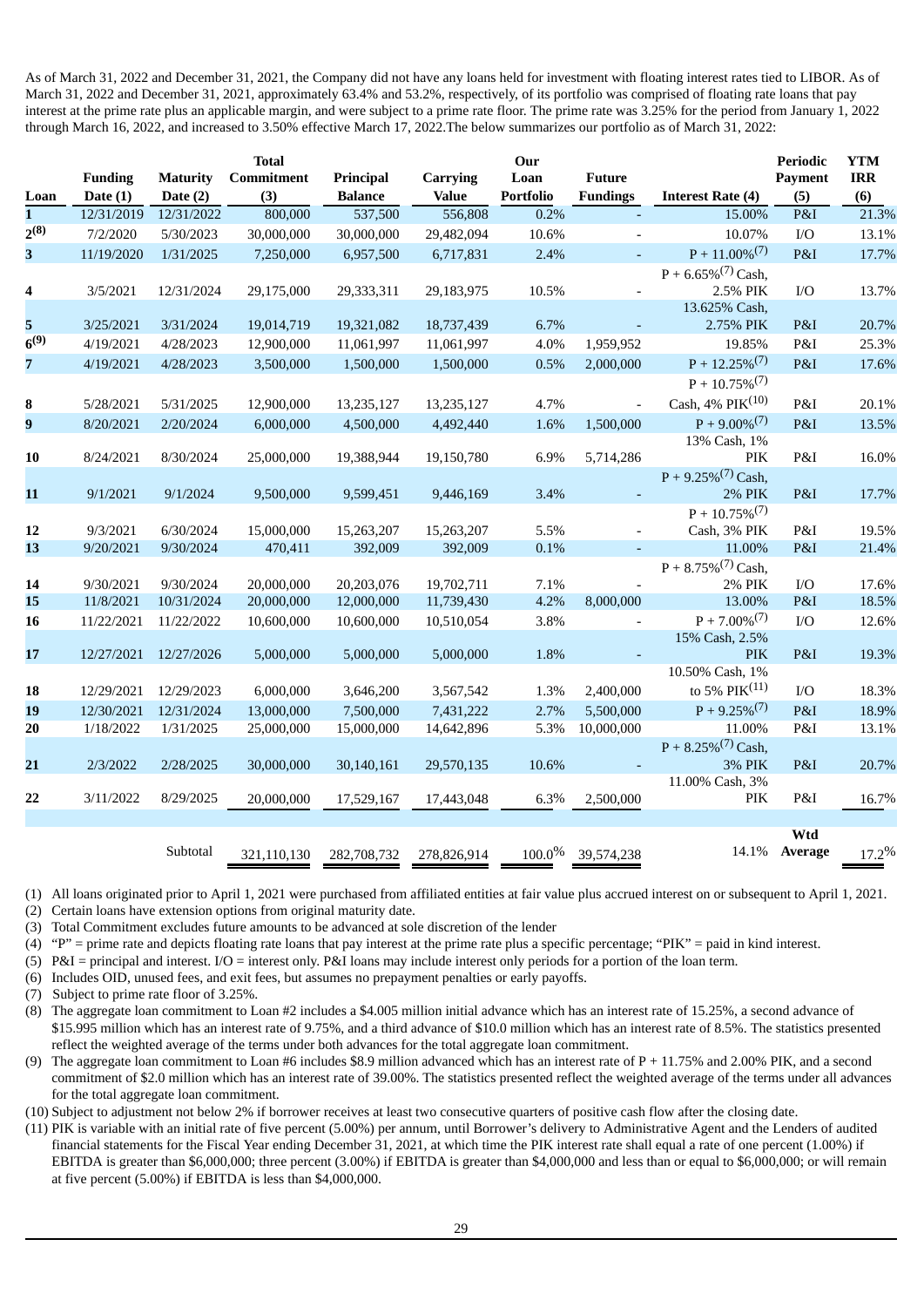The following tables summarize our loans held for investment as of March 31, 2022 and December 31, 2021:

|                                         | As of March 31, 2022 |  |                       |                       |                       |
|-----------------------------------------|----------------------|--|-----------------------|-----------------------|-----------------------|
|                                         |                      |  |                       |                       | Weighted              |
|                                         |                      |  |                       |                       | Average               |
|                                         | <b>Outstanding</b>   |  | <b>Original Issue</b> | <b>Carrying Value</b> | <b>Remaining Life</b> |
|                                         | Principal (1)        |  | <b>Discount</b>       |                       | $(Years)$ $(2)$       |
| Senior Term Loans                       | \$ 282,708,732       |  | (3,881,818)           | \$278,826,914         | 2.4                   |
| Total loans held at carrying value      | 282,708,732          |  | (3,881,818)           | 278,826,914           | 2.4                   |
| Allowance for credit losses             | N/A                  |  | N/A                   | (182, 838)            |                       |
| Total loans held at carrying value, net | 282,708,732          |  | (3,881,818)           | \$278,644,076         |                       |

(1) The difference between the Carrying Value and the Outstanding Principal amount of the loans consists of unaccreted original issue discount and loan origination costs

(2) Weighted average remaining life is calculated based on the carrying value of the loans as of March 31, 2022

|                                         | As of December 31, 2021      |                                          |                              |                                                               |  |  |
|-----------------------------------------|------------------------------|------------------------------------------|------------------------------|---------------------------------------------------------------|--|--|
|                                         | Outstanding<br>Principal (1) | <b>Original Issue</b><br><b>Discount</b> | <b>Carrying</b><br>Value (1) | Weighted<br>Average<br><b>Remaining</b><br>Life<br>(Years)(2) |  |  |
| Senior Term Loans                       | 200,632,056                  | (3,647,490)                              | 196,984,566                  | 2.2                                                           |  |  |
| Total loans held at carrying value      | 200,632,056                  | (3,647,490)                              | 196,984,566                  | 2.2                                                           |  |  |
| Allowance for credit losses             | N/A                          | N/A                                      | (134, 542)                   |                                                               |  |  |
| Total loans held at carrying value, net | 200,632,056                  | (3,647,490)                              | 196,850,024                  |                                                               |  |  |

The following table presents changes in loans held for investment at carrying value as of and for the three months ended March 31, 2022:

|                                      |             |   | <b>Original Issue</b>    |  | <b>Allowance for</b>     |   |                       |
|--------------------------------------|-------------|---|--------------------------|--|--------------------------|---|-----------------------|
|                                      | Principal   |   | <b>Discount</b>          |  | <b>Credit Losses</b>     |   | <b>Carrying Value</b> |
| <b>Balance at December 31, 2021</b>  | 200,632,056 | æ | (3,647,490)              |  | (134, 542)               | D | 196,850,024           |
| New fundings                         | 86,725,308  |   | (1, 128, 415)            |  | -                        |   | 85,596,893            |
| Principal repayment of loans         | (5,619,201) |   |                          |  |                          |   | (5,619,201)           |
| Accretion of original issue discount |             |   | 894.087                  |  | $\overline{\phantom{0}}$ |   | 894,087               |
| <b>PIK</b> Interest                  | 970,569     |   | $\overline{\phantom{0}}$ |  |                          |   | 970,569               |
| Provision for credit losses          |             |   | $\overline{\phantom{a}}$ |  | (48,296)                 |   | (48, 296)             |
| <b>Balance at March 31, 2022</b>     | 282,708,732 |   | (3,881,818)              |  | (182, 838)               |   | 278,644,076           |

(1) The difference between the Carrying Value and the Outstanding Principal amount of the loans consists of unaccreted original issue discount and loan origination costs.

(2) Weighted average remaining life is calculated based on the carrying value of the loans as of March 31, 2022.

We may make modifications to loans, including loans that are in default. Loan terms that may be modified include interest rates, required prepayments, maturity dates, covenants, principal amounts and other loan terms. The terms and conditions of each modification vary based on individual circumstances and will be determined on a case by case basis. Our Manager monitors and evaluates each of our loans held for investment and has maintained regular communications with borrowers regarding the potential impacts of the COVID-19 pandemic on our loans.

## **Non-GAAP Measures and Key Financial Measures and Indicators**

As a commercial real estate finance company, we believe the key financial measures and indicators for our business are Distributable Earnings, Adjusted Distributable Earnings, book value per share and dividends declared per share.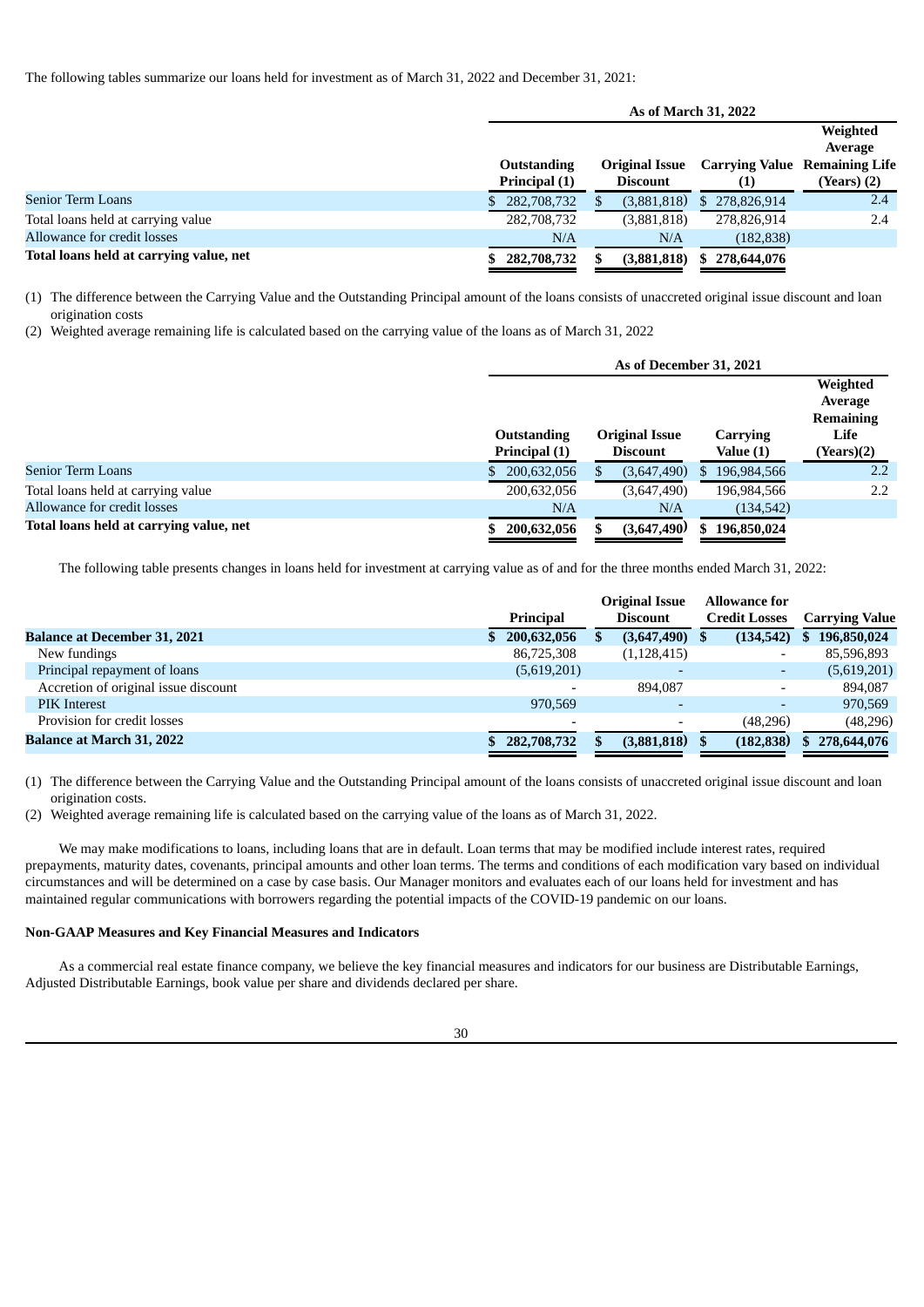## *Distributable Earnings and Adjusted Distributable Earnings*

In addition to using certain financial metrics prepared in accordance with GAAP to evaluate our performance, we also use Distributable Earnings and Adjusted Distributable Earnings to evaluate our performance. Each of Distributable Earnings and Adjusted Distributable Earnings is a measure that is not prepared in accordance with GAAP. We define Distributable Earnings as, for a specified period, the net income (loss) computed in accordance with GAAP, excluding (i) non-cash equity compensation expense, (ii) depreciation and amortization, (iii) any unrealized gains, losses or other non-cash items recorded in net income (loss) for the period, regardless of whether such items are included in other comprehensive income or loss, or in net income (loss); provided that Distributable Earnings does not exclude, in the case of investments with a deferred interest feature (such as OID, debt instruments with PIK interest and zero coupon securities), accrued income that we have not yet received in cash, (iv) provision for current expected credit losses and (v) one-time events pursuant to changes in GAAP and certain non-cash charges, in each case after discussions between our Manager and our independent directors and after approval by a majority of such independent directors. We define Adjusted Distributable Earnings, for a specified period, as Distributable Earnings excluding certain non-recurring organizational expenses (such as one-time expenses related to our formation and start-up).

We believe providing Distributable Earnings and Adjusted Distributable Earnings on a supplemental basis to our net income as determined in accordance with GAAP is helpful to stockholders in assessing the overall performance of our business. As a REIT, we are required to distribute at least 90% of our annual REIT taxable income and to pay tax at regular corporate rates to the extent that we annually distribute less than 100% of such taxable income. Given these requirements and our belief that dividends are generally one of the principal reasons that stockholders invest in our common stock, we generally intend to attempt to pay dividends to our stockholders in an amount equal to our net taxable income, if and to the extent authorized by our Board. Distributable Earnings is one of many factors considered by our Board in authorizing dividends and, while not a direct measure of net taxable income, over time, the measure can be considered a useful indicator of our dividends.

In our Annual Report on Form 10-K, we defined Distributable Earnings so that, in addition to the exclusions noted above, the term also excluded from net income Incentive Compensation paid to our Manager. We believe that revising the term Distributable Earnings so that it is presented net of Incentive Compensation, while not a direct measure of net taxable income, over time, can be considered a more useful indicator of our ability to pay dividends. This adjustment to the calculation of Distributable Earnings has no impact on period-to-period comparisons.

Distributable Earnings and Adjusted Distributable Earnings should not be considered as substitutes for GAAP net income. We caution readers that our methodology for calculating Distributable Earnings and Adjusted Distributable Earnings may differ from the methodologies employed by other REITs to calculate the same or similar supplemental performance measures, and as a result, our reported Distributable Earnings and Adjusted Distributable Earnings may not be comparable to similar measures presented by other REITs.

The following table provides a reconciliation of GAAP net income to Distributable Earnings and Adjusted Distributable Earnings (in thousands, except per share data):

|                                                                         |    | For the<br>three<br>months<br>ended<br>March 31,<br>2022 |     | <b>Period from</b><br>March 30,<br>2021<br>(inception) to<br>March 31,<br>2021 |
|-------------------------------------------------------------------------|----|----------------------------------------------------------|-----|--------------------------------------------------------------------------------|
| <b>Net Income</b>                                                       | S. | 7,803,952                                                | \$. |                                                                                |
| <b>Adjustments to net income</b>                                        |    |                                                          |     |                                                                                |
| Non-cash equity compensation expense                                    |    | 120,940                                                  |     |                                                                                |
| Depreciation and amortization                                           |    | 72,268                                                   |     |                                                                                |
| Provision for current expected credit losses                            |    | 51,343                                                   |     |                                                                                |
| <b>Distributable Earnings</b>                                           |    | 8,048,503                                                |     |                                                                                |
| <b>Adjustments to Distributable Earnings</b>                            |    |                                                          |     |                                                                                |
| <b>Adjusted Distributable Earnings</b>                                  |    | 8,048,503                                                |     |                                                                                |
| Basic weighted average shares of common stock outstanding (in shares)   |    | 17,641,090                                               |     | 6,427                                                                          |
| Adjusted Distributable Earnings per Weighted Average Share              | \$ | 0.46                                                     | \$. |                                                                                |
| Diluted weighted average shares of common stock outstanding (in shares) |    | 17,737,975                                               |     | 6,427                                                                          |
| Adjusted Distributable Earnings per Weighted Average Share              | \$ | 0.45                                                     | \$. |                                                                                |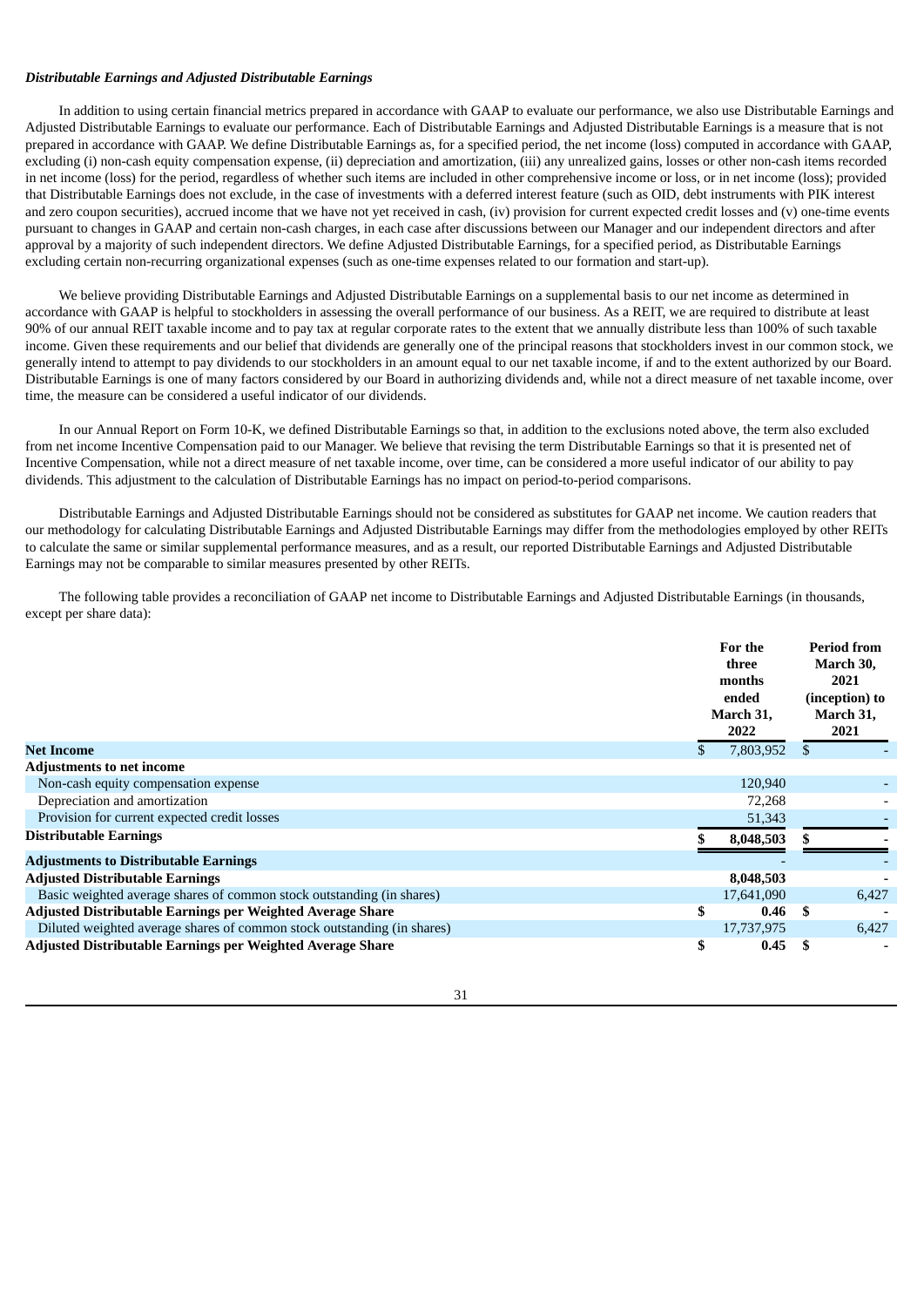### *Book Value Per Share*

The book value per share of our common stock as of March 31, 2022 and December 31, 2021 was approximately \$15.17 and \$15.13, respectively.

#### **Liquidity and Capital Resources**

Liquidity is a measure of our ability to meet potential cash requirements, including ongoing commitments to repay borrowings, fund and maintain our assets and operations, make distributions to our stockholders and meet other general business needs. We use significant cash to invest in loans, repay principal and interest on our borrowings, make distributions to our stockholders and fund our operations.

Our primary sources of cash generally consist of unused borrowing capacity under our financing sources, the net proceeds of future offerings, payments of principal and interest we receive on our portfolio of assets and cash generated from our operating results. We expect that our primary sources of financing will be, to the extent available to us, through (a) credit facilities and (b) public and private offerings of our equity and debt securities. In the future, we may utilize other sources of financing to the extent available to us. As the cannabis industry continues to evolve and to the extent that additional states legalize cannabis, the demand for capital continues to increase as operators seek to enter and build out new markets. We expect the principal amount of the loans we originate to increase and that we will need to raise additional equity and/or debt financing to increase our liquidity in the near future.

As of March 31, 2022 and December 31, 2021, all of our cash was unrestricted and totaled approximately \$6.1 million and \$80.2 million, respectively. We believe that our cash on hand, capacity available under our Revolving Loan and cash flows from operations for the next twelve months will be sufficient to satisfy the operating requirements of our business through at least the next twelve months. The sources of financing for our target investments are described below.

### *Credit Facilities*

In May 2021, in connection with our acquisition of our financing subsidiary, CAL, we were assigned a secured revolving credit facility (the "Revolving Loan"). The Revolving Loan has an aggregate borrowing base of up to \$10,000,000 and bears interest, payable in cash in arrears, at a per annum rate equal to the greater of  $(x)$  Prime Rate plus 1.00% and  $(y)$  4.75%. We incurred debt issuance costs of \$100,000 related to the origination of the Revolving Loan, which were capitalized and are subsequently being amortized through maturity. The maturity date of the Revolving Loan is the earlier of (i) February 12, 2023 and (ii) the date on which the Revolving Loan is terminated pursuant to terms in the Revolving Loan agreement.

On December 16, 2021, we amended the Revolving Loan (the "First Amendment"). The First Amendment increased the loan commitment from \$10,000,000 to \$45,000,000, decreased the interest rate, from the greater of the (1) Prime Rate plus 1.00% and (2) 4.75% to the greater of (1) the Prime Rate plus the applicable margin and (2) 3.25%. The applicable margin depends on the ratio of debt to equity of CAL and increases from 0% at a ratio of 0.25 to 1 to 1.25% at a ratio of 1.5 to 1. The First Amendment also extended the maturity date from February 12, 2023 to the earlier of (i) December 16, 2023 and (ii) the date on which the Revolving Loan is terminated pursuant to terms in the Revolving Loan agreement. We incurred debt issuance costs of \$859,500 related to the First Amendment, which were capitalized and are subsequently being amortized through maturity. As of March 31, 2022 and December 31, 2021, unamortized debt issuance costs related to the Revolving Loan and First Amendment of \$795,754 and \$868,022, respectively, are recorded in Other Assets on the Consolidated Balance Sheet.

On May 12, 2022, we amended the Revolving Loan (the "Second Amendment" which provides for an increase in the aggregate commitment from \$45 million to \$65 million. No other material terms of the Revolving Loan were modified as a result of the execution of the Second Amendment.

The Revolving Loan incurs unused fees at a rate of 0.25% per annum. During the three month ended March 31, 2022, we incurred zero unused fees as these fees were waived until June 2022 in connection with the First Amendment. For the period from January 1, 2022 to March 31, 2022, we did not borrow against the Revolving Loan and therefore no interest expense was incurred for the period then ended. In the future, we may use certain sources of financing to fund the origination or acquisition of our target investments, including credit facilities and other secured and unsecured forms of borrowing. These financings may be collateralized or non-collateralized and may involve one or more lenders. We expect that these facilities will typically have maturities ranging from two to five years and may accrue interest at either fixed or floating rates.

The First Amendment and the Second Amendment provide for certain affirmative covenants, including requiring us to deliver financial information and any notices of default, and conducting business in the normal course. Additionally, the Company must comply with certain financial covenants including: (1) maximum capital expenditures of \$150,000, (2) maintaining a debt service coverage ratio greater than 1.35 to 1, and (3) maintaining a leverage ratio less than 1.50 to 1. To the best of our knowledge, as of March 31, 2022, we were in compliance in all material respects with the covenants with respect to the Revolving Loan.

During the periods ended March 31, 2022 and December 31, 2021, we did not borrow against the Revolving Loan and had therefore have \$0 outstanding under the Revolving Loan as of such dates. As of May 12, 2022, the Company has borrowed \$30.0 million against the Revolving Loan, and has \$35.0 million of borrowing capacity remaining.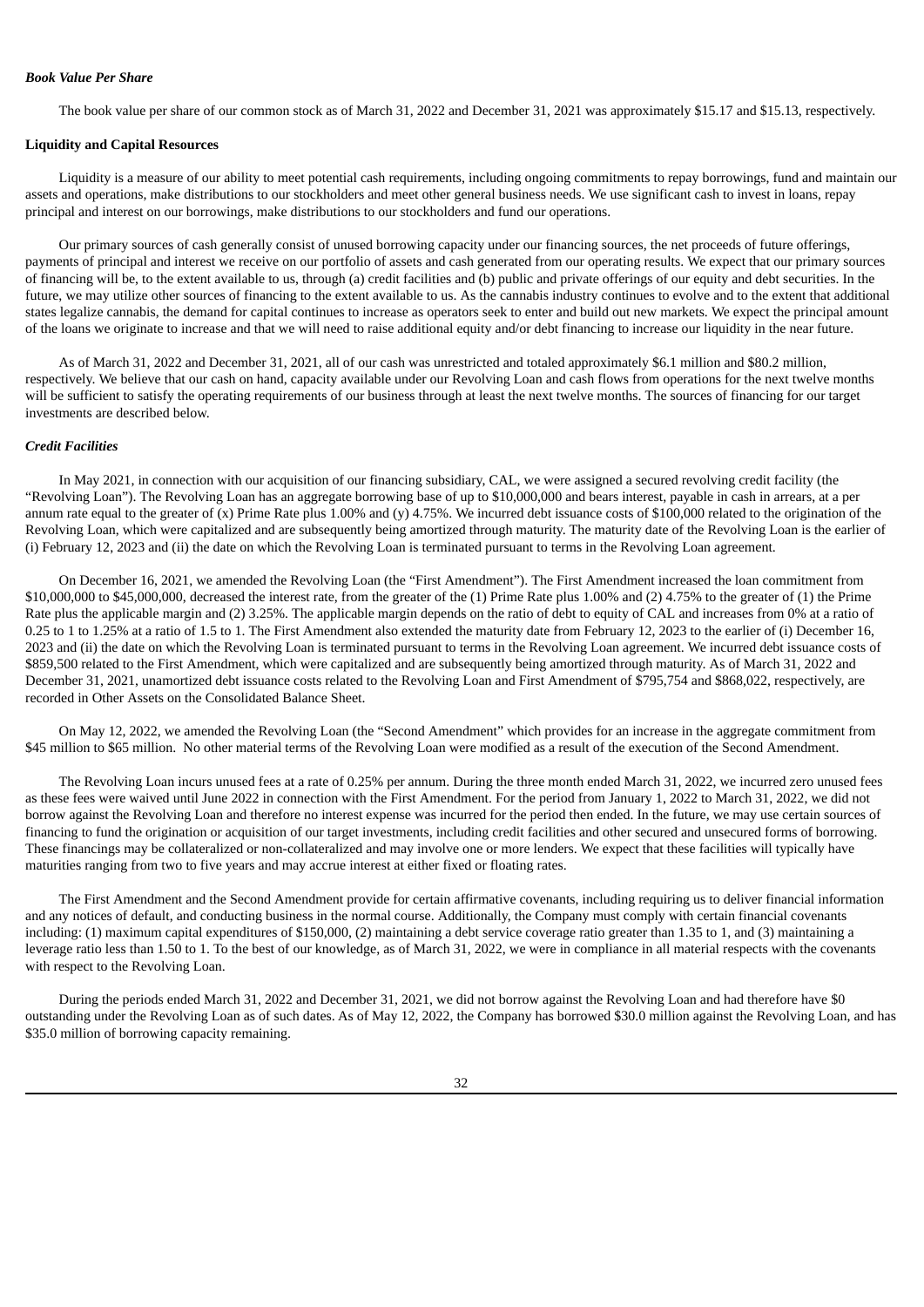## *Capital Markets*

We may seek to raise further equity capital and issue debt securities in order to fund our future investments in loans.

## *Cash Flows*

The following table sets forth changes in cash for the three months ended March 31, 2022 and the period March 30, 2021 (inception) to March 31, 2021, respectively:

|                                                                                                                     |     | For the<br>three<br>months<br>ended<br>March 31,<br>2022 |     | <b>Period from</b><br>March 30,<br>2021<br>(inception) to<br>March 31,<br>2021 |
|---------------------------------------------------------------------------------------------------------------------|-----|----------------------------------------------------------|-----|--------------------------------------------------------------------------------|
| Net income                                                                                                          | \$. | 7,803,952                                                | \$. |                                                                                |
| Adjustments to reconcile net income to net cash provided by (used in) operating activities and changes in operating |     |                                                          |     |                                                                                |
| assets and liabilities                                                                                              |     | (4,768,320)                                              |     |                                                                                |
| Net cash provided by operating activities                                                                           |     | 3,035,632                                                |     |                                                                                |
| Net cash used in investing activities                                                                               |     | (77, 175, 374)                                           |     |                                                                                |
| Net cash used in (provided by) financing activities                                                                 |     | (30,606)                                                 |     | 100,000                                                                        |
| Change in cash                                                                                                      |     | (74, 170, 348)                                           |     | 100,000                                                                        |

## *Net Cash Provided by Operating Activities*

For the three months ended March 31, 2022, net cash provided by operating activities totaled approximately \$3.0 million. For the three months ended March 31, 2022, adjustments to net income related to operating activities primarily included accretion of deferred loan original issue discount and other discounts of approximately \$894,000, PIK interest of approximately \$971,000, provision for current expected credit losses of approximately \$48,000, amortization of deferred financing costs relating to the revolving credit facility of approximately \$72,000, and stock-based compensation expense of approximately \$121,000. Additionally, other changes in operating assets and liabilities were approximately \$3.1 million, of which \$3.0 million is attributable to interest reserves disbursed.

## *Net Cash Used in Investing Activities*

For the three months ended March 31, 2022, net cash used in investing activities totaled approximately \$77.2 million. The net cash used in investing activities was primarily a result of the cash used for the origination and funding of loans held for investment of approximately \$82.8 million, exceeding the cash received from principal repayment of loans held for investment of approximately \$5.6 million, and payment of a related party payable of approximately \$1.8 million for the period of January 1, 2022 through March 31, 2022.

#### *Net Cash Provided by (Used in) Financing Activities*

For the three months ended March 31, 2022, net cash used in financing activities totaled approximately \$31,000 and related to proceeds received from the underwriters' partial exercise of their over-allotment option, less approximately \$4.5 million in dividends paid and offering costs relating to our initial public offering of approximately \$24,000.

During the period from March 30, 2021 (inception) through March 31, 2021, we received \$100,000 in cash from financing activities related to the initial capitalization and issuance of 6,427 shares of the Company's common stock.

## **Leverage Policies**

Although we are not required to maintain any particular leverage ratio, we expect to employ prudent amounts of leverage and, when appropriate, to use debt as a means of providing additional funds for the acquisition of loans, to refinance existing debt or for general corporate purposes. Leverage is primarily used to provide capital for forward commitments until additional equity is raised or additional medium- to long-term financing is arranged. This policy is subject to change by management and our Board.

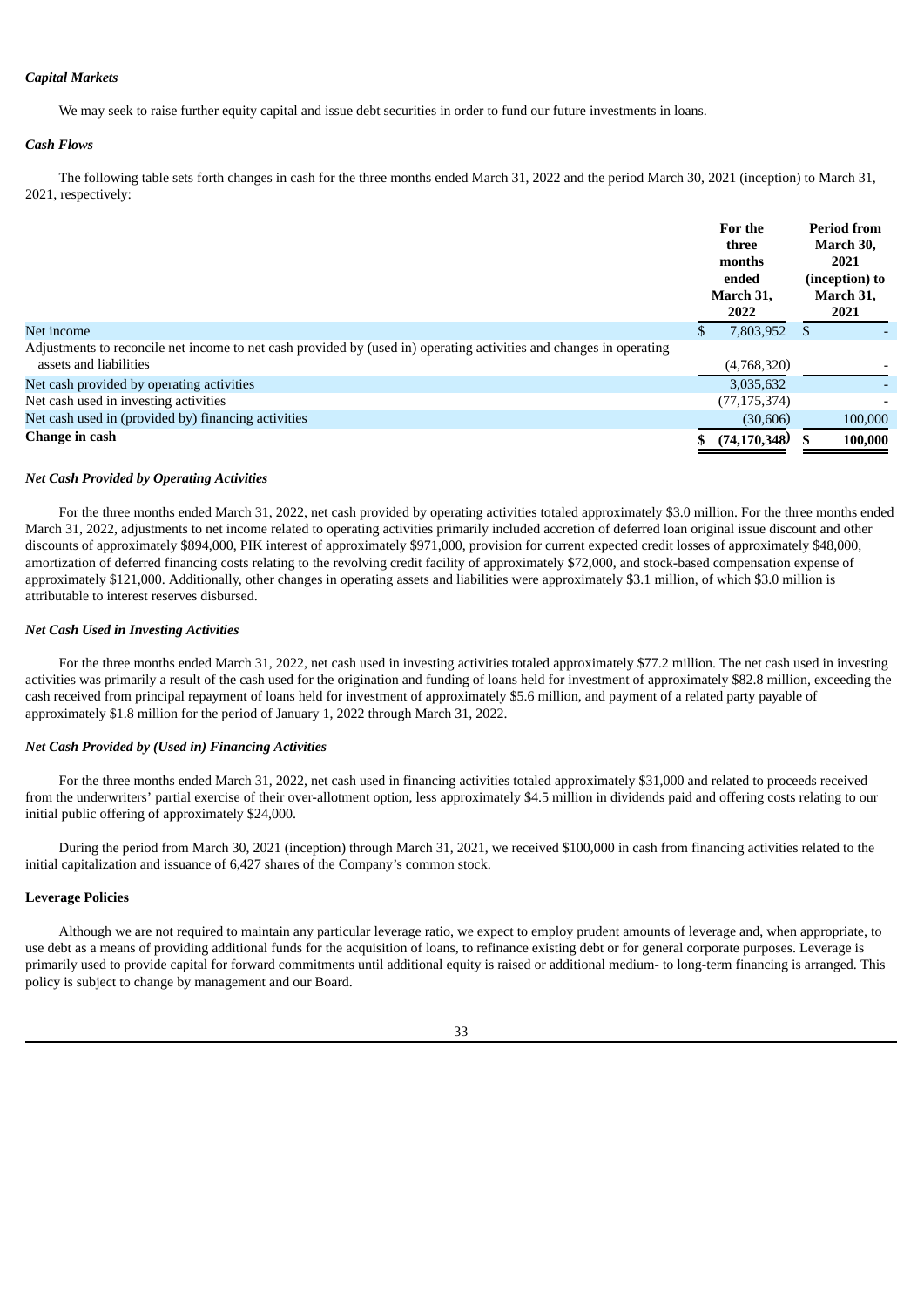#### **Dividends**

We have elected to be taxed as a REIT for United States federal income tax purposes and, as such, anticipate annually distributing to our stockholders at least 90% of our REIT taxable income, prior to the deduction for dividends paid and our net capital gain. If we distribute less than 100% of our REIT taxable income in any tax year (taking into account any distributions made in a subsequent tax year under Sections 857(b)(9) or 858 of the Code), we will pay tax at regular corporate rates on that undistributed portion. Furthermore, if we distribute less than the sum of (i) 85% of our ordinary income for the calendar year, (ii) 95% of our capital gain net income for the calendar year and (iii) any Required Distribution to our stockholders during any calendar year (including any distributions declared by the last day of the calendar year but paid in the subsequent year), then we are required to pay non-deductible excise tax equal to 4% of any shortfall between the Required Distribution and the amount that was actually distributed. Any of these taxes would decrease cash available for distribution to our stockholders. The 90% distribution requirement does not require the distribution of net capital gains. However, if we elect to retain any of our net capital gain for any tax year, we must notify our stockholders and pay tax at regular corporate rates on the retained net capital gain. The stockholders must include their proportionate share of the retained net capital gain in their taxable income for the tax year, and they are deemed to have paid the REIT's tax on their proportionate share of the retained capital gain. Furthermore, such retained capital gain may be subject to the nondeductible 4% excise tax. If we determine that our estimated current year taxable income (including net capital gain) will be in excess of estimated dividend distributions (including capital gains dividends) for the current year from such income, we accrue excise tax on a portion of the estimated excess taxable income as such taxable income is earned.

To the extent that our cash available for distribution is less than the amount required to be distributed under the REIT provisions of the Code, we may be required to fund distributions from working capital or through equity, equity-related or debt financings or, in certain circumstances, asset sales, as to which our ability to consummate transactions in a timely manner on favorable terms, or at all, cannot be assured, or we may make a portion of the Required Distribution in the form of a taxable stock distribution or distribution of debt securities.

#### *CECL Reserve*

In accordance with ASC 326, we record allowances for our loans held for investment. The allowances are deducted from the gross carrying amount of the assets to present the net carrying value of the amounts expected to be collected on such assets. We estimate our CECL Reserve using a probabilityweighted model that considers the likelihood of default and expected loss given default for each individual loan based on the risk profile for approximately three years after which we immediately revert to use of historical loss data. In the future, we may use other acceptable methods, such as a discounted cash flow method, WARM method, or other methods permitted under the standard.

ASC 326 requires an entity to consider historical loss experience, current conditions, and a reasonable and supportable forecast of the macroeconomic environment. We evaluate our loans on a collective (pool) basis by aggregating on the basis of similar risk characteristics, primarily: (i) industry sector of the borrower, (ii) risk ratings, (iii) collateral type, and (iv) term, among other characteristics. We make the judgment that loans to cannabis-related borrowers with risk ratings indicating very low or low risk (1 and 2, respectively) that are fully collateralized by real estate with short maturities of less than three years exhibit similar risk characteristics and are evaluated as a pool. Further, loans that are not fully collateralized by real estate, but other forms of collateral, including equity pledges of the borrower, and otherwise have similar characteristics as those collateralized by real estate are evaluated as a pool. All other loans are analyzed individually, either because they operate in a different industry, have higher risk, or have maturities that extend beyond the forecast horizon for which we are able to derive reasonable and supportable forecasts.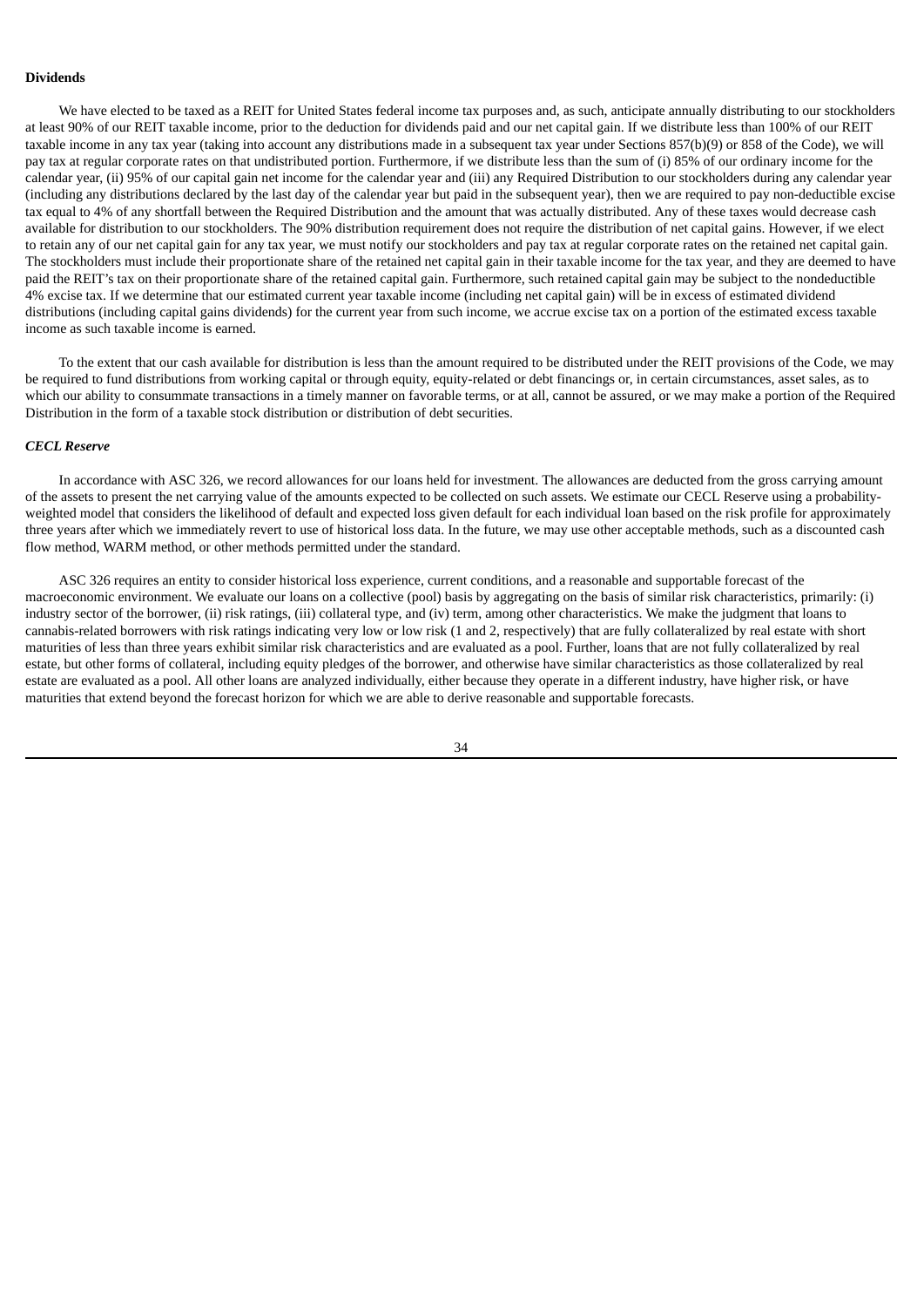Estimating the CECL Reserve also requires significant judgment with respect to various factors, including (i) the appropriate historical loan loss reference data, (ii) the expected timing of loan repayments, (iii) calibration of the likelihood of default to reflect the risk characteristics of our loan portfolio and (iv) our current and future view of the macroeconomic environment. From time to time, we may consider loan-specific qualitative factors on certain loans to estimate our CECL Reserve, which may include (i) whether cash from the borrower's operations is sufficient to cover the debt service requirements currently and into the future, (ii) the ability of the borrower to refinance the loan and (iii) the liquidation value of collateral. For loans where we have deemed the borrower/sponsor to be experiencing financial difficulty, we may elect to apply a practical expedient, in which the fair value of the underlying collateral is compared to the amortized cost of the loan in determining a CECL Reserve.

To estimate the historic loan losses relevant to our portfolio, we evaluate our historical loan performance, which includes zero realized loan losses since our inception of operations. Additionally, we analyzed our repayment history, noting we have limited "true" operating history, since the incorporation date of March 30, 2021. However, our Sponsor has had operations for the past two fiscal years and has made investments in similar loans, that have similar characteristics including; interest rate, collateral coverage, guarantees, and prepayment/make whole provisions, which fall into the pools identified above. The Sponsor has experienced prepayment on six loans since its inception history, and in no such case was an event of loss experienced. Given the similarity of the structuring of the credit agreements for the loans in our portfolio, management considered it appropriate to consider the past repayment history of loans originated by the Sponsor in determining the extent to which we should record a CECL reserve.

In addition, we review each loan on a quarterly basis and evaluates the borrower's ability to pay the monthly interest and principal, if required, as well as the loan-to-value (LTV) ratio. In considering the potential current expected credit loss, the Manager primarily considered significant inputs to our forecasting methods, which include (i) key loan-specific inputs such as the value of the real estate collateral, liens on equity (including the equity in the entity that holds the state-issued license to cultivate, process, distribute, or retail cannabis), presence of personal or corporate guarantees, among other credit enhancements, LTV ratio, loan-term, geographic location, and expected timing and amount of future loan fundings, (ii) performance against the underwritten business plan and our internal loan risk rating and (iii) a macro-economic forecast. Regarding real estate collateral, we cannot take the position of mortgagee-in-possession as long as the property is used by a cannabis operator, but we can request that the court appoint a receiver to manage and operate the subject real property until the foreclosure proceedings are completed. Additionally, while we cannot foreclose under state Uniform Commercial Code ("UCC") and take title or sell equity in a licensed cannabis business, a potential purchaser of a delinquent or defaulted loan could. Estimating the enterprise value of our borrowers in order to calculate LTV ratios is often a significant estimate. We rely primarily on comparable transactions to estimate enterprise value of our portfolio companies and supplement such analysis with a multiple-based approach to enterprise value to revenue multiples of publicly-traded comparable companies obtained from S&P CapitalIQ as of March 31, 2022, to which we apply a private company discount based on our current borrower profile. These estimates may change in future periods based on available future macro-economic data and might result in a material change in our future estimates of expected credit losses for our loan portfolio.

In order to estimate the future expected loan losses relevant to our portfolio, we utilize historical market loan loss data obtained from Federal Reserve economic data for bank business loans, which we believe is a reasonably comparable and available data set to our loans. We expect the period from 2018- 2021 to be representative for future credit losses during the years of 2022-2024, as the cannabis industry is maturing, consumer adoption is increasing, and demand for production and retail capacity is increasing. For periods beyond the reasonable and supportable forecast period, we revert back to historical loss data. The measurement of expected credit losses under CECL is applicable to financial assets measured at amortized cost, and off-balance sheet credit exposures such as unfunded loan commitments.

All of the above assumptions, although made with the most available information at the time of the estimate, are subjective and actual activity may not follow the estimated schedule. These assumptions impact the future balances that the loss rate will be applied to and as such impact our CECL Reserve. As we acquire new loans and our Manager monitors loan and borrower performance, these estimates will be revised each period.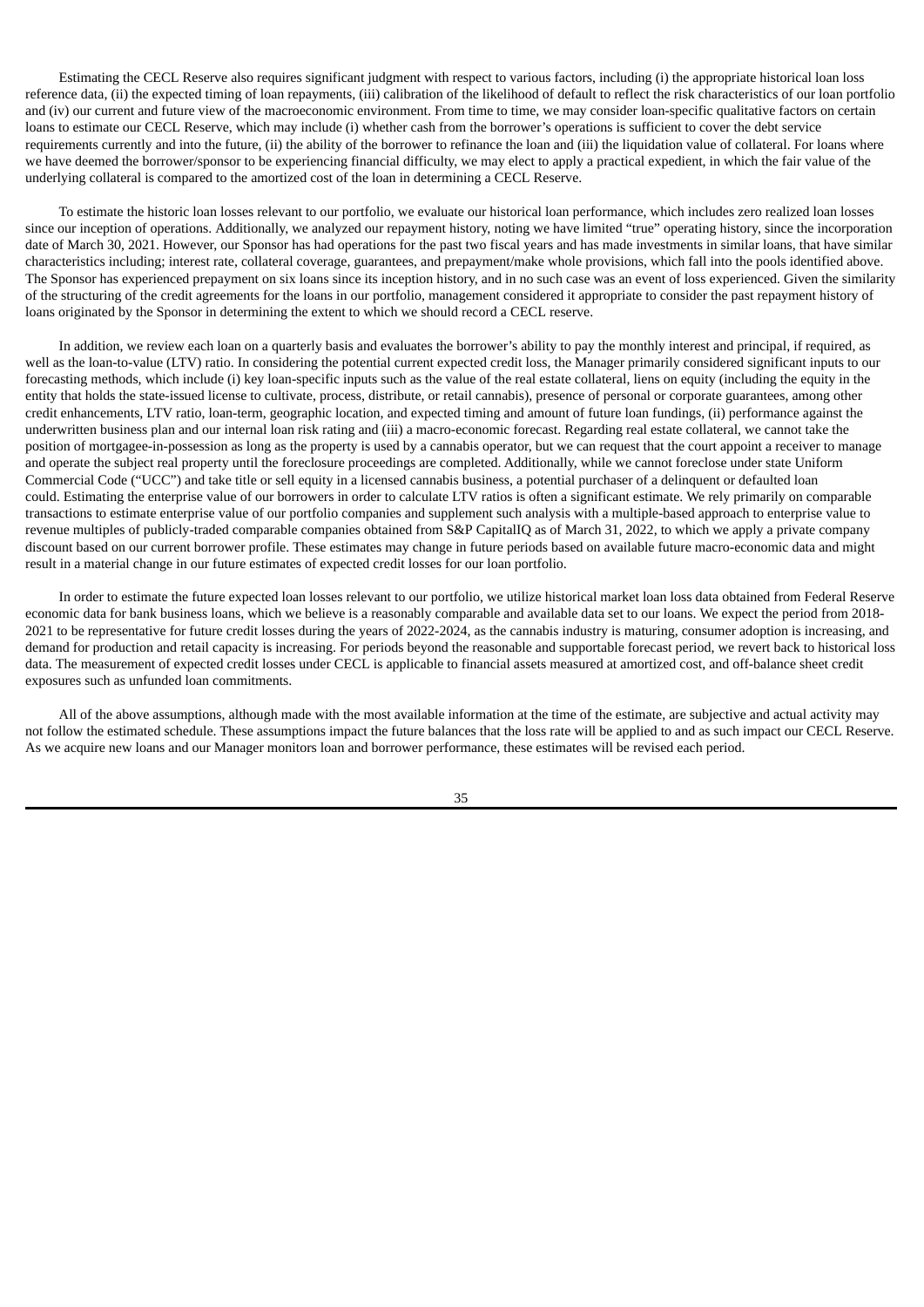## *Risk Ratings*

We assess the risk factors of each loan, and assigns a risk rating based on a variety of factors, including, without limitation, payment history, real estate collateral coverage, property type, geographic and local market dynamics, financial performance, enterprise value of the portfolio company, loan structure and exit strategy, and project sponsorship. This review is performed quarterly. Based on a 5-point scale, our loans are rated "1" through "5," from less risk to greater risk, which ratings are defined as follows:

| <b>Rating</b> | <b>Definition</b>                                                                                                                             |
|---------------|-----------------------------------------------------------------------------------------------------------------------------------------------|
|               | Very low risk                                                                                                                                 |
|               | Low risk                                                                                                                                      |
| 3             | Moderate/average risk                                                                                                                         |
| 4             | High risk/potential for loss: a loan that has a risk of realizing a principal loss                                                            |
| כ             | Impaired/loss likely: a loan that has a high risk of realizing principal loss, has incurred principal loss or an impairment has been recorded |

The risk ratings are primarily based on historical data and current conditions specific to each portfolio company, as well as consideration of future economic conditions and each borrower's estimated ability to meet debt service requirements.

As of March 31, 2022 and December 31, 2021, the carrying value, excluding the CECL reserve, of the Company's loans within each risk rating by year of origination is as follows:

|                    | As of March 31, 2022     |                          |                          |                          |                   |  |  |  |  |  |
|--------------------|--------------------------|--------------------------|--------------------------|--------------------------|-------------------|--|--|--|--|--|
| <b>Risk Rating</b> | 2022                     | 2021                     | 2020                     | 2019                     | <b>Total</b>      |  |  |  |  |  |
|                    | $\sim$                   | 122,035,698              | 29,482,094               | 556,808                  | 152,074,600       |  |  |  |  |  |
| 2                  | 90,840,054               | 29,194,429               | 6,717,831                | $\overline{\phantom{a}}$ | 126,752,314       |  |  |  |  |  |
| 3                  | $\overline{\phantom{a}}$ | $\overline{\phantom{0}}$ | $\overline{\phantom{a}}$ | $\overline{\phantom{a}}$ | ۰.                |  |  |  |  |  |
| 4                  | $\overline{\phantom{a}}$ | $\overline{\phantom{0}}$ | $\overline{\phantom{0}}$ | $\overline{\phantom{0}}$ |                   |  |  |  |  |  |
| 5                  |                          |                          |                          |                          |                   |  |  |  |  |  |
| Total              | 90,840,054               | 151,230,127              | 36,199,925               | 556,808                  | 278,826,914       |  |  |  |  |  |
|                    |                          | As of December 31, 2021  |                          |                          |                   |  |  |  |  |  |
| <b>Risk Rating</b> |                          | 2021                     | 2020                     | 2019                     | <b>Total</b>      |  |  |  |  |  |
|                    |                          | 135,076,307<br>\$        | 32,242,114               | 590,384<br>\$            | 167,908,805<br>\$ |  |  |  |  |  |
| C.                 |                          | 29 075 761               |                          |                          | 29 075 761        |  |  |  |  |  |

| n<br>∽ | 29,075,761               | $\overline{\phantom{a}}$ | $\overline{\phantom{0}}$ | 29,075,761  |
|--------|--------------------------|--------------------------|--------------------------|-------------|
| 3      | -                        | $\overline{\phantom{a}}$ |                          |             |
| 4      | $\overline{\phantom{0}}$ | $\overline{\phantom{0}}$ | $\overline{\phantom{0}}$ |             |
| C      | -                        | $\overline{\phantom{0}}$ | $\overline{\phantom{a}}$ |             |
| Total  | 164,152,068              | 32,242,114               | 590,384                  | 196,984,566 |

#### **JOBS Act Accounting Election**

As an emerging growth company under the Jumpstart Our Business Startups Act of 2012, or the JOBS Act, we can take advantage of an extended transition period for complying with new or revised accounting standards. This allows an emerging growth company to delay the adoption of certain accounting standards until those standards would otherwise apply to private companies. We have elected to avail ourselves of this exemption from new or revised accounting standards and, therefore, will not be subject to the same new or revised accounting standards as other public companies that are not emerging growth companies. We intend to rely on other exemptions provided by the JOBS Act, including without limitation, not being required to comply with the auditor attestation requirements of Section 404(b) of Sarbanes-Oxley. As a result, our consolidated financial statements may not be comparable to companies that comply with new or revised accounting pronouncements as of public company effective dates.

We will remain an emerging growth company until the earliest of (i) the last day of the fiscal year following the fifth anniversary of the consummation of this offering, (ii) the last day of the fiscal year in which we have total annual gross revenue of at least \$1.07 billion, (iii) the last day of the fiscal year in which we are deemed to be a "large accelerated filer" as defined in Rule 12b-2 under the Exchange Act, which would occur if the market value of our common stock held by non-affiliates exceeded \$700.0 million as of the last business day of the second fiscal quarter of such year, or (iv) the date on which we have issued more than \$1.0 billion in non-convertible debt securities during the prior three-year period.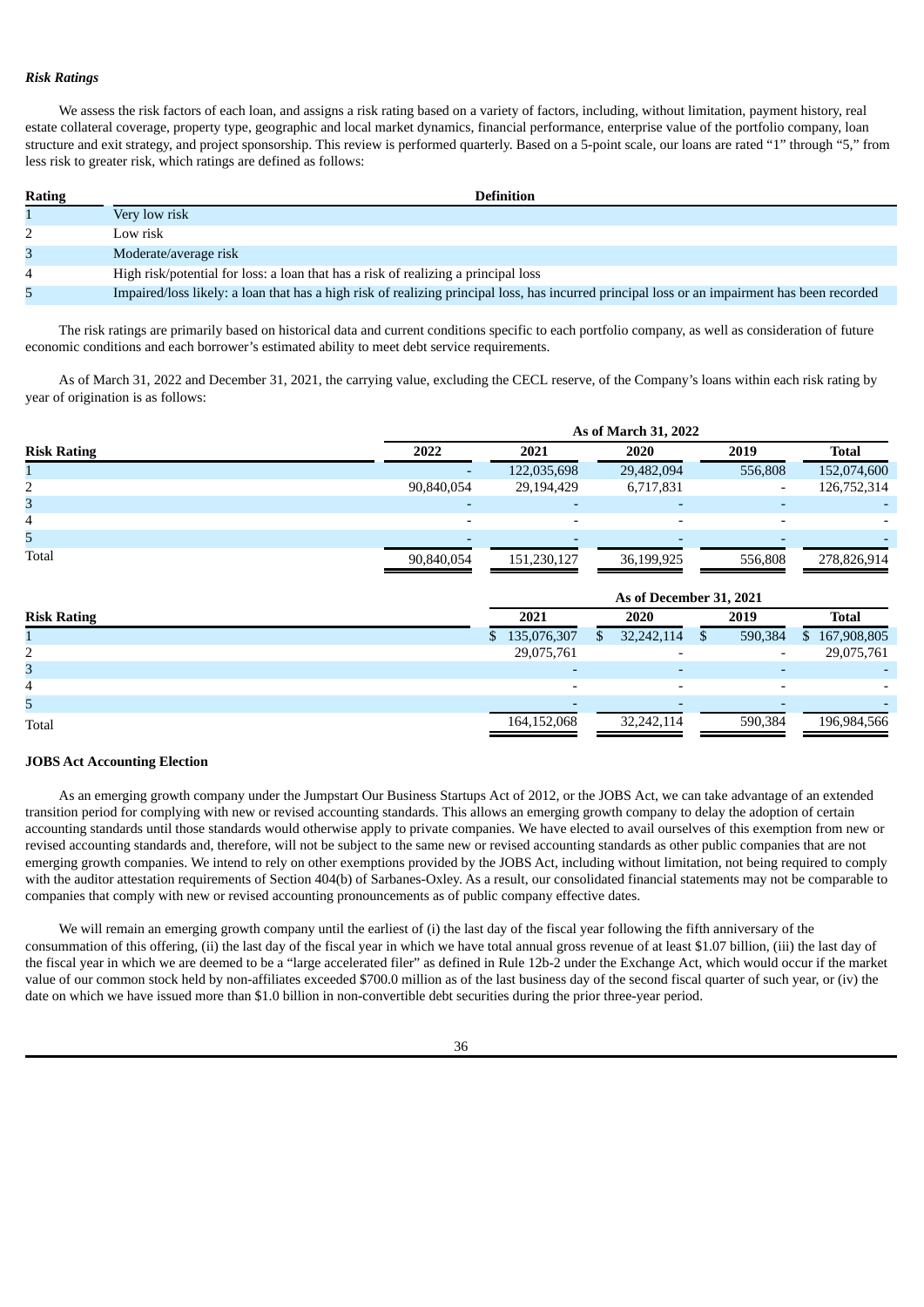### **Accounting Policies and Estimates**

As of March 31, 2022, there were no significant changes in or changes in the application of our accounting policies or estimates from those presented in our annual report on Form 10-K. Refer to Note 2 to our consolidated financial statements for the three months ended March 31, 2022, titled "*Significant Accounting Policies*" for information on recent accounting pronouncements.

#### <span id="page-38-0"></span>**Item 3. Quantitative and Qualitative Disclosures About Market Risk**

We are exposed to market risks in the ordinary course of our business. These risks primarily relate to fluctuations in interest rates. Our loans are typically valued using a yield analysis, which is typically performed for non-credit impaired loans to borrowers. Changes in market yields may change the fair value of certain of our loans. Generally, an increase in market yields may result in a decrease in the fair value of certain of our loans, however this is mitigated to the extent our loans bear interest at a floating rate. As of March 31, 2022, we had 13 floating-rate loans, representing approximately 63.4% of our loan portfolio based on aggregate outstanding principal balances, subject to a prime rate floor. We estimate that a hypothetical 100 basis points increase in the prime rate would result in an increase in annual interest income of approximately \$1,245,000 and a 100 basis points decrease in prime rate would not affect our interest income due to the prime rate floor on our loans. This assumes that the prime rate floor of our floating-rate loans remains at 3.50%, the effective prime rate as of March 31, 2022.

#### *Changes in Market Interest Rates and Effect on Net Interest Income*

Interest rates are highly sensitive to many factors, including fiscal and monetary policies and domestic and international economic and political considerations, as well as other factors beyond our control. We will be subject to interest rate risk in connection with our assets and our related financing obligations.

Our operating results will depend in large part on differences between the income earned on our assets and our cost of borrowing. The cost of our borrowings generally will be based on prevailing market interest rates. During a period of rising interest rates, our borrowing costs generally will increase (a) while the yields earned on our leveraged fixed-rate loan assets will remain static, and (b) at a faster pace than the yields earned on our leveraged floating-rate loan assets, which could result in a decline in our net interest spread and net interest margin. The severity of any such decline would depend on our asset/liability composition at the time as well as the magnitude and duration of the interest rate increase. Further, an increase in short-term interest rates could also have a negative impact on the market value of our target investments. If any of these events happen, we could experience a decrease in net income or incur a net loss during these periods, which could adversely affect our liquidity and results of operations.

#### *Interest Rate Cap Risk*

We currently own and intend to acquire in the future floating-rate assets. These are assets in which the loans may be subject to periodic and lifetime interest rate caps and floors, which limit the amount by which the asset's interest yield may change during any given period. However, our borrowing costs pursuant to our financing agreements may not be subject to similar restrictions. Therefore, in a period of increasing interest rates, interest rate costs on our borrowings could increase without limitation by caps, while the interest-rate yields on our floating-rate assets would effectively be limited. In addition, floating-rate assets may be subject to periodic payment caps that result in some portion of the interest being deferred and added to the principal outstanding. This could result in our receipt of cash income from such assets in an amount that is less than the amount that we would need to pay the interest cost on our related borrowings.

These factors could lower our net interest income or cause a net loss during periods of rising interest rates, which would harm our financial condition, cash flows and results of operations. As of March 31, 2022, all of our floating rate loans have interest rate floors, and none of our loans are subject to interest rate caps.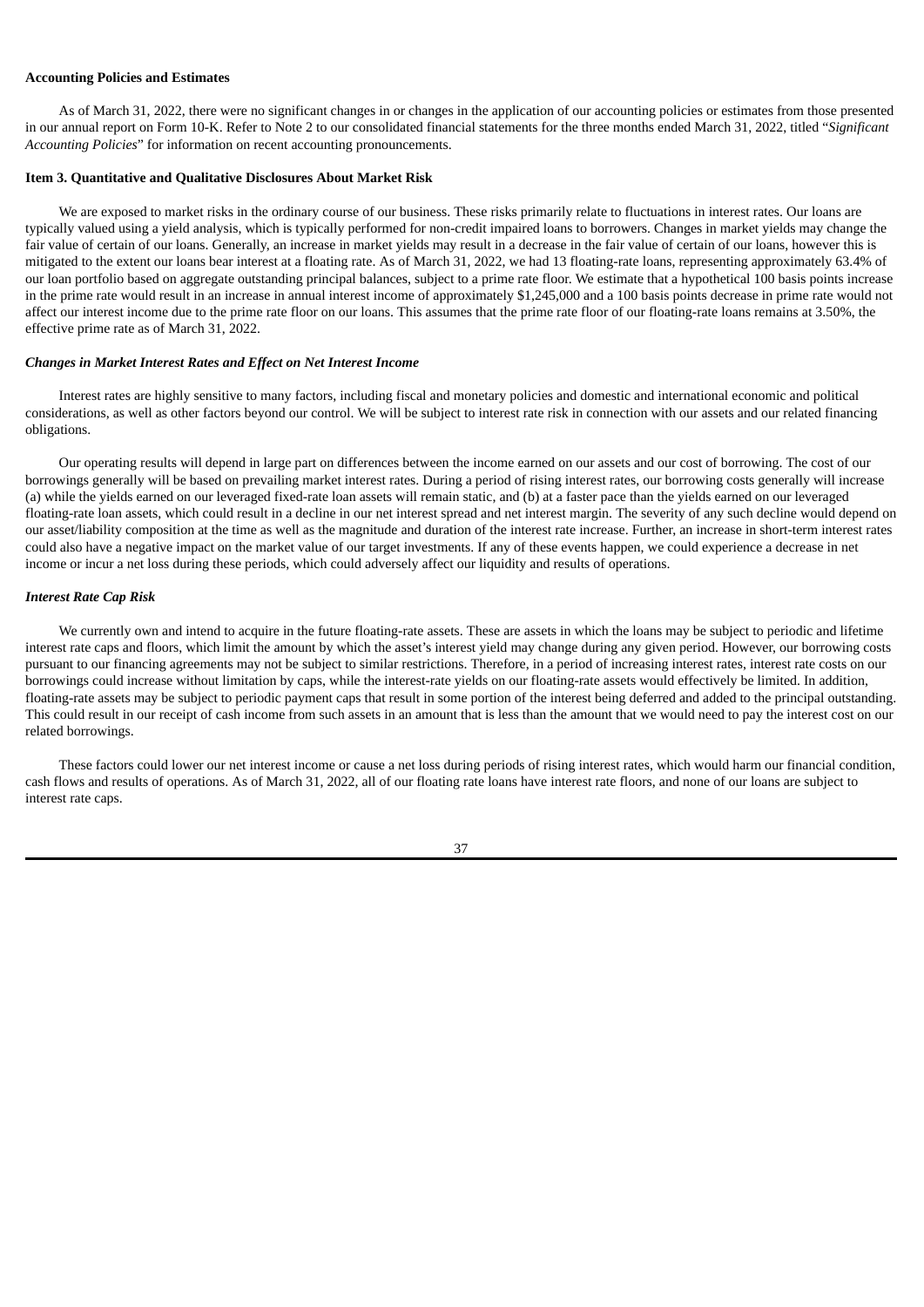## *Interest Rate Mismatch Risk*

We may fund a portion of our origination of loans, or of loans that we may in the future acquire, with borrowings that are based on the prime rate or a similar measure, while the interest rates on these assets may be fixed or indexed to the prime rate or another index rate. Accordingly, any increase in the prime rate will generally result in an increase in our borrowing costs that would not be matched by fixed-rate interest earnings and may not be matched by a corresponding increase in floating-rate interest earnings. Any such interest rate mismatch could adversely affect our profitability, which may negatively impact distributions to our stockholders.

Our analysis of risks is based on our Manager's experience, estimates, models and assumptions. These analyses rely on models which utilize estimates of fair value and interest rate sensitivity. Actual economic conditions or implementation of decisions by our Manager and our management may produce results that differ significantly from the estimates and assumptions used in our models and the projected results.

## *Market Conditions*

We believe that favorable market conditions, including an imbalance in supply and demand of credit to cannabis operating companies, have provided attractive opportunities for non-bank lenders, such as us, to finance commercial real estate loans and other loans that exhibit strong fundamentals but also require more customized financing structures and loan products than regulated financial institutions can presently provide. Additionally, to the extent that additional states legalize cannabis, our addressable market will increase. We intend to capitalize on these opportunities and growing the size of our portfolio.

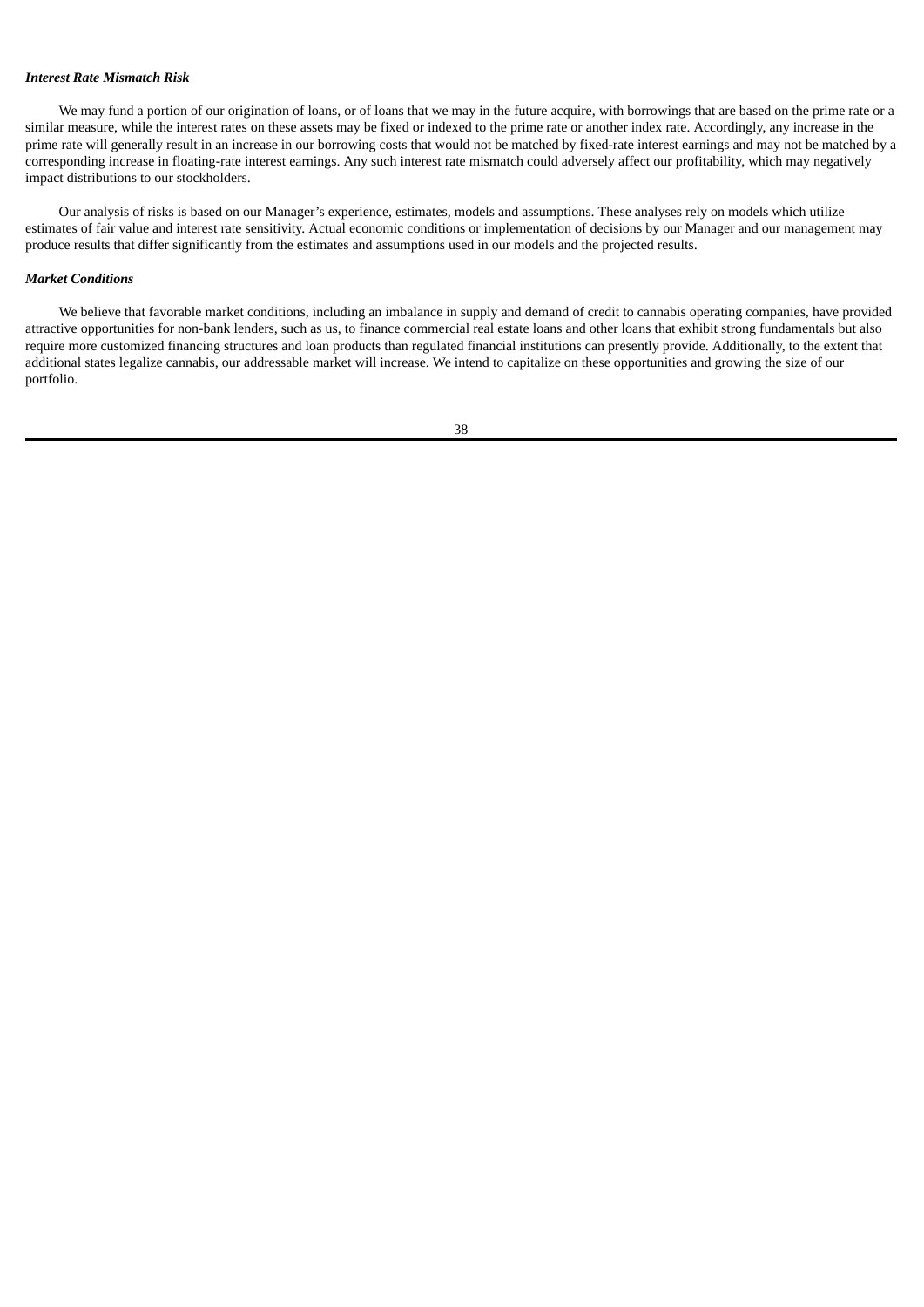## **Risk Management**

To the extent consistent with maintaining our REIT qualification and our exemption from registration under the Investment Company Act, we seek to manage risk exposure by closely monitoring our portfolio and actively managing the financing, interest rate, credit, prepayment and convexity (a measure of the sensitivity of the duration of a loan to changes in interest rates) risks associated with holding our portfolio of loans. Generally, with the guidance and experience of our Manager:

- we manage our portfolio through an interactive process with our Manager and generally service our self-originated loans through our Manager's servicer;
- we invest in a mix of floating-and fixed-rate loans to mitigate the interest rate risk associated with the financing of our portfolio;
- we actively employ portfolio-wide and asset-specific risk measurement and management processes in our daily operations, including utilizing our Manager's risk management tools such as software and services licensed or purchased from third-parties and proprietary analytical methods developed by our Manager; and
- we seek to manage credit risk through our due diligence process prior to origination or acquisition and through the use of non-recourse financing, when and where available and appropriate. In addition, with respect to any particular target investment, prior to origination or acquisition our Manager's investment team evaluates, among other things, relative valuation, comparable company analysis, supply and demand trends, shape-of-yield curves, delinquency and default rates, recovery of various sectors and vintage of collateral.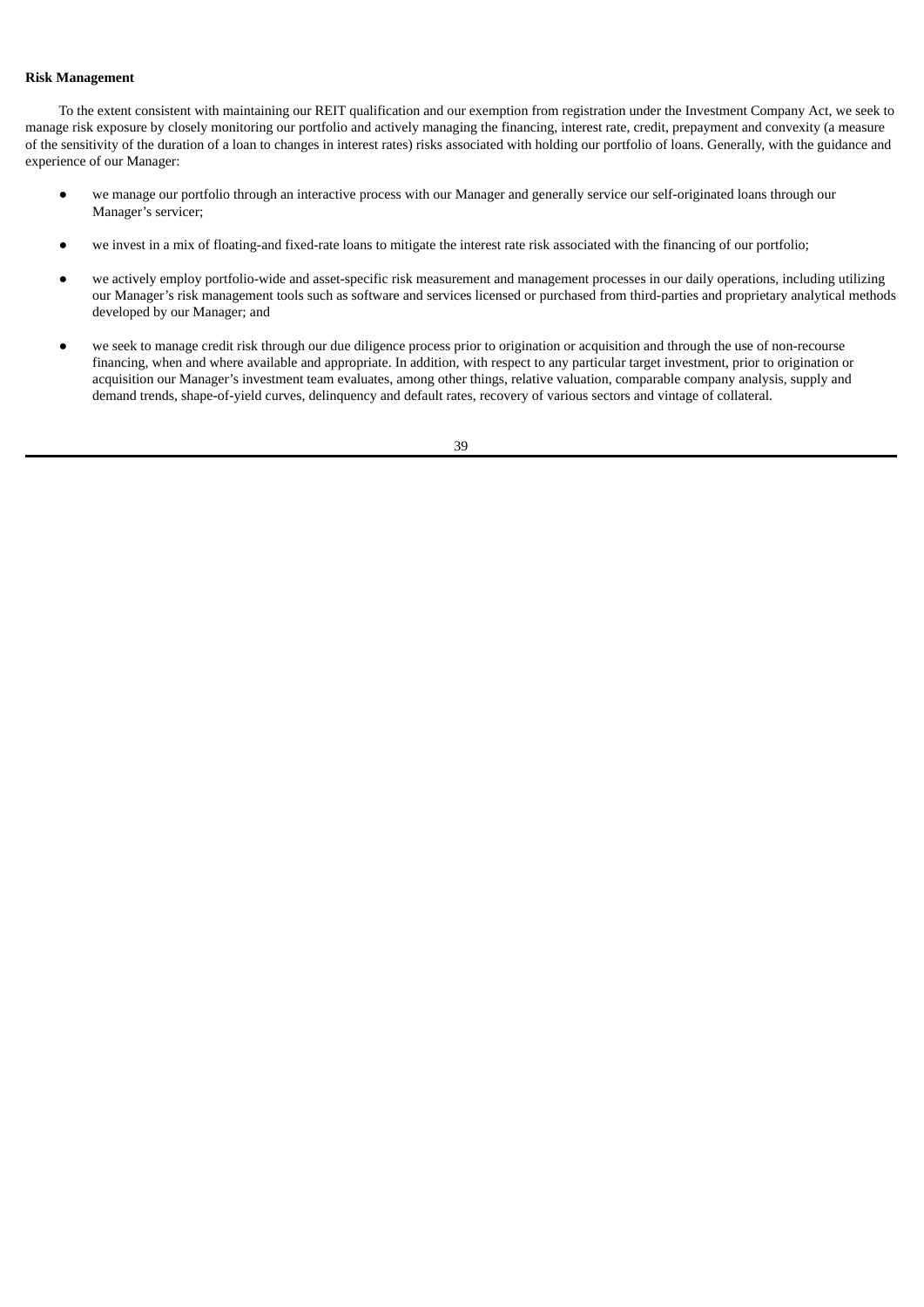### **Changes in Fair Value of Our Assets**

We generally hold our target investments as long-term loans; however, we may occasionally classify some of our loans as held for sale. We may carry our loans at fair value or carrying value in our balance sheet. As of March 31, 2022 and December 31, 2021, none of our loans held for investment were carried at fair value.

We evaluate our loans on a quarterly basis. We may use an independent third-party valuation firm to provide input in the valuation of certain of our unquoted investments, which we consider along with other various subjective and objective factors in making our evaluations.

Our loans are typically valued using a yield analysis, which is typically performed for non-credit impaired loans to borrowers. To determine fair value using a yield analysis, a current price is imputed for the loan based upon an assessment of the expected market yield for a similarly structured loan with a similar level of risk. In the yield analysis, we consider the current contractual interest rate, the maturity and other terms of the loan relative to risk of the borrower and the specific loan. A key determinant of risk, among other things, is the leverage through the loan relative to the enterprise value of the borrower. As loans held by us are substantially illiquid with no active transaction market, we depend on primary market data, including newly funded loans, as well as secondary market data with respect to high-yield debt instruments and syndicated loans, as inputs in determining the appropriate market yield, as applicable. Changes in market yields may change the fair value of certain of our loans. Generally, an increase in market yields may result in a decrease in the fair value of certain of our loans, however this is mitigated to the extent our loans bear interest at a floating rate.

Due to the inherent uncertainty of determining the fair value of loans that do not have a readily available market value, the fair value of our loans may fluctuate from period to period. Additionally, the fair value of our loans may differ significantly from the values that would have been used had a ready market existed for such loans and may differ materially from the values that we may ultimately realize. Further, such loans are generally subject to legal and other restrictions on resale or otherwise are less liquid than publicly traded securities. If we were required to liquidate our investment in a loan in a forced or liquidation sale, we could realize significantly less than the value at which we had recorded such loan investment.

#### **Market Conditions**

We provide loans to established companies operating in the cannabis industry which involves significant risks, including the risk of strict enforcement against our borrowers of the federal illegality of cannabis, our borrowers' inability to renew or otherwise maintain their licenses or other requisite authorizations for their cannabis operations, and such loans lack of liquidity, and we could lose all or part of any of our loans.

We believe that favorable market conditions, including an imbalance in supply and demand of credit to cannabis operating companies, have provided attractive opportunities for non-bank lenders, such as us, to finance commercial real estate loans and other loans that exhibit strong fundamentals but also require more customized financing structures and loan products than regulated financial institutions can presently provide. Additionally, to the extent that additional states legalize cannabis, our addressable market will increase. While we intend to continue capitalizing on these opportunities and growing the size of our portfolio, we are aware that the competition for the capital we provide is increasing.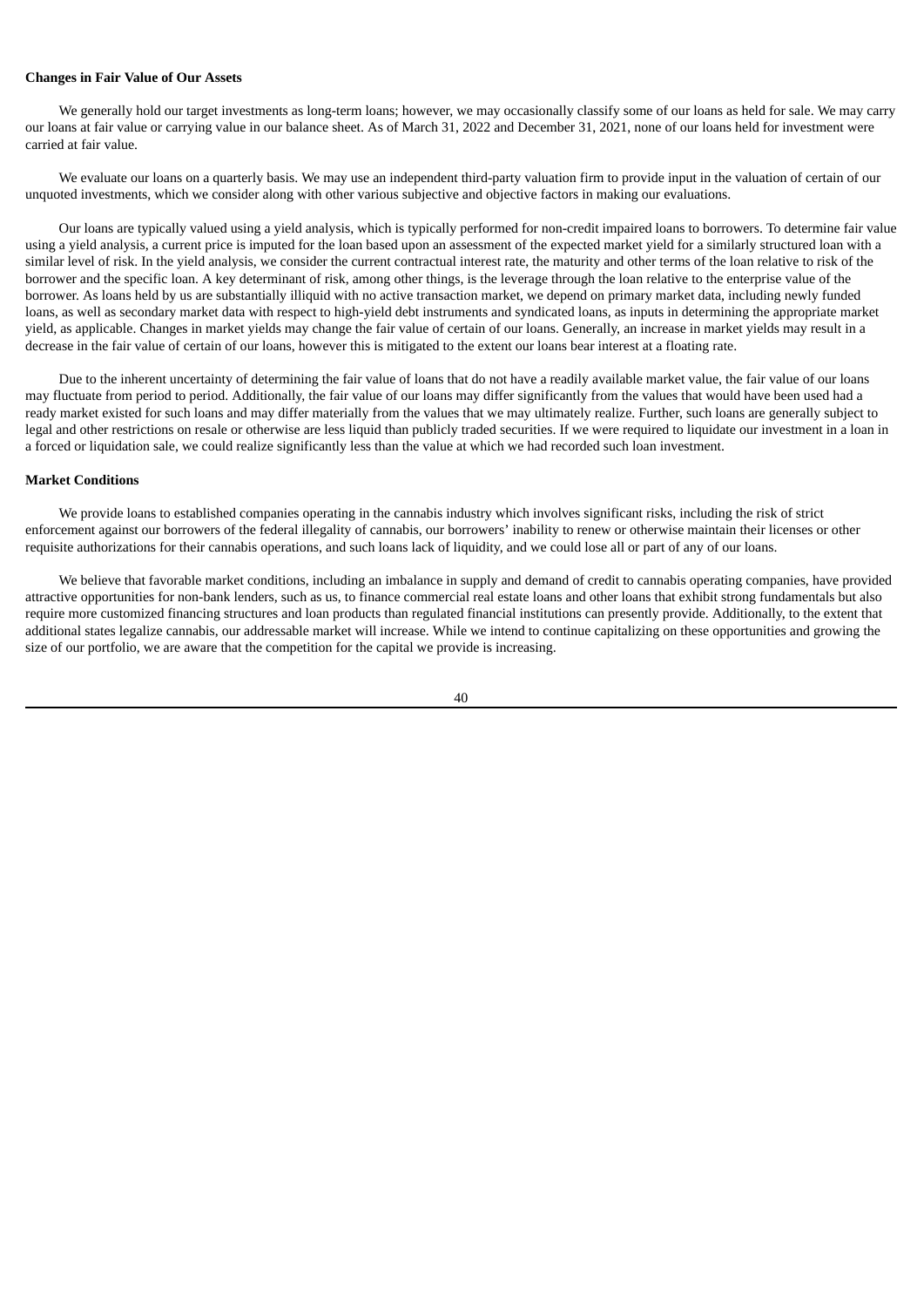Our ability to grow or maintain our business depends on state laws pertaining to the cannabis industry. New laws that are adverse to our borrowers may be enacted, and current favorable state or national laws or enforcement guidelines relating to cultivation, production and distribution of cannabis may be modified or eliminated in the future, which would impede our ability to grow and could materially adversely affect our business.

Management's plan to mitigate risks include monitoring the legal landscape as deemed appropriate. Also, should a loan default or otherwise be seized, we may be prohibited from owning cannabis assets and thus could not take possession of collateral, in which case we would look to sell the loan, which could result in us realizing a loss on the transaction.

While we believe the principal amounts of our loans are generally adequately protected by underlying collateral value, there is a risk that we will not realize the entire principal value of certain loans, particularly those not fully collateralized by real estate. In order to mitigate that risk, our loans are generally collateralized by other assets, such as equipment, receivables, licenses or other assets of the borrowers to the extent permitted by applicable laws and regulations. In addition, we seek to impose strict loan covenants and seek personal or corporate guarantees for additional protection. As of March 31, 2022, 94% of our portfolio is fully secured by real estate and 6% has limited or no real estate collateral. Our portfolio on average had real estate collateral coverage of 1.9x as of March 31, 2022, and all of our loans are secured by equity pledges of the borrower and all asset liens.

#### **Credit Risk**

We are subject to varying degrees of credit risk in connection with our loans and interest receivable. Our Manager seeks to mitigate this risk by seeking to originate loans, and may in the future acquire loans, of higher quality at appropriate prices given anticipated and unanticipated losses, by employing a comprehensive review and selection process and by proactively monitoring originated and acquired loans. Nevertheless, unanticipated credit losses could occur that could adversely impact our operating results.

Our Manager or affiliates of our Manager have originated all of our loans and intend to continue to originate our loans, but we may in the future also acquire loans from time to time. Our Investment Guidelines are not subject to any limits or proportions with respect to the mix of target investments that we make or that we may in the future acquire other than as necessary to maintain our exemption from registration under the Investment Company Act and our qualification as a REIT. Our investment decisions will depend on prevailing market conditions and may change over time in response to opportunities available in different interest rate, economic and credit environments. As a result, we cannot predict the percentage of our capital that will be invested in any individual target investment at any given time.

Credit risk will also be addressed through our Manager's on-going review, and loans will be monitored for variance from expected prepayments, defaults, severities, losses and cash flow on a quarterly basis.

Our Manager or affiliates of our Manager have originated all of our loans and intend to continue to originate our loans, but we may in the future also acquire loans from time to time. Our Investment Guidelines are not subject to any limits or proportions with respect to the mix of target investments that we make or that we may in the future acquire other than as necessary to maintain our exemption from registration under the Investment Company Act and our qualification as a REIT. Our investment decisions will depend on prevailing market conditions and may change over time in response to opportunities available in different interest rate, economic and credit environments. As a result, we cannot predict the percentage of our capital that will be invested in any individual target investment at any given time.

Our loan portfolio as of March 31, 2022 and December 31, 2021, was concentrated with the top three borrowers representing approximately 31.6% and 34.6% of the funded principal and approximately 27.8% and 31.9% of the total commitments to borrowers, respectively. The largest loan represented approximately 10.7% and 15.0% of the funded principal and approximately 9.3% and 12.8% of the total commitments as of March 31, 2022 and December 31, 2021, respectively.

## **Real Estate Risk**

Commercial real estate loans are subject to volatility and may be affected adversely by a number of factors, including, but not limited to, national, regional and local economic conditions (which may be adversely affected by industry slowdowns and other factors); local real estate conditions; changes or continued weakness in specific industry segments; construction quality, age and design; demographic factors; and retroactive changes to building or similar codes. In addition, decreases in property values reduce the value of the collateral and the potential proceeds available to a borrower to repay the underlying loan or loans, as the case may be, which could also cause us to suffer losses.

#### <span id="page-42-0"></span>**Item 4. Controls and Procedures**

#### *Evaluation of Disclosure Controls and Procedures*

Disclosure controls and procedures (as defined in Rules 13a-15(e) and 15d-15(e) under the Exchange Act) are designed to provide reasonable assurance that information required to be disclosed in reports we file or submit under the Exchange Act is recorded, processed, summarized and reported within the time periods specified in the forms and rules of the SEC and that such information is accumulated and communicated to management, including the CEO and CFO, to allow timely decisions regarding required disclosures.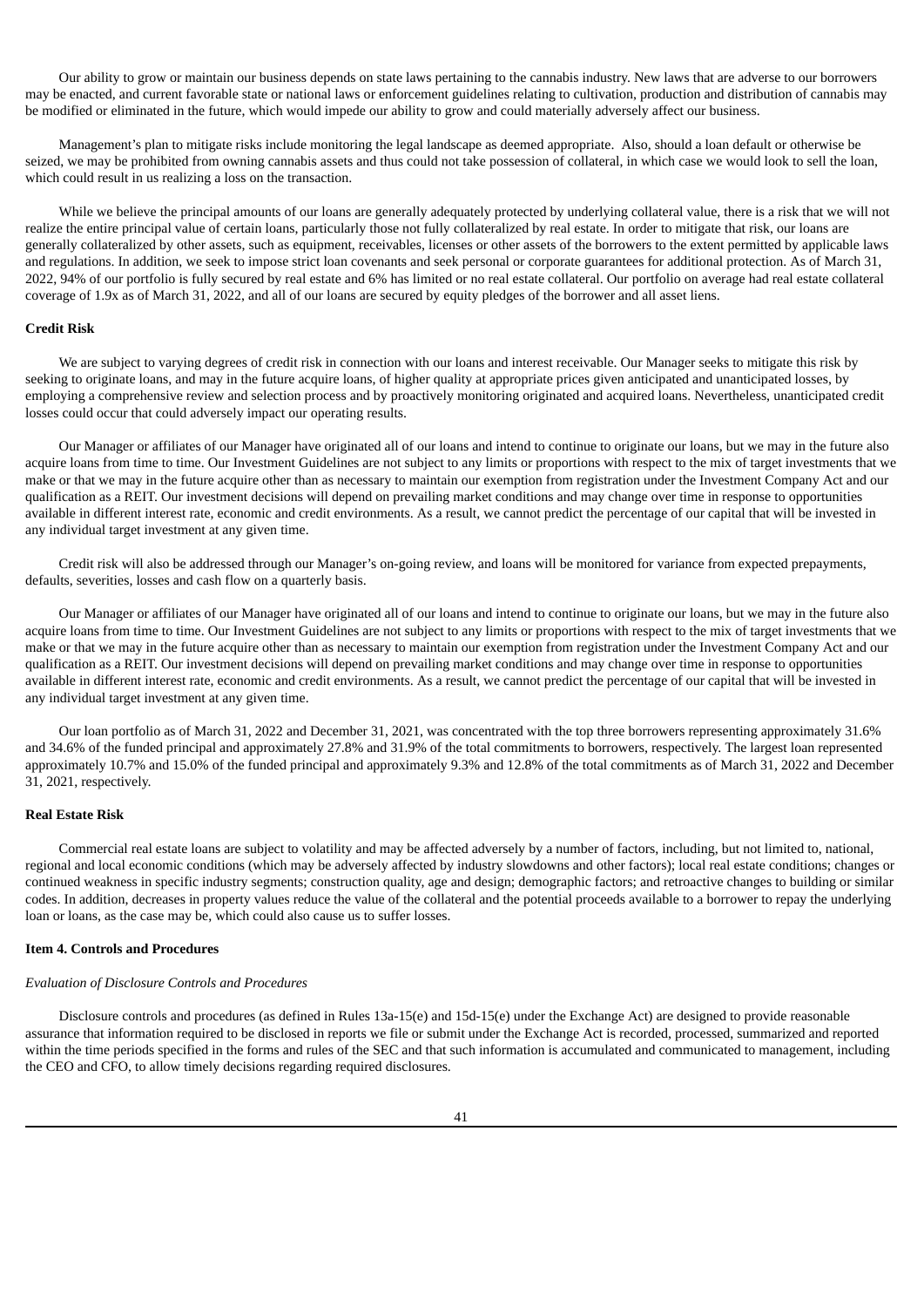In connection with the preparation of this quarterly report on Form 10-Q, our management, including the CEO and CFO, evaluated the effectiveness of the design and operation of our disclosure controls and procedures as of March 31, 2022. Based on that evaluation, our CEO and CFO have concluded that our disclosure controls and procedures were not effective at the reasonable assurance level as of March 31, 2022 because of the material weakness in our internal control over financial reporting that was previously reported in our Annual Report on Form 10-K for the year ended December 31, 2021 (the "2021 10-K"). Such material weakness relates to inadequate design and implementation of information technology general controls that prevent the information systems from providing appropriate segregation of duties, and delivery of complete and accurate information consistent with financial reporting objectives and current needs. Additionally, as previously reported in the 2021 10-K, a control deficiency in our internal control over financial reporting was identified which constitutes a material weakness relating to inadequate design and implementation of controls relating to the development of our allowance for current expected credit losses.

We have taken certain measures to remediate the material weakness related to information technology general controls described above, including hiring additional personnel and designing and implementing formal user access controls and information technology systems conducive to a more robust control environment. We have begun to take certain measures to remediate the material weakness related to the Company's development of its allowance for credit losses, including designing and implementing formal procedures and controls, such as controls over the preparation and review of risk ratings and the estimation of enterprise value of our borrowers and over the preparation and review over the development of reasonable and supportable forecasts of the performance of its loans. We are in the process of implementing additional measures designed to enable us to meet the requirements of being a public company, improve our internal control over financial reporting and remediate the control deficiencies that led to the material weaknesses, including hiring additional information technology, finance and accounting personnel, evaluating our financial and information technology control environment, including engaging a third party vendor to implement a new ERP system with capabilities better suited to support us as a public company, and augmenting our internal controls with new accounting policies and procedures, and designing and implementing both business process controls and information technology general controls.

While we believe that the efforts taken to date and those planned for remediation will improve the effectiveness of our internal control over financial reporting, these remediation efforts are ongoing and will require a sufficient period of time to operate for management to be able to conclude that the design is effective to address the risks of material misstatement and that such controls are operating effectively through testing of such controls. We may conclude that additional measures are necessary to remediate the material weaknesses in our internal control over financial reporting, which may necessitate additional evaluation and implementation time.

Notwithstanding the material weaknesses, the Company has concluded that the consolidated financial statements included in this report present fairly, in all material respects, the financial position of the Company as of March 31, 2022, and the results of its operations and its cash flows for the year then ended in conformity with accounting principles generally accepted in the United States of America.

#### *Changes in Internal Control over Financial Reporting*

There have been no changes in our internal control over financial reporting (as defined in Rules 13a-15(f) and 15d-15(f) under the Exchange Act) during the quarter ended March 31, 2022 that have materially affected, or that are reasonably likely to materially affect, our internal control over financial reporting.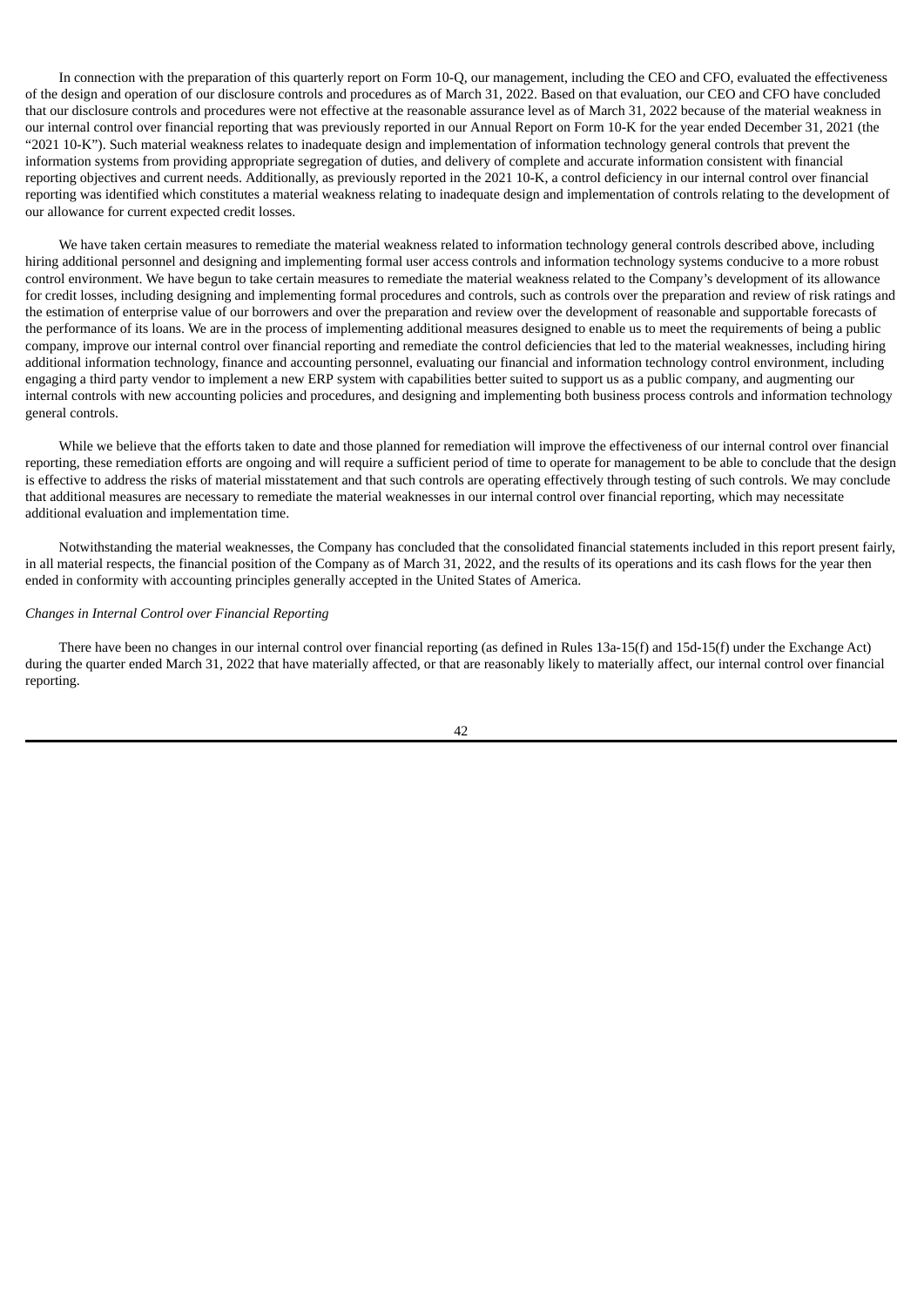### **PART II - OTHER INFORMATION**

#### <span id="page-44-1"></span><span id="page-44-0"></span>**Item 1. Legal Proceedings**

In the normal course of business, we may be subject to various legal proceedings from time to time. We are not party to any material pending legal proceedings required to be disclosed pursuant to Item 103 of Regulation S-K.

#### <span id="page-44-2"></span>**Item 1A. Risk Factors**

In addition to the other information set forth in this report, you should carefully consider the factors discussed in Part I, "Item 1A. Risk Factors" in our Annual Report on Form 10-K for the year ended December 31, 2021, which could materially affect our business, financial condition and/or results of operations. Except to the extent updated below or to the extent additional factual information disclosed elsewhere in this Quarterly Report on Form 10-Q relates to such risk factors, there have been no material changes to the risk factors described in the "Risk Factors" sections in our Annual Report on Form 10-K for year ended December 31, 2021. The risks described in our Annual Report on Form 10-K are not the only risks facing our Company. Additional risks and uncertainties not currently known to us or that we currently deem to be immaterial also may materially adversely affect our business, financial condition and/or results of operations.

#### <span id="page-44-3"></span>**Item 2. Unregistered Sales of Equity Securities and Use of Proceeds**

#### *Use of Proceeds from Initial Public Offering*

On December 7, 2021, our registration statement on Form S-11/A (File No. 333-260505) was declared effective for our initial public offering, pursuant to which we registered and sold 6,250,000 shares of our common stock at a public offering price of \$16.00 per share. The underwriters partially exercised their 30-day option by purchasing an additional 302,800 shares of our common stock. We received net proceeds of approximately \$96.2 million after deducting underwriting discounts and commissions and our offering expenses. JMP Securities LLC, Compass Point Research & Trading, LLC and Oppenheimer & Co. Inc. acted as joint book-running managers for the offering. Concurrent with the closing of our initial public offering, we raised approximately \$7.5 million in a private placement with the founders of our Sponsor.

Since our initial public offering, we have deployed the net proceeds from the IPO and the concurrent private placement (i) to fund loans to seven new portfolio companies in an aggregate principal amount of approximately \$78.6 million, (ii) to fund loans to existing portfolio companies in an aggregate principal amount of approximately \$36.1 million, and (iii) for working capital and other general corporate purposes.

There has been no material change in the planned use of proceeds from our initial public offering as described in our final prospectus filed with the SEC pursuant to Rule 424(b) of the Securities Act.

#### <span id="page-44-4"></span>**Item 3. Defaults Upon Senior Securities**

None.

## <span id="page-44-5"></span>**Item 4. Mine Safety Disclosures**

Not applicable.

## <span id="page-44-6"></span>**Item 5. Other Information**

None.

#### <span id="page-44-7"></span>**Item 6. Exhibits**

### **Exhibit No. Description of Exhibits**

|            | b cockiption of minimores                                                                                                             |
|------------|---------------------------------------------------------------------------------------------------------------------------------------|
| $31.1*$    | Certification of Chief Executive Officer pursuant to Section 302 of the Sarbanes-Oxley Act of 2002.                                   |
| $31.2*$    | Certification of Chief Financial Officer pursuant to Section 302 of the Sarbanes-Oxley Act of 2002.                                   |
| $32.1*$    | Certification of Chief Executive Officer pursuant to Section 906 of the Sarbanes-Oxley Act of 2002.                                   |
| $32.2*$    | Certification of Chief Financial Officer pursuant to Section 906 of the Sarbanes-Oxley Act of 2002.                                   |
| $101.INS*$ | Inline XBRL Instance Document - the instance document does not appear in the Interactive Data File because its XBRL tags are embedded |
|            | within the Inline XBRL document.                                                                                                      |
| 101.SCH*   | Inline XBRL Taxonomy Extension Schema Document.                                                                                       |
| $101.CAL*$ | Inline XBRL Taxonomy Extension Calculation Linkbase Document.                                                                         |
| $101.LAB*$ | Inline XBRL Taxonomy Extension Label Linkbase Document.                                                                               |
| 101.PRE*   | Inline XBRL Taxonomy Extension Presentation Linkbase Document.                                                                        |
| 101.DEF*   | Inline XBRL Taxonomy Extension Definition Linkbase Document.                                                                          |
| 104        | Cover Page Interactive Data File (formatted as Inline XBRL and contained in Exhibit 101).                                             |
|            |                                                                                                                                       |

#### **\* Furnished herewith**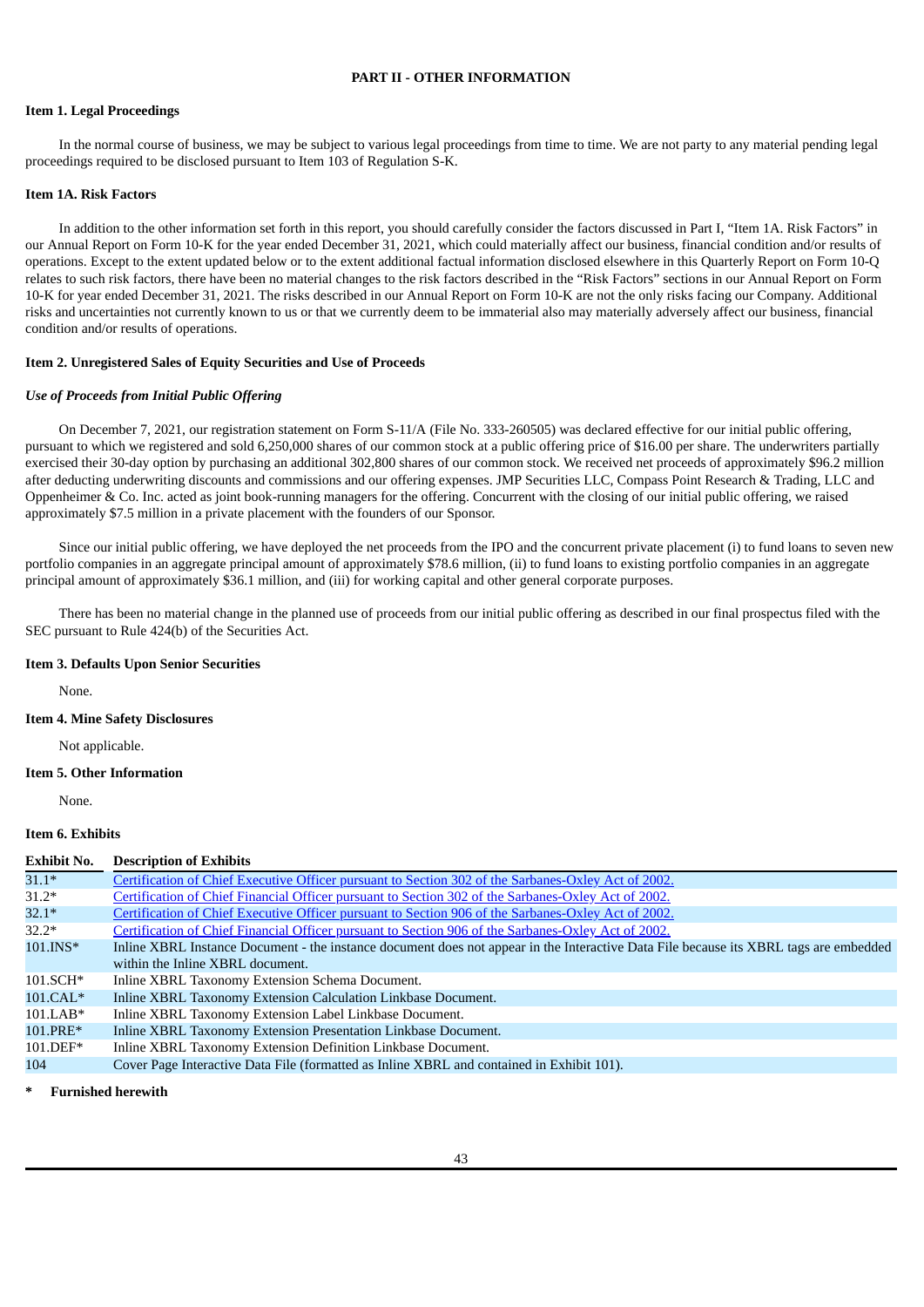# **SIGNATURES**

Pursuant to the requirements of Section 13 or 15(d) of the Securities Exchange Act of 1934, as amended, the registrant has duly caused this report to be signed on its behalf by the undersigned, thereunto duly authorized.

# **CHICAGO ATLANTIC REAL ESTATE FINANCE, INC.**

| Dated: May 12, 2022 | By: | /s/ Anthony Cappell<br><b>Anthony Cappell</b><br><b>Chief Executive Officer</b><br>(Principal Executive Officer)                   |
|---------------------|-----|------------------------------------------------------------------------------------------------------------------------------------|
| Dated: May 12, 2022 | By: | /s/ Lindsay Menze<br><b>Lindsay Menze</b><br>Chief Financial Officer and Treasurer<br>(Principal Financial and Accounting Officer) |
|                     | 44  |                                                                                                                                    |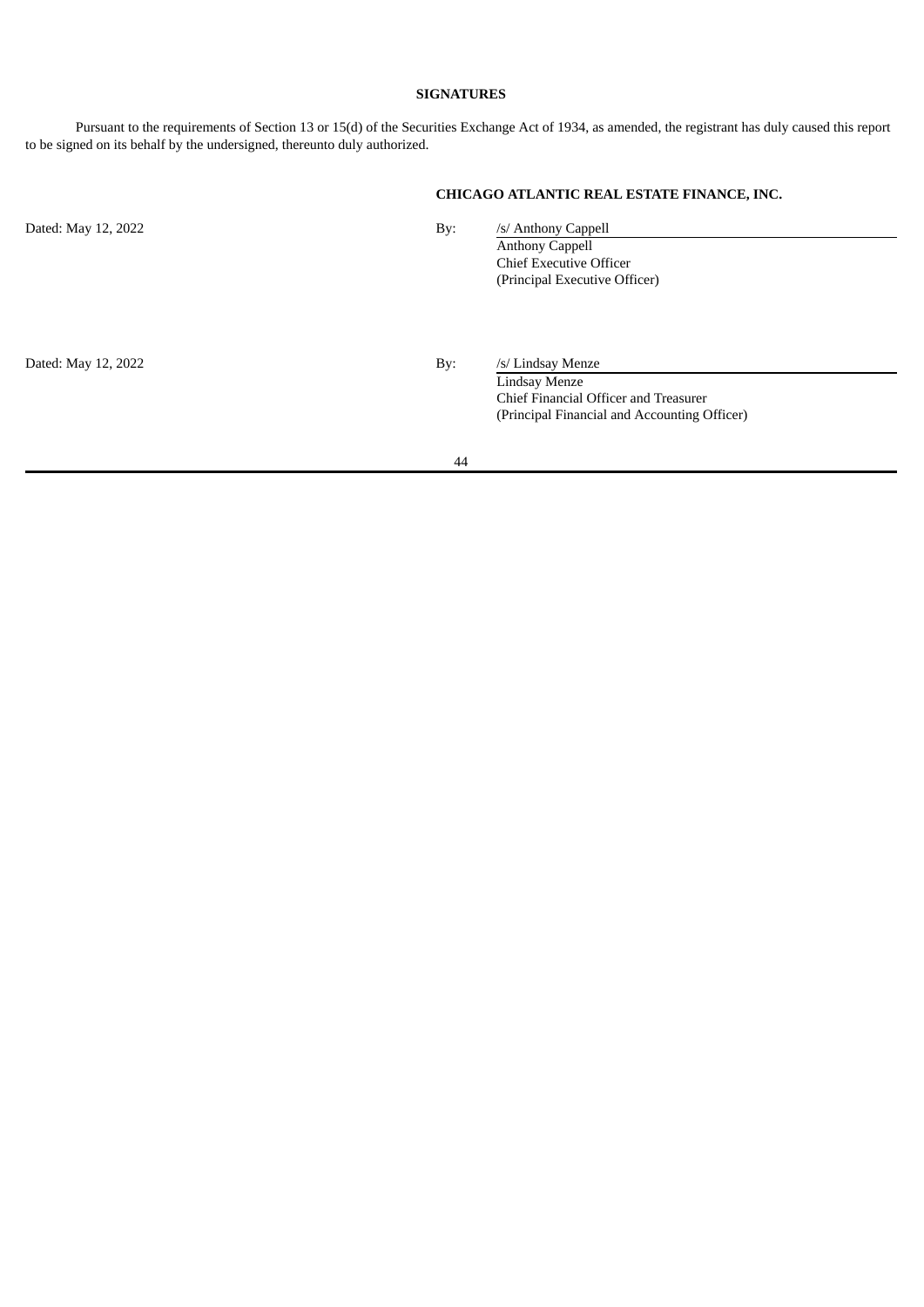## **CERTIFICATION OF CHIEF EXECUTIVE OFFICER**

<span id="page-46-0"></span>I, Anthony Cappell, Chief Executive Officer of Chicago Atlantic Real Estate Finance, Inc., certify that:

- 1. I have reviewed this quarterly report on Form 10-Q of Chicago Atlantic Real Estate Finance, Inc.;
- 2. Based on my knowledge, this report does not contain any untrue statement of a material fact or omit to state a material fact necessary to make the statements made, in light of the circumstances under which such statements were made, not misleading with respect to the period covered by this report;
- 3. Based on my knowledge, the financial statements, and other financial information included in this report, fairly present in all material respects the financial condition, results of operations and cash flows of the registrant as of, and for, the periods presented in this report;
- 4. The registrant's other certifying officer and I are responsible for establishing and maintaining disclosure controls and procedures (as defined in Exchange Act Rules 13a-15(e) and 15d-15(e)) for the registrant and have:
	- a) designed such disclosure controls and procedures, or caused such disclosure controls and procedures to be designed under our supervision, to ensure that material information relating to the registrant, including its consolidated subsidiaries, is made known to us by others within those entities, particularly during the period in which this report is being prepared;
	- b) evaluated the effectiveness of the registrant's disclosure controls and procedures and presented in this report our conclusions about the effectiveness of the disclosure controls and procedures, as of the end of the period covered by this report based on such evaluation; and
	- c) disclosed in this report any change in the registrant's internal control over financial reporting that occurred during the registrant's most recent fiscal quarter (the registrant's fourth fiscal quarter in the case of an annual report) that has materially affected, or is reasonably likely to materially affect, the registrant's internal control over financial reporting; and
- 5. The registrant's other certifying officer and I have disclosed, based on our most recent evaluation of internal control over financial reporting, to the registrant's auditors and the audit committee of the registrant's board of directors (or persons performing the equivalent functions):
	- a) all significant deficiencies and material weaknesses in the design or operation of internal control over financial reporting which are reasonably likely to adversely affect the registrant's ability to record, process, summarize and report financial information; and
	- b) any fraud, whether or not material, that involves management or other employees who have a significant role in the registrant's internal control over financial reporting.

Date: May 12, 2022

## By: /s/ Anthony Cappell

Anthony Cappell Chief Executive Officer, and Director *(Principal Executive Officer)*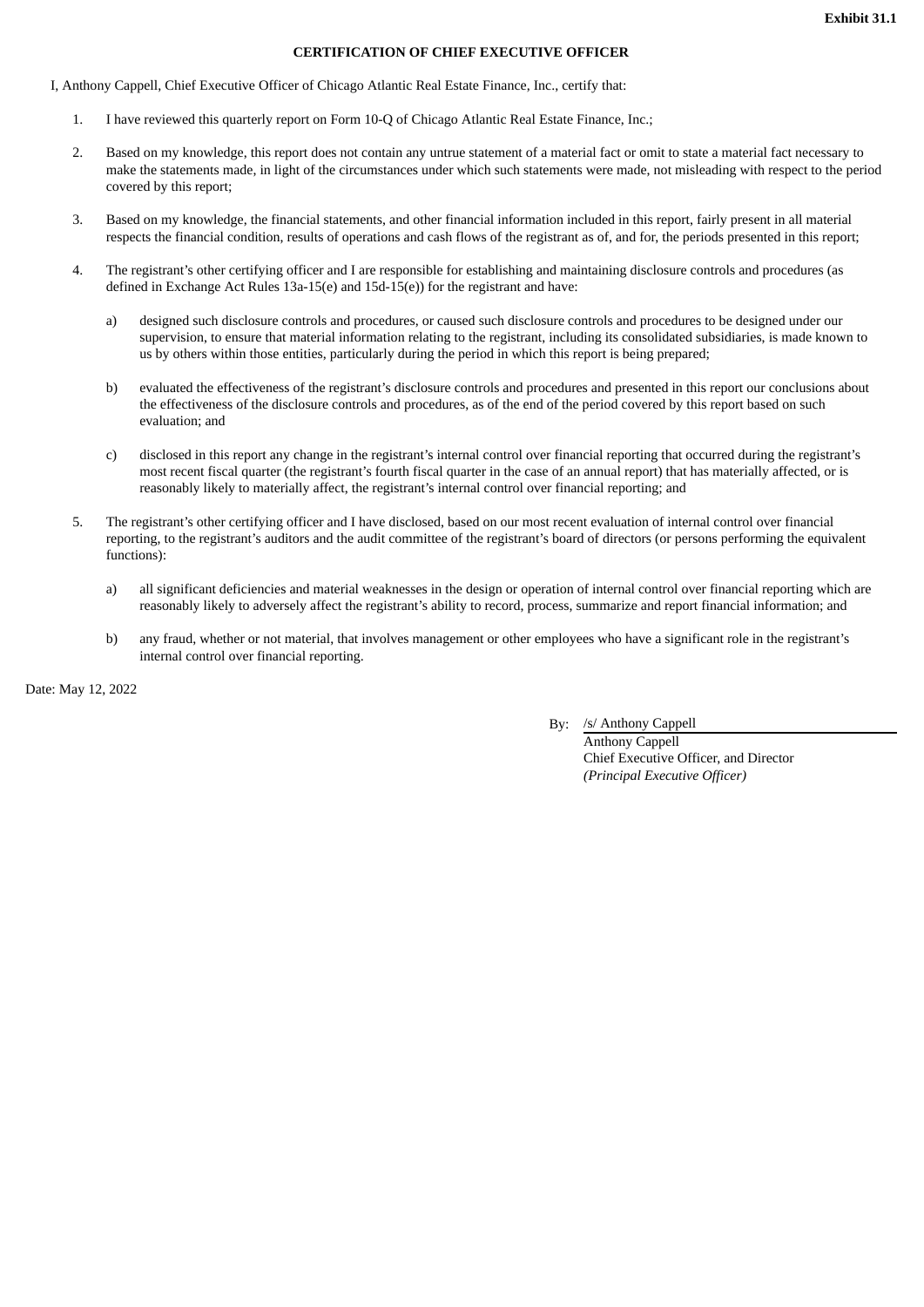## **CERTIFICATION OF CHIEF FINANCIAL OFFICER**

<span id="page-47-0"></span>I, Lindsay Menze, Chief Financial Officer of Chicago Atlantic Real Estate Finance, Inc., certify that:

- 1. I have reviewed this quarterly report on Form 10-Q of Chicago Atlantic Real Estate Finance, Inc.;
- 2. Based on my knowledge, this report does not contain any untrue statement of a material fact or omit to state a material fact necessary to make the statements made, in light of the circumstances under which such statements were made, not misleading with respect to the period covered by this report;
- 3. Based on my knowledge, the financial statements, and other financial information included in this report, fairly present in all material respects the financial condition, results of operations and cash flows of the registrant as of, and for, the periods presented in this report;
- 4. The registrant's other certifying officer and I are responsible for establishing and maintaining disclosure controls and procedures (as defined in Exchange Act Rules 13a-15(e) and 15d-15(e)) for the registrant and have:
	- a) designed such disclosure controls and procedures, or caused such disclosure controls and procedures to be designed under our supervision, to ensure that material information relating to the registrant, including its consolidated subsidiaries, is made known to us by others within those entities, particularly during the period in which this report is being prepared;
	- b) evaluated the effectiveness of the registrant's disclosure controls and procedures and presented in this report our conclusions about the effectiveness of the disclosure controls and procedures, as of the end of the period covered by this report based on such evaluation; and
	- c) disclosed in this report any change in the registrant's internal control over financial reporting that occurred during the registrant's most recent fiscal quarter (the registrant's fourth fiscal quarter in the case of an annual report) that has materially affected, or is reasonably likely to materially affect, the registrant's internal control over financial reporting; and
- 5. The registrant's other certifying officer and I have disclosed, based on our most recent evaluation of internal control over financial reporting, to the registrant's auditors and the audit committee of the registrant's board of directors (or persons performing the equivalent functions):
	- a) all significant deficiencies and material weaknesses in the design or operation of internal control over financial reporting which are reasonably likely to adversely affect the registrant's ability to record, process, summarize and report financial information; and
	- b) any fraud, whether or not material, that involves management or other employees who have a significant role in the registrant's internal control over financial reporting.

Date: May 12, 2022

By: /s/ Lindsay Menze

Lindsay Menze Chief Financial Officer *(Principal Financial Officer)*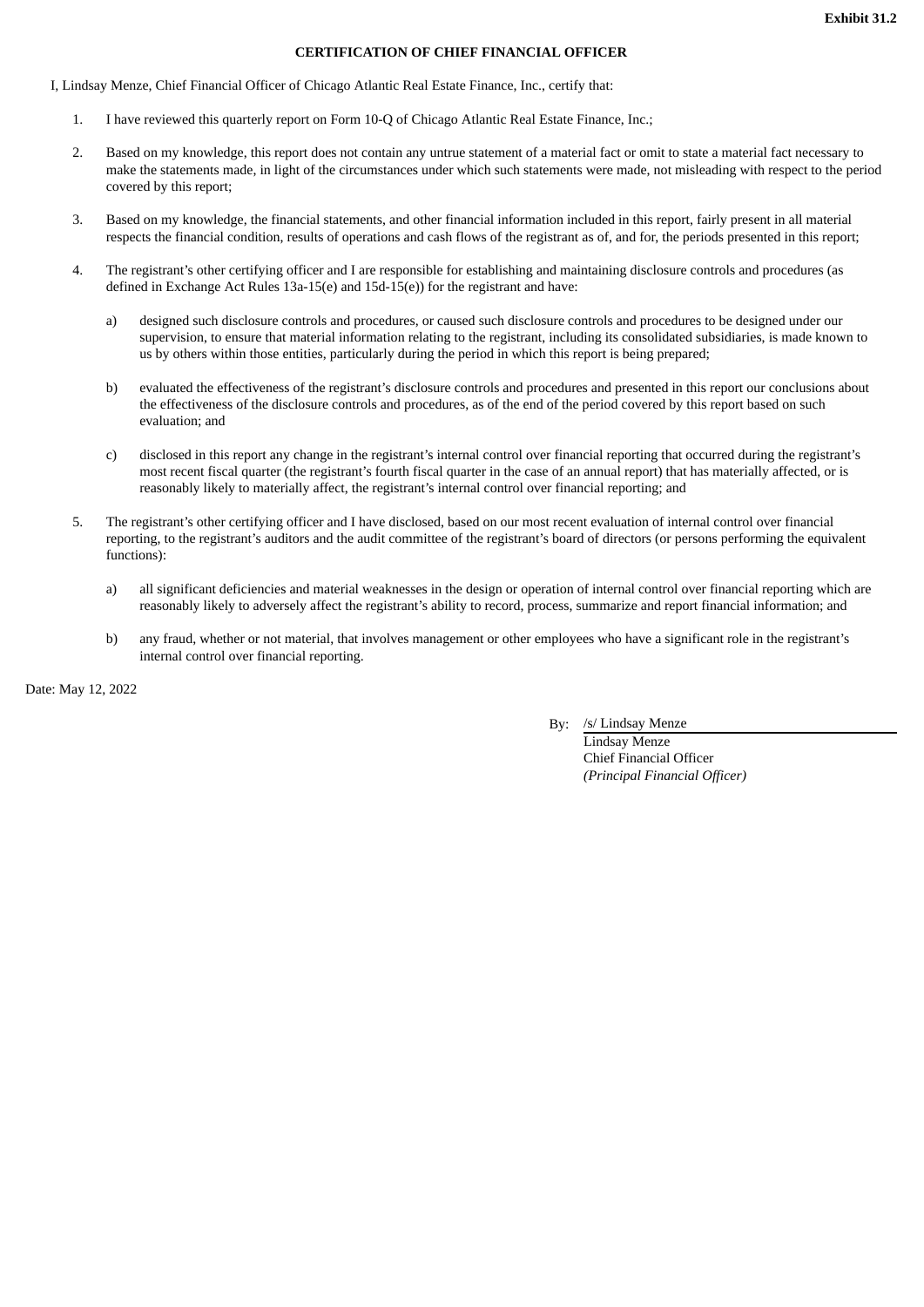## **CERTIFICATION OF CHIEF EXECUTIVE OFFICER PURSUANT TO SECTION 906 OF THE SARBANES-OXLEY ACT OF 2002 (18 U.S.C. 1350)**

<span id="page-48-0"></span>In connection with the Quarterly Report on Form 10-Q for the period ended March 31, 2022 (the "Report") of Chicago Atlantic Real Estate Finance, Inc. (the "Registrant"), as filed with the Securities and Exchange Commission on the date hereof, I, Anthony Cappell, the Chief Executive Officer of the Registrant, hereby certify, to the best of my knowledge, that:

- (1) The Report fully complies with the requirements of Section 13(a) or 15(d) of the Securities Exchange Act of 1934, as amended; and
- (2) The information contained in the Report fairly presents, in all material respects, the financial condition and results of operations of the Registrant.

Date: May 12, 2022

By: /s/ Anthony Cappell

Anthony Cappell Chief Executive Officer and Director *(Principal Executive Officer)*